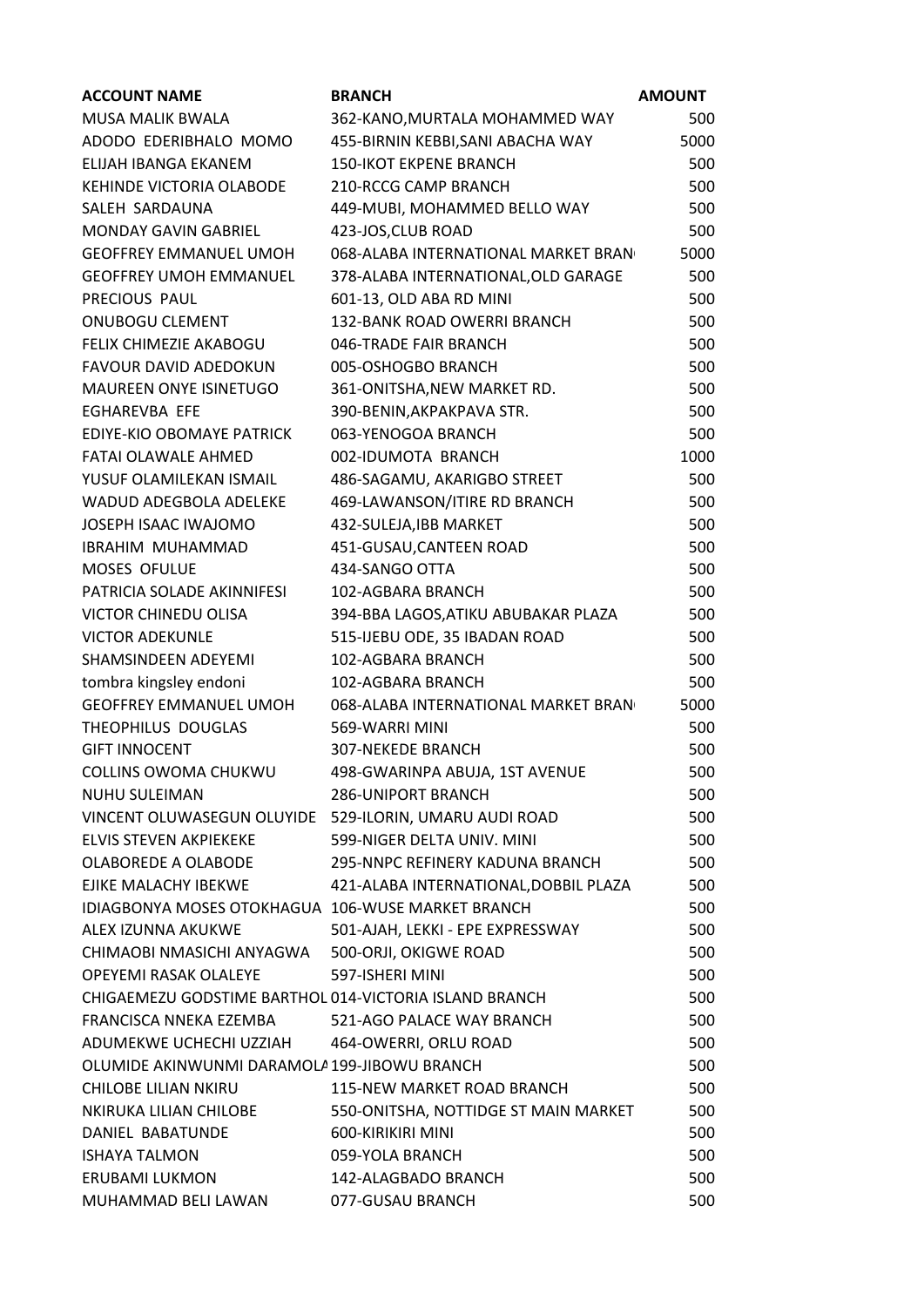| MOSES OLUSEYI ENIOLA                                   | 054-IWO ROAD IBADAN BRANCH           | 500  |
|--------------------------------------------------------|--------------------------------------|------|
| AFEEZ AYINDE AZEEZ                                     | 473-NEW KARU, KEFFI ROAD             | 500  |
| <b>KEKERE JOSHUA</b>                                   | 038-ADO-EKITI                        | 500  |
| STEPHEN CHUKWUMA EMEKA                                 | 041-SOKOTO BRANCH                    | 500  |
| AYOBAMI ABEL OKUNOLA                                   | 552-OBALENDE, KEFFI STREET           | 500  |
| OLAJIDE LUKMAN GARBA                                   | 529-ILORIN, UMARU AUDI ROAD          | 500  |
| MUYIWA OLAYIWOLA                                       | 054-IWO ROAD IBADAN BRANCH           | 500  |
| ADEYEMI MOSES SALAKO                                   | 014-VICTORIA ISLAND BRANCH           | 500  |
| <b>ALANI JELILI LASISI</b>                             | 037-ABEOKUTA BRANCH                  | 500  |
| OLALEKAN RIDWAN                                        | 445-OSHOGBO, GBONGAN-IBADAN ROAD     | 500  |
| CHIOMA LILIAN                                          | 226-OTTA BRANCH                      | 500  |
| ELEKWA MICHAEL                                         | 596-NGWA ROAD MINI                   | 500  |
| GANIU ADESANJO MOSES                                   | 378-ALABA INTERNATIONAL, OLD GARAGE  | 500  |
| EMMANUEL CHIBUIKE NZOMIWU                              | 406-ONITSHA, SOKOTO RD.              | 500  |
| <b>DELE SEYI AMUPITAN</b>                              | 077-GUSAU BRANCH                     | 500  |
| AIGBEH PRECIOUS                                        | 600-KIRIKIRI MINI                    | 500  |
| DAVID CONFIDENCE EVANS                                 | 442-OWERRI, DOUGLAS RD.              | 500  |
| <b>CYNTHIA CHIKA DICKSON</b>                           | 595-GUDU MARKET MINI                 | 500  |
| MUHAMMAD SALE NAGERO                                   | 411-KANO, BANK ROAD                  | 500  |
| EMMANUEL ONYEMAECHI IKECHUI 107-RUMUOKORO BRANCH       |                                      | 500  |
| THEOPHILUS DOUGLAS                                     | 569-WARRI MINI                       | 500  |
| IDORENYIN JAMES NDEMEKPING                             | 107-RUMUOKORO BRANCH                 | 500  |
| BENEDICT IFEANYI NWOKEJI                               | 026-CALABAR BRANCH                   | 500  |
| <b>VICTOR ADEBAYO FALADE</b>                           | 304-EKET BRANCH                      | 500  |
| ELECHI NDUKA ONOS                                      | 014-VICTORIA ISLAND BRANCH           | 500  |
| MAHMUD ABDULRAHMAN                                     | 396-ILORIN, IBRAHIM TAIWO RD.        | 500  |
| <b>IDUGBOE E BIBIANA</b>                               | 194-LADOKE AKINTOLA BLVD BRANCH      | 500  |
| <b>RUKAYAT SHAKA</b>                                   | 301-IJU BRANCH                       | 500  |
| ACHU IKENNA GERALD                                     | 361-ONITSHA, NEW MARKET RD.          | 500  |
| CHIDALU IHEDIMBU                                       | 442-OWERRI, DOUGLAS RD.              | 500  |
| ABBAS SHEHU ABDULLAH                                   | 289-AMINU KANO TEACHING HOSPITAL BRA | 500  |
| <b>ODUJINRIN ADETORO</b>                               | 240-SOMOLU BRANCH                    | 500  |
| ADEKUNLE BLESSING                                      | 446-IKERE BRANCH                     | 500  |
| CHIGAEMEZU GODSTIME BARTHOL 014-VICTORIA ISLAND BRANCH |                                      | 500  |
| <b>ISMAEL OLAYINKA AINA</b>                            | 334-OOU BRANCH                       | 500  |
| ADENIKE AYOMIDE ADETAYO                                | <b>146-OKE ILEWO BRANCH</b>          | 500  |
| EJIKE ARTHUR NWACHUKWU                                 | 424-NNEWI, OLD NKWO MARKET ROAD      | 500  |
| OKOYE REUBEN S.                                        | 170-OBA AKRAN BRANCH                 | 500  |
| MUTTAKA MUSTAPHA HARUNA                                | 561-LIFE CAMP ABUJA, JABI-KARMO ROAD | 500  |
| <b>UMAR BELLO RABIU</b>                                | 034-BAUCHI BRANCH                    | 500  |
| AHMAD MUHAMMAD HAMZA                                   | 075-LAFIA BRANCH                     | 500  |
| KAMIL KAYODE LAWAL                                     | 140-FOLAWIYO STREET BRANCH           | 1000 |
| FAVOUR DAVID ADEDOKUN                                  | 354-LAUTECH BRANCH                   | 500  |
| AUWAL USMAN MUHD                                       | 591-DAWANUA MINI                     | 500  |
| SIKIRAT OMOTANWA AKASORO                               | 289-AMINU KANO TEACHING HOSPITAL BRA | 500  |
| HADIZA GARBA ABUBAKAR                                  | 398-KATSINA, NAGODO RD.              | 500  |
| <b>IFEANYI NII UMEKWE</b>                              | 014-VICTORIA ISLAND BRANCH           | 500  |
| UCHE PAUL OKONKWO                                      | 148-WUSE 2 BRANCH                    | 500  |
| KINGSLEY CHIEBUKA NDUBUISI                             | 120-OBIGBO BRANCH                    | 500  |
| CHIDINDU EMMANUEL ASUOHA                               | 192-IWO ROAD 2 BRANCH                | 500  |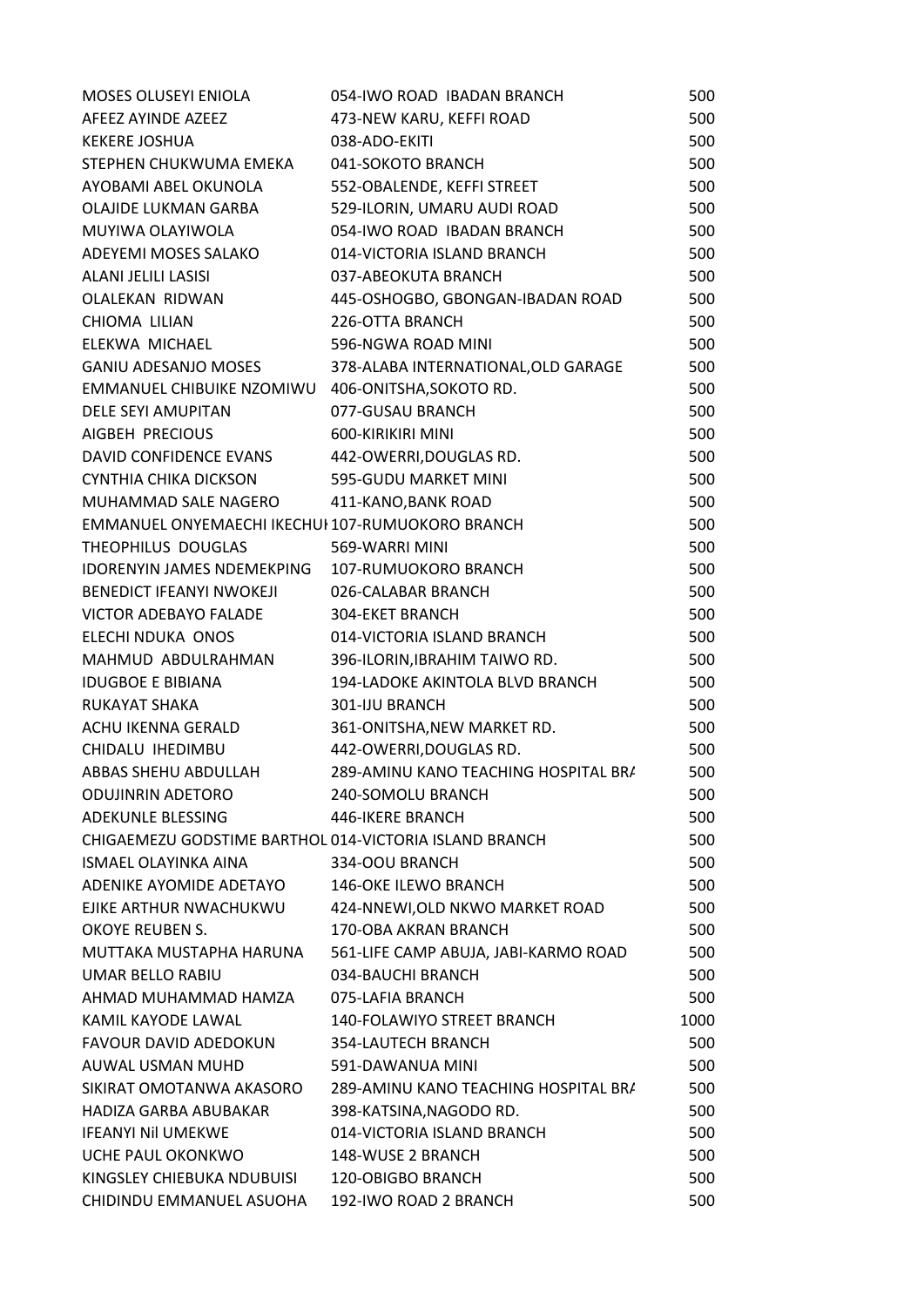| OYINDAMOLA KABIRAT ADETOYINE 531-OTTA IDIROKO ROAD      |                                                                | 500  |
|---------------------------------------------------------|----------------------------------------------------------------|------|
| SOLOMON ADENIYI ADERIBIGBE 211-ABULE-EGBA BRANCH        |                                                                | 500  |
|                                                         | PAEBI OYAKEMEAGBEGHA 435-YENAGOA, CENTRAL BUSINESS DISTRICT    | 500  |
| OBUMNEME ANSELEM ANOZIE                                 | 371-OWERRI, WAAST AVENUE, IKENEGBU                             | 500  |
| OBIOHA DARLINGTON CHIMAOBI                              | 453-ORLU, ORLU INTERNATIONA MKT.                               | 500  |
| AZEH NNABUNDO                                           | 029-IDEJO BRANCH                                               | 500  |
| AKOSILE OLUFEMI A                                       | 096-DUTSE BRANCH                                               | 500  |
| TOBILOBA SEGUN HAMILTON-SCOT 017-AKURE BRANCH           |                                                                | 500  |
| <b>NDUKA BLESSING</b>                                   | 511-AGBOR, OLD LAGOS - ASABA ROAD                              | 500  |
| IMAOBONG FRIDAY ETUKUDO                                 | 014-VICTORIA ISLAND BRANCH                                     | 500  |
| OLADAPO TAIWO OLATUNJI                                  | 279-IRE AKARI BRANCH                                           | 500  |
| OPEJIN OLANIYI MUHAMMED                                 | 161-KATSINA 2 BRANCH                                           | 500  |
| KAMAL ABDULRAZAK                                        | 594-AREA 1 MINI                                                | 500  |
| MIRACLE EKENE OLEGHEME                                  | 006-IKORODU BRANCH                                             | 500  |
| UMEUGOCHUKWU NKIRUKA                                    | <b>190-KENYATTA BRANCH</b>                                     | 500  |
| OKOYE PATIENCE U                                        | 067-ASPAMDA BRANCH                                             | 500  |
| sodiq OLAITON oduyemi                                   | 571-APAPA, RORO PORT MINI                                      | 500  |
| OPEYEMI MICHEAL ADESHOLA                                | 531-OTTA IDIROKO ROAD                                          | 1000 |
| JOANA ONYEKA EZENWAKA                                   | 066-ADETOKUNBO ADEMOLA BRANCH                                  | 500  |
| ABDULHAMEED OLAMIPOSI IDREES 102-AGBARA BRANCH          |                                                                | 1000 |
| ABDULHAMEED OLAMIPOSI IDREES 102-AGBARA BRANCH          |                                                                | 1000 |
|                                                         | SAMUEL OLABODE AIYENIMORO 068-ALABA INTERNATIONAL MARKET BRAN  | 500  |
|                                                         | UMEUGOCHUKWU NKEIRUKA BLES 503-ENUGU, COAL CAMP MISSION AVENUE | 1000 |
| IFEANYI IKECHUKWU CHIKELUBA                             | <b>269-BODE THOMAS BRANCH</b>                                  | 500  |
| OPEYEMI MICHEAL ADESHOLA                                | 531-OTTA IDIROKO ROAD                                          | 1000 |
| MUHAMMAD BELI LAWAN                                     | 077-GUSAU BRANCH                                               | 500  |
| AKINYOOYE KAYODE LANRE                                  | 199-JIBOWU BRANCH                                              | 1000 |
| IFEANYI IKECHUKWU CHIKELUBA 269-BODE THOMAS BRANCH      |                                                                | 500  |
| OLAOYE O OLAWALE                                        | 119-OJODU BERGER BRANCH                                        | 1000 |
| ANTHONY TAIYE OKOTIE                                    | 029-IDEJO BRANCH                                               | 1000 |
| <b>SOLOMON D THLIZA</b>                                 | 035-MAIDUGURI                                                  | 500  |
| OLADELE FOLAJIMI OLANIYAN                               | 022-JOS BRANCH                                                 | 500  |
| <b>FLORENCE NGOZI OBASI</b>                             | 101-IDI-ARABA BRANCH                                           | 1000 |
| <b>BLESSING JOY OKORO</b>                               | <b>320-FRANCE ROAD BRANCH</b>                                  | 500  |
| EMMANUEL UBON SUNDAY                                    | 147-CALABAR 1                                                  | 500  |
| <b>GODWIN OGBE</b>                                      | 479-APAPA, LIVERPOOL ROAD                                      | 500  |
| OCHENI SAMUEL ABUTU                                     | 276-OTURKPO BRANCH                                             | 1000 |
| OLAMILEKAN ABDULKAZEEM YUSU 239-IKOTUN BRANCH           |                                                                | 1000 |
| AKINTOMIWA CALEB MAKINDE 141-WOJI BRANCH                |                                                                | 500  |
| ODOMA ALEWO PATRICIA                                    | 022-JOS BRANCH                                                 | 1000 |
|                                                         | UCHECHUKWU SAMUEL OKPARAOI 419-ONITSHA, OGBARU ENAMEL WARE MAF | 1000 |
| ODOMA ALEWO PATRICIA                                    | 022-JOS BRANCH                                                 | 1000 |
| OYELAMI MAYOWA FELIX                                    | 297-BIDA BRANCH                                                | 500  |
|                                                         | UCHECHUKWU SAMUEL OKPARAOI 419-ONITSHA, OGBARU ENAMEL WARE MAF | 1000 |
| CHIDERA CHRISTIAN UDEGBUNAM 361-ONITSHA, NEW MARKET RD. |                                                                | 1000 |
| ALORO JOHN                                              | 017-AKURE BRANCH                                               | 500  |
| EMMANUEL BABATUNDE OGUNSIN 538-ABEOKUTA, ADATAN ROAD    |                                                                | 1000 |
| PAUL CHUKWUMA KENNETH                                   | 137-AWKA BRANCH 1                                              | 1000 |
| CHIDERA CHRISTIAN UDEGBUNAM 412-ONITSHA, IWEKA ROAD     |                                                                | 1000 |
| VICTOR GODSWILL OHIERO                                  | 281-ENUGU STATE UNIVERSITY BRANCH                              | 500  |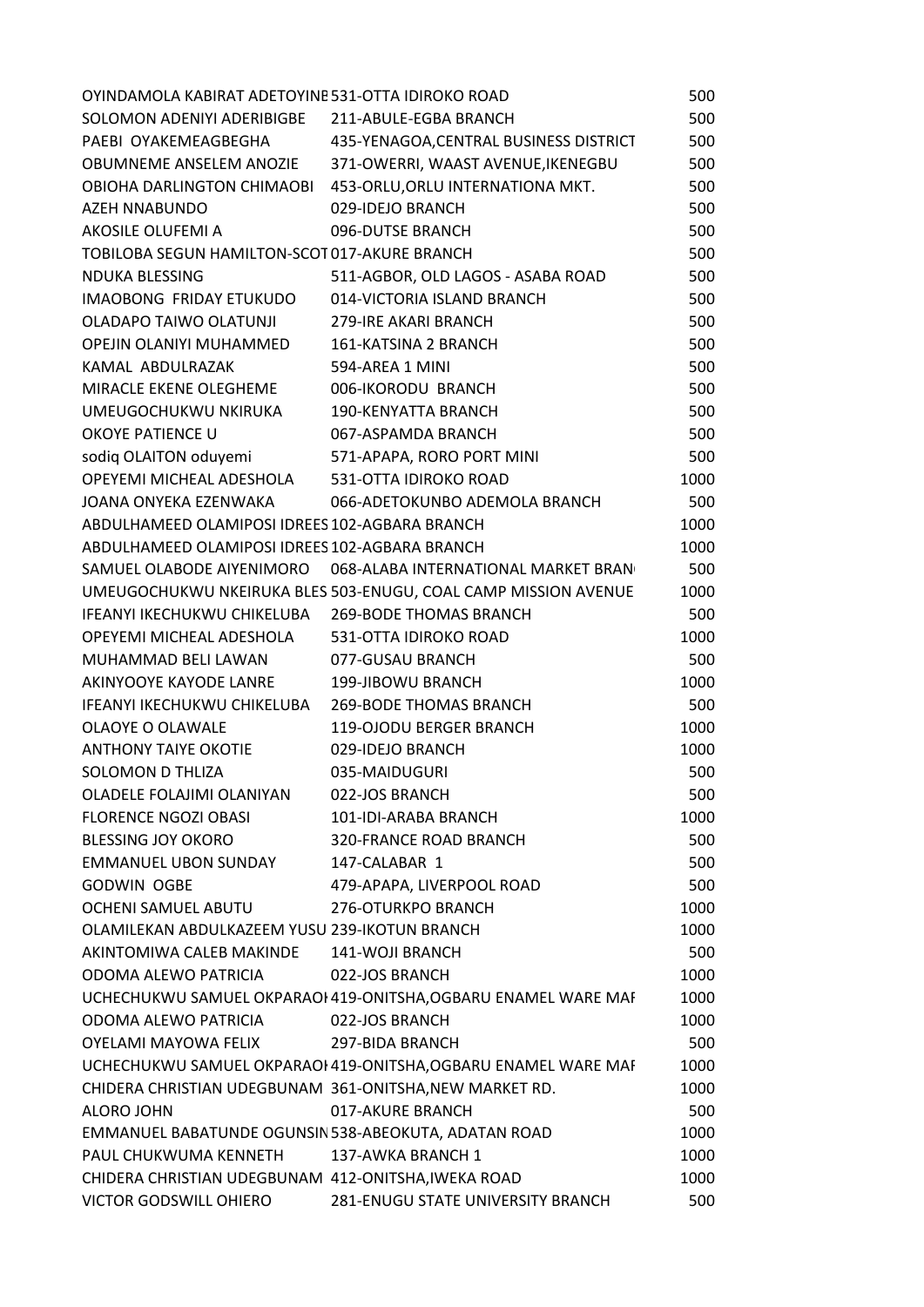| AWONIYI OLADAPO                                 | 151-IKORODU 2 BRANCH                                               | 500  |
|-------------------------------------------------|--------------------------------------------------------------------|------|
| AKINYOOYE KAYODE LANRE                          | 199-JIBOWU BRANCH                                                  | 1000 |
| <b>TOSIN MOSES RAJI</b>                         | 005-OSHOGBO BRANCH                                                 | 500  |
| <b>IBRAHIM KHALEL YARO</b>                      | 081-FESTAC TOWN BRANCH                                             | 500  |
| ADEYINKA AHMED OGUNBAYO                         | 168-ABAKALIKI BRANCH 1                                             | 1000 |
| Sarah Chika Ike                                 | 014-VICTORIA ISLAND BRANCH                                         | 500  |
| VIVIAN NIKE GABRIEL                             | 501-AJAH, LEKKI - EPE EXPRESSWAY                                   | 500  |
| <b>IBRAHIM KHALEL YARO</b>                      | 081-FESTAC TOWN BRANCH                                             | 500  |
| ADEYINKA AHMED OGUNBAYO                         | 168-ABAKALIKI BRANCH 1                                             | 1000 |
| ADEWALE J OMOTADE                               | 038-ADO-EKITI                                                      | 1000 |
| KOLAWOLE IBRAHIM OLASENI                        | 273-MUSHIN BRANCH                                                  | 500  |
| <b>BASIL BASSEY NYA</b>                         | 147-CALABAR 1                                                      | 500  |
| ADESIDA OLUYINKA                                | 239-IKOTUN BRANCH                                                  | 1000 |
| MUYIWA DANIEL ODUKOYA                           | 017-AKURE BRANCH                                                   | 500  |
| VICTOR GODSWILL OHIERO                          | <b>281-ENUGU STATE UNIVERSITY BRANCH</b>                           | 500  |
| DALUMO OLUWASEUN.D                              | 301-IJU BRANCH                                                     | 1000 |
| ABUBAKAR IBRAHIM                                | 014-VICTORIA ISLAND BRANCH                                         | 500  |
| DALUMO OLUWASEUN.D                              | 301-IJU BRANCH                                                     | 1000 |
| <b>GODWIN EBUKE IKECHUKWU</b>                   | 020-ABA BRANCH                                                     | 500  |
| STEPHEN UBIOMO                                  | 023-WARRI BRANCH                                                   | 1000 |
| AWHANJINU CEDRIC JACOBS                         | 093-BANK ROAD PH BRANCH                                            | 500  |
| <b>BOLAJI B AWOLARI</b>                         | 023-WARRI BRANCH                                                   | 1000 |
|                                                 | AYANWALE EMMANUEL OLUWASE 359-ISOLO, ASA-AFARIOGUN STR, AJAO ESTA  | 1000 |
| EZIKIEL SOLOMON AMAECHI                         | 168-ABAKALIKI BRANCH 1                                             | 500  |
| BIMPE ROFIAT AYOBAMI                            | 262-A2 AHMADU BELLO WAY BRANCH                                     | 500  |
| <b>UMOH SAVIOUR</b>                             | <b>150-IKOT EKPENE BRANCH</b>                                      | 1000 |
| OSOMURIE D AIREBAMEN                            | 093-BANK ROAD PH BRANCH                                            | 500  |
| NWEKE UGOCHUKWU JAMES                           | <b>165-DAMATURU BRANCH</b>                                         | 500  |
|                                                 | AYANWALE EMMANUEL OLUWASE 359-ISOLO, ASA-AFARIOGUN STR, AJAO ESTA  | 1000 |
| ANDREW ODIEGIEMAITA ARONOKI 241-SAPELE BRANCH   |                                                                    | 1000 |
| KAFAYAT OYINDAMOLA JIMOH                        | 553-SURULERE, ENITAN STREET AGUDA                                  | 500  |
| <b>NWEKE UGOCHUKWU JAMES</b>                    | <b>165-DAMATURU BRANCH</b>                                         | 500  |
| ENIOLA ESTHER OGEDENGBE                         | 440-IKORODU 83 LAGOS ROAD                                          | 500  |
| MONDAY VIHIMGA                                  | 238-ILARO BRANCH                                                   | 500  |
| <b>FAITH INEM SHOFOLUWE</b>                     | 280-SABO YABA BRANCH                                               | 500  |
| OSOMURIE D AIREBAMEN                            | 093-BANK ROAD PH BRANCH                                            | 500  |
| NWACHUKWU ABUMKECHUK                            | <b>257-UMUDIKE BRANCH</b>                                          | 1000 |
| MUSA OLADOKUN ABDULFATAI                        | <b>173-OKENE BRANCH</b>                                            | 500  |
| HENRY OGHENERUESE ERAKPOTOB 528-WARRI, UDU ROAD |                                                                    | 500  |
| AKPAN OSAGIE HOPE                               | 255-23 AIRPORT ROAD BRANCH                                         | 500  |
| CYNTHIA CHIGOZIE NWIGWE                         | 025-ASABA BRANCH                                                   | 500  |
| MOYINOLUWA MOROUNFOLUWA 271-SAGAMU BRANCH       |                                                                    | 500  |
| <b>FAITH AYOMIDE OLOYEDE</b>                    | 337-EPE BRANCH                                                     | 500  |
| FIDELIS CHINONSO EJIMAKOR                       | 092-AGIP ROAD BRANCH                                               | 500  |
| <b>NWEKE SAMUEL</b>                             | 014-VICTORIA ISLAND BRANCH                                         | 500  |
| <b>CHEKWAS JERRY ONU</b>                        | 495-UYO, BANK LAYOUT                                               | 500  |
| Adewale fasoranti Odunayo                       | 014-VICTORIA ISLAND BRANCH                                         | 500  |
| ALIYU DAHIRU DANBURAM                           | 450-JALINGO, HAMMAN RUN WAY                                        | 500  |
|                                                 | RASHEED OLANREWAJU ALAMUTU 359-ISOLO, ASA-AFARIOGUN STR, AJAO ESTA | 500  |
| solomon oritsesholaye etetekie                  | 241-SAPELE BRANCH                                                  | 500  |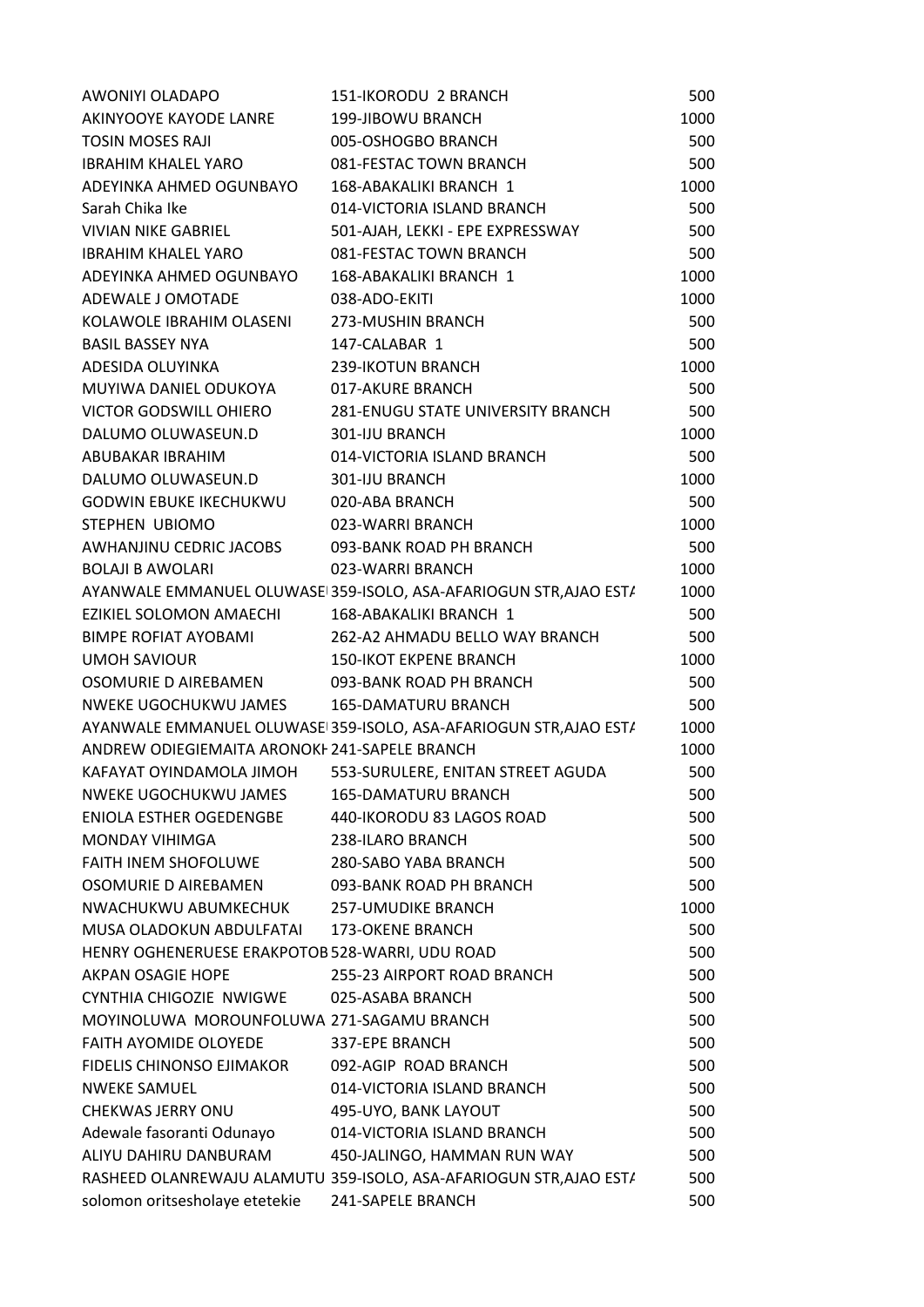| ETIOSA C.EHIOGHAE                                 | 030-BENIN BRANCH                      | 500  |
|---------------------------------------------------|---------------------------------------|------|
| ISREAL EDWARD OKWUANYUSI                          | 005-OSHOGBO BRANCH                    | 1000 |
| solomon oritsesholaye etetekie                    | 241-SAPELE BRANCH                     | 500  |
| IRIMIYA BLESSING HAJI                             | 423-JOS, CLUB ROAD                    | 500  |
| MUSA NAGOSHI YUSUF                                | 416-PH, 50 IKWERRE ROAD               | 500  |
| FATAI OLAWALE AHMED                               | 002-IDUMOTA BRANCH                    | 1000 |
| solomon oritsesholaye etetekie                    | 241-SAPELE BRANCH                     | 500  |
| <b>NWEKE SAMUEL</b>                               | 014-VICTORIA ISLAND BRANCH            | 500  |
| TUNDE DANIEL OBARONBI                             | 391-PH, FOT ONNE                      | 1000 |
| CHIMAOBI NMASICHI ANYAGWA                         | 500-ORJI, OKIGWE ROAD                 | 500  |
| <b>FRANCIS NNAJI</b>                              | 079-OGUI ROAD BRANCH                  | 500  |
| ABUBAKAR JIDDA                                    | 600-KIRIKIRI MINI                     | 500  |
| <b>SUNDAY PAUL EDEH</b>                           | 065-IKOTA BRANCH                      | 500  |
| <b>RICHMAN OBON</b>                               | 162-SOKOTO 2 BRANCH                   | 1000 |
| RIDWAN ADESHINA BANKOLE                           | 481-IDIROKO, IDIROKO ROAD             | 500  |
| HUSSAINI SANI                                     | 041-SOKOTO BRANCH                     | 500  |
| HUSSAINI SANI                                     | 041-SOKOTO BRANCH                     | 500  |
| IZUNNA FAVOUR IKECHUKWU                           | 094-ASOKORO BRANCH                    | 500  |
| ASIEGBUNAM CHRISTIAN ODINAKA 152-ENUGU ROAD       |                                       | 500  |
| <b>IRIMIYA BLESSING HAJI</b>                      | 423-JOS, CLUB ROAD                    | 500  |
| OLUWAFEMI ADEKOLA OYEDEJI                         | 039-ILORIN BRANCH                     | 1000 |
| <b>CHINEDU EDE EDE</b>                            | 063-YENOGOA BRANCH                    | 500  |
| KEHINDE VICTORIA OLABODE                          | 210-RCCG CAMP BRANCH                  | 500  |
| KAFAYAT OMOLARA HAMZAT                            | 272-IJESHATEDO BRANCH                 | 500  |
| <b>ISREAL UZOR BASSEY</b>                         | 025-ASABA BRANCH                      | 1000 |
| KEHINDE FAITH ADEYEYE                             | <b>158-DUKKU BRANCH</b>               | 1000 |
| CHINASA LOVINA DURU                               | 020-ABA BRANCH                        | 500  |
| gbenga oloye rotimi                               | 452-LAGOS ISLAND, ENU UWA STREET      | 500  |
| EMMANUEL NIFEMI AWEDE                             | 116-ALAUSA BRANCH                     | 500  |
| ADEYEMO A SAMUEL                                  | 224-OAU ILE IFE BRANCH                | 1000 |
| <b>AZEEZ SULAIMON</b>                             | 248-AYOBO BRANCH                      | 1000 |
| ADEYEMI ABAYOMI                                   | 226-OTTA BRANCH                       | 1000 |
| <b>ISREAL UZOR BASSEY</b>                         | 025-ASABA BRANCH                      | 1000 |
| CHINEDU EMMANUEL ANEKWE                           | 274-UNIVERSITY OF LAGOS BRANCH        | 500  |
| IBRAHIM MUHAMMAD                                  | 451-GUSAU, CANTEEN ROAD               | 500  |
| OGUNDEJI SUNDAY AMOS                              | 238-ILARO BRANCH                      | 1000 |
| AZEEZ SULAIMON                                    | 248-AYOBO BRANCH                      | 1000 |
| AIWONOSE FAITH UGBERAESE                          | 101-IDI-ARABA BRANCH                  | 1000 |
| <b>BLESSING E ADIOMAMORE</b>                      | 234-DECO ROAD BRANCH                  | 1000 |
| <b>OBENE KAINE DATA</b>                           | 215-PLOT105 OLU OBASANJO PH BRANCH    | 500  |
| MOSEKOLA MOSES OLA                                | <b>155-ONDO BRANCH</b>                | 500  |
| OBINNA PROMISE OKEKEODINA 431-ABA, ASA RD.        |                                       | 500  |
| AIWONOSE FAITH UGBERAESE                          | 101-IDI-ARABA BRANCH                  | 1000 |
| <b>FADIORA DAVID</b>                              | 017-AKURE BRANCH                      | 500  |
| OGHENEVWARHE AKPOBOME                             | 533-PH, RUMUOKORO EAST - WEST ROAD    | 500  |
| SANGOLANA EMMANUEL OLANREV363-LAGOS ISLAND MARINA |                                       | 1000 |
| CHINEDU ERIC AMADI                                | 519-PH, SILVER VALLEY TRANS-AMADI RD. | 1000 |
| SANGOLANA EMMANUEL OLANREV363-LAGOS ISLAND MARINA |                                       | 1000 |
| DEBORAH OFFIONG HONESTY                           | <b>304-EKET BRANCH</b>                | 500  |
| OKEKENTA DORIS IFEOMA                             | 518-ILASA, APAPA - OSHODI EXPRESSWAY  | 1000 |
|                                                   |                                       |      |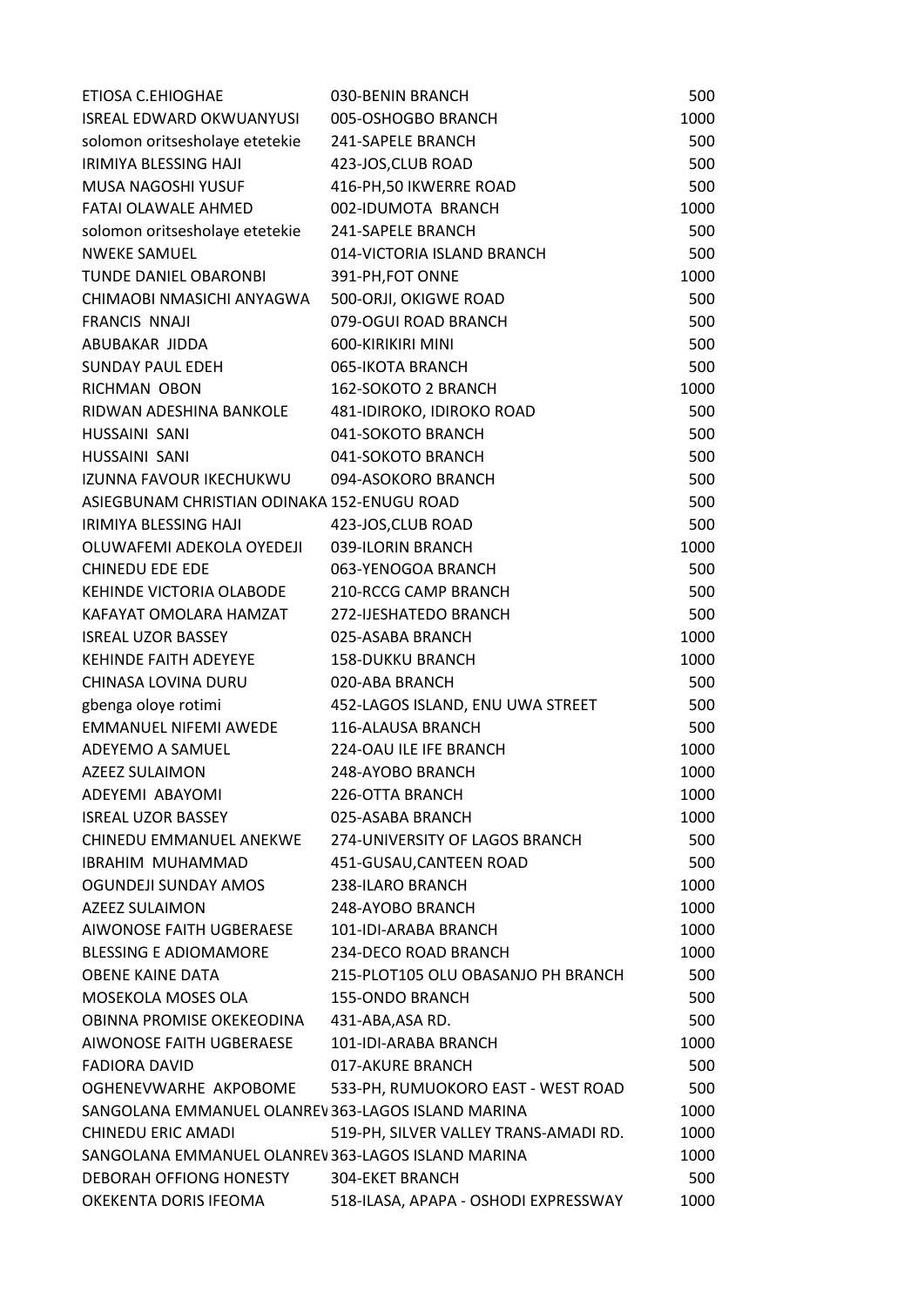| IZUNNA FAVOUR IKECHUKWU                                 | 094-ASOKORO BRANCH                                             | 500  |
|---------------------------------------------------------|----------------------------------------------------------------|------|
| OBINNA PROMISE OKEKEODINA                               | 431-ABA, ASA RD.                                               | 500  |
| <b>JUDE NWABUGWU OKEZIE</b>                             | 303-IKOKWU BRANCH                                              | 500  |
| PETER EZE ALUMONA                                       | 587-TEJUOSHO MINI                                              | 500  |
| OKEKENTA DORIS IFEOMA                                   | 518-ILASA, APAPA - OSHODI EXPRESSWAY                           | 1000 |
| JOHN PRECIOUS UMUKORO                                   | 119-OJODU BERGER BRANCH                                        | 500  |
| OLUWASEGUN JEREMIAH AKINSULI 090-SAPELE ROAD BRANCH     |                                                                | 500  |
| ABIMBOLA ESTHER AKINOLA                                 | 334-OOU BRANCH                                                 | 500  |
| QUDUS OLAYEMI BADMUS-ODU 261-LASU BRANCH                |                                                                | 500  |
| PROMISE CHIJIOKE UDAH                                   | 072-UMUAHIA BRANCH                                             | 500  |
| <b>FRANCIS AKUOMA EJEH</b>                              | 385-COKER, LAGOS/BADAGRY EXPRESSWAY                            | 500  |
| SAHEED OYEWALE SALAUDEEN                                | 227-OBAFEMI AWOLOWO WAY BRANCH                                 | 1000 |
| PROMISE CHIJIOKE UDAH                                   | 072-UMUAHIA BRANCH                                             | 500  |
|                                                         | CHRISTOPHER UCHENNA OKAFOR 487-GWAGWALADA ABUJA, PARK LANE     | 500  |
| YUSUF AHMED                                             | 557-AJAH, ADDO ROAD                                            | 1000 |
| ADISA OLUWATOBILOBA ADEGUNJI 376-IBADAN, LEBANON STREET |                                                                | 1000 |
| TAOFIQ OLUSHOLA IBIYEMI                                 | 211-ABULE-EGBA BRANCH                                          | 1000 |
| DANIEL DAMILOLA OMOJUWA                                 | 065-IKOTA BRANCH                                               | 1000 |
| TIMOTHY EARNEST BASSEY                                  | 557-AJAH, ADDO ROAD                                            | 500  |
| SODIQ AROYEWUN                                          | 053-SIMBIAT ABIOLA IKEJA BRANCH                                | 1000 |
|                                                         | EMMANUEL OSEMUDIAMEH AGBO 404-EBUTE METTA, MARKET STR. OYINGBO | 500  |
| <b>MEDINAT ABIODUN AHMED</b>                            | 256-OKADA BRANCH                                               | 1000 |
| ABIDEMI OLUSEGUN TIJANI                                 | 359-ISOLO, ASA-AFARIOGUN STR, AJAO EST/                        | 500  |
| <b>MEDINAT ABIODUN AHMED</b>                            | 256-OKADA BRANCH                                               | 1000 |
| KAMIL KAYODE LAWAL                                      | 140-FOLAWIYO STREET BRANCH                                     | 1000 |
| MUEEZ OLANREWAJU ADEPOJU                                | 003-BROAD STREET BRANCH                                        | 500  |
| ELIZABETH CHINAZA OPARAH                                | 535-CALABAR, MAYNE AVENUE                                      | 1000 |
| IYANU ADEBAYO OLAFIHAN                                  | <b>189-UTAKO BRANCH</b>                                        | 500  |
| MOSHOOD OPEYEMI TALIAT                                  | 185-OGBOMOSO BRANCH                                            | 500  |
| MICHEAL OLAOLUWA EMMANUEL 376-IBADAN, LEBANON STREET    |                                                                | 500  |
| <b>BABATUNDE DAVID BOLAJI</b>                           | 185-OGBOMOSO BRANCH                                            | 500  |
| TEJUMOLUWA CALEB DAVID                                  | 226-OTTA BRANCH                                                | 500  |
| KEHINDE AYOMIPO AKINOLA                                 | 366-IKEJA,LADIPO OLUWOLE STR.                                  | 500  |
| AUWAL MOHAMMED                                          | 285-RUMUKURISHI BRANCH                                         | 500  |
| ELVIS STEVEN AKPIEKEKE                                  | 599-NIGER DELTA UNIV. MINI                                     | 500  |
| ORIAKU CHIJINDU PETER                                   | 589-OGUNLANA DRIVE MINI                                        | 1000 |
| <b>ISMOEEL ADEKUNLE ALABI</b>                           | 116-ALAUSA BRANCH                                              | 1000 |
| <b>ISMOEEL ADEKUNLE ALABI</b>                           | 116-ALAUSA BRANCH                                              | 1000 |
| TEMITOPE ALICE OLAWALE                                  | 531-OTTA IDIROKO ROAD                                          | 1000 |
| <b>GLADYS OGHENEVWEDE OTU</b>                           | 499-WARRI, OKUMAGBA AVENUE                                     | 500  |
| TEMITOPE ALICE OLAWALE                                  | 531-OTTA IDIROKO ROAD                                          | 1000 |
|                                                         | EMMANUEL OLUWATOBILOBA FOL 274-UNIVERSITY OF LAGOS BRANCH      | 500  |
|                                                         | EMMANUEL OLUWATOBILOBA FOL 274-UNIVERSITY OF LAGOS BRANCH      | 500  |
| SUBOKUME RAYMOND OTOBOTEKI061-BONNY CASH CENTRE         |                                                                | 500  |
| IYANU SEDARA                                            | 272-IJESHATEDO BRANCH                                          | 1000 |
| ADODO EDERIBHALO MOMO                                   | 455-BIRNIN KEBBI, SANI ABACHA WAY                              | 5000 |
| DAVID JUDE OSAMWONYI                                    | 515-IJEBU ODE, 35 IBADAN ROAD                                  | 500  |
| DUNU WARRI                                              | 063-YENOGOA BRANCH                                             | 500  |
| CHIZI AGANUJI OWHONDA WOPAR 601-13, OLD ABA RD MINI     |                                                                | 5000 |
|                                                         |                                                                |      |
| TEMITOPE ADESUYI                                        | 321-DOPEMU BRANCH                                              | 500  |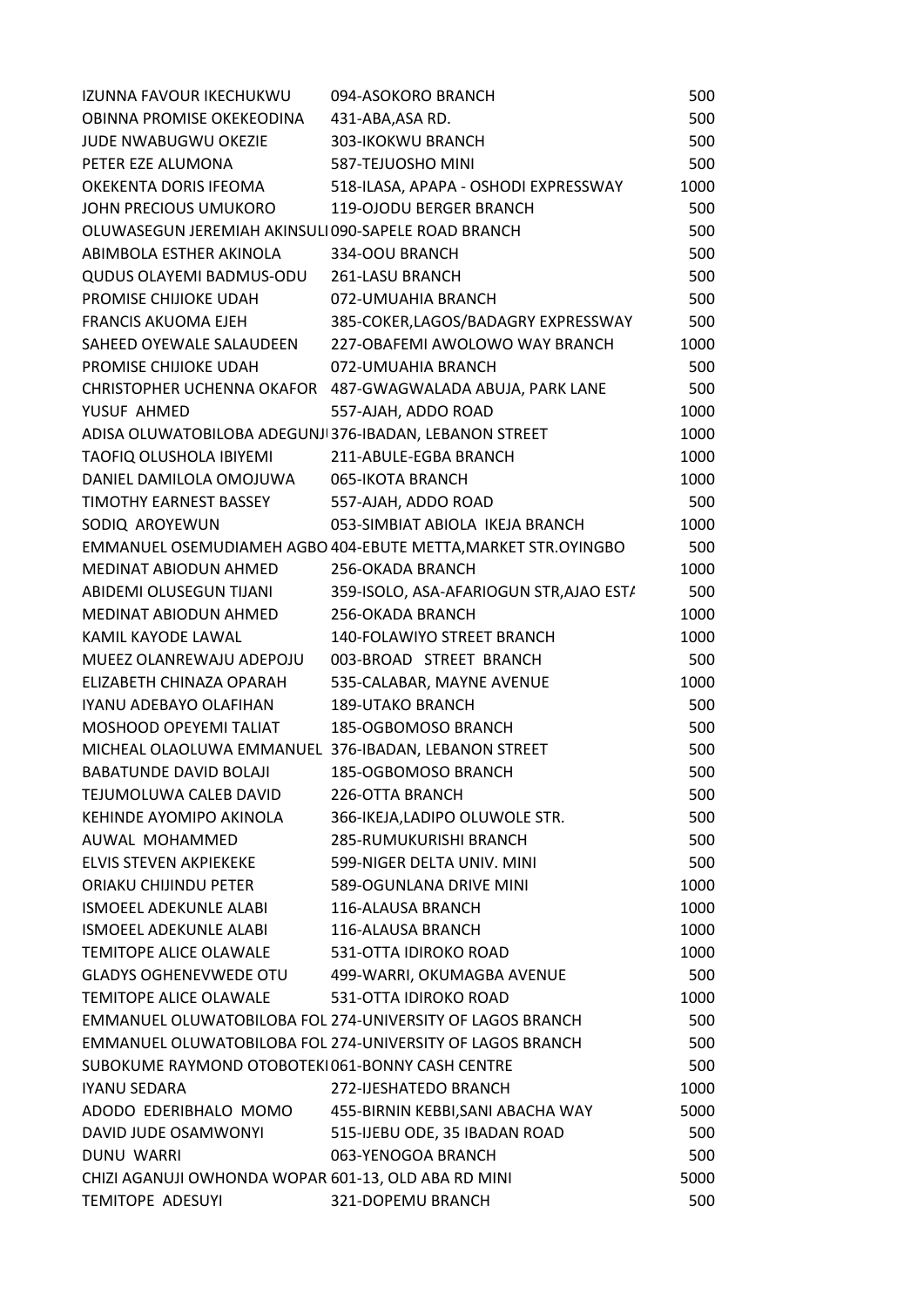| <b>BELLO A. ABIODUN</b>                                | 185-OGBOMOSO BRANCH                                    | 1000 |
|--------------------------------------------------------|--------------------------------------------------------|------|
| ELIJAH OLUWASEGUN TINUBU                               | 082-LIGALI AYORINDE                                    | 1000 |
| SYDNEY KESIENA AGARO                                   | 234-DECO ROAD BRANCH                                   | 500  |
|                                                        | FOLAFOLUWA OLUWAMBO AFOLAI 450-JALINGO, HAMMAN RUN WAY | 500  |
| OGUNADE A NURUDEEN                                     | 230-OJOTA BRANCH                                       | 5000 |
| <b>JAMILU MAILATO</b>                                  | 014-VICTORIA ISLAND BRANCH                             | 500  |
| DENYEFA IDHIARHI                                       | 014-VICTORIA ISLAND BRANCH                             | 1000 |
| <b>DENYEFA IDHIARHI</b>                                | 014-VICTORIA ISLAND BRANCH                             | 1000 |
| OMOTOLANI TAIBAT IBRAHEEM                              | 239-IKOTUN BRANCH                                      | 500  |
| ABDULMALIK ALIYU                                       | 041-SOKOTO BRANCH                                      | 500  |
| IDUBAMO IKUROMO OMUNGOR                                | 063-YENOGOA BRANCH                                     | 500  |
| UCHE KALU IMO                                          | 393-UMUAHIA, LIBRARY AVENUE                            | 500  |
| RILWANU GARBA                                          | 332-ANYIGBA BRANCH                                     | 500  |
| SAMUEL ADEGBEMI ADELAJA                                | 185-OGBOMOSO BRANCH                                    | 500  |
| SOLOMON ADENIYI ADERIBIGBE                             | 211-ABULE-EGBA BRANCH                                  | 500  |
| SOBANKE OLUFISAYO ODUNAYO.                             | 185-OGBOMOSO BRANCH                                    | 500  |
| EMMANUEL E. CHIME                                      | 093-BANK ROAD PH BRANCH                                | 500  |
| <b>ENEOGWE KINGSLEY C</b>                              | 563-OSISIOMA MINI                                      | 500  |
| ADENIYI SAMUEL OGUNMEKAN                               | 197-LEKKI 1 BRANCH                                     | 500  |
| OLUWALANKE ADESHINA                                    | 008-ALLEN AVENUE IKEJA BRANCH                          | 500  |
| AJAYI SEUN ADEOLA                                      | 039-ILORIN BRANCH                                      | 500  |
| JOACHIM NWACHUKWU                                      | 211-ABULE-EGBA BRANCH                                  | 500  |
| PAEBI OYAKEMEAGBEGHA                                   | 435-YENAGOA, CENTRAL BUSINESS DISTRICT                 | 500  |
| <b>OKERE STELLA</b>                                    | 481-IDIROKO, IDIROKO ROAD                              | 500  |
| <b>CHUKWUDI GABRIEL EZIKE</b>                          | 378-ALABA INTERNATIONAL, OLD GARAGE                    | 500  |
| <b>FASHOGBON JOSHUA TOSIN</b>                          | 468-SEME, SEME BORDER                                  | 500  |
| BENJAMIN CHUKWUKA ALEXIUS                              | 469-LAWANSON/ITIRE RD BRANCH                           | 500  |
| <b>FADEKE OLUFUNKE ALABI</b>                           | 229-OGOJA BRANCH                                       | 500  |
| OPEYEMI SUNDAY SALAKO                                  | 197-LEKKI 1 BRANCH                                     | 500  |
| <b>OBUMNEME ANSELEM ANOZIE</b>                         | 371-OWERRI, WAAST AVENUE, IKENEGBU                     | 500  |
| <b>IFEOMA GRACE OKOYE</b>                              | 369-DEI-DEI ABUJA, BUILDING MATERIALS IV               | 500  |
| JOSEPH OREVHOGHENE ODIEBARA 499-WARRI, OKUMAGBA AVENUE |                                                        | 500  |
| OLANREWAJU LATEEF RAHEEM                               | 532-IBADAN, OKE - ADO                                  | 500  |
| UCHENNA GEORGE ONYEKWELU                               | 543-ENUGU, NIKE LAKE ROAD                              | 500  |
| SHITNAAN EMMANUEL DONLAY                               | 143-JOS 1 BRANCH                                       | 500  |
| JERRY CHIEDU EGWUNYENGA                                | 130-MAZA MAZA BRANCH                                   | 500  |
| <b>IKPEMINESHI FAITH EDIAWE</b>                        | 175-BODIJA BRANCH 2                                    | 500  |
| OLUSOLA ADEKUNLE FAT                                   | 242-IJEBU-ODE BRANCH                                   | 500  |
| DAMIAN CHINAZA EZEAMA                                  | 282-AGBANI ROAD BRANCH                                 | 500  |
| KINGSLEY AKPUDE                                        | <b>172-TEXTILE MILL ROAD BRANCH</b>                    | 500  |
| NNAEMEKA MICHEAL NWADIKE                               | 092-AGIP ROAD BRANCH                                   | 500  |
| OBIOHA DARLINGTON CHIMAOBI                             | 453-ORLU, ORLU INTERNATIONA MKT.                       | 500  |
| CHUKWUNONSO STEVEN ARINZE                              | 436-APAPA, APAPA-OSHODI EXPRESS WAY                    | 500  |
| BENJAMIN UGOCHUKWU OTIH                                | 092-AGIP ROAD BRANCH                                   | 500  |
| ASUSI BARA ALLWELL BROWN                               | 053-SIMBIAT ABIOLA IKEJA BRANCH                        | 500  |
| TOCHUKWU MICHAEL NWAGWU                                | 141-WOJI BRANCH                                        | 500  |
| <b>SEUN SUNDAY TUKI</b>                                | 612-IYANA IPAJA MINI                                   | 500  |
| SAMSON OLAWALE OLOYEDE                                 | 102-AGBARA BRANCH                                      | 500  |
| OLAYIWOLA OLAMILEKAN JOHNSOI 071-MARYLAND BRANCH       |                                                        | 500  |
| <b>GREGORY CHIJIOKE AMAECHI</b>                        | 073-OGUNLANA DRIVE BRANCH                              | 500  |
|                                                        |                                                        |      |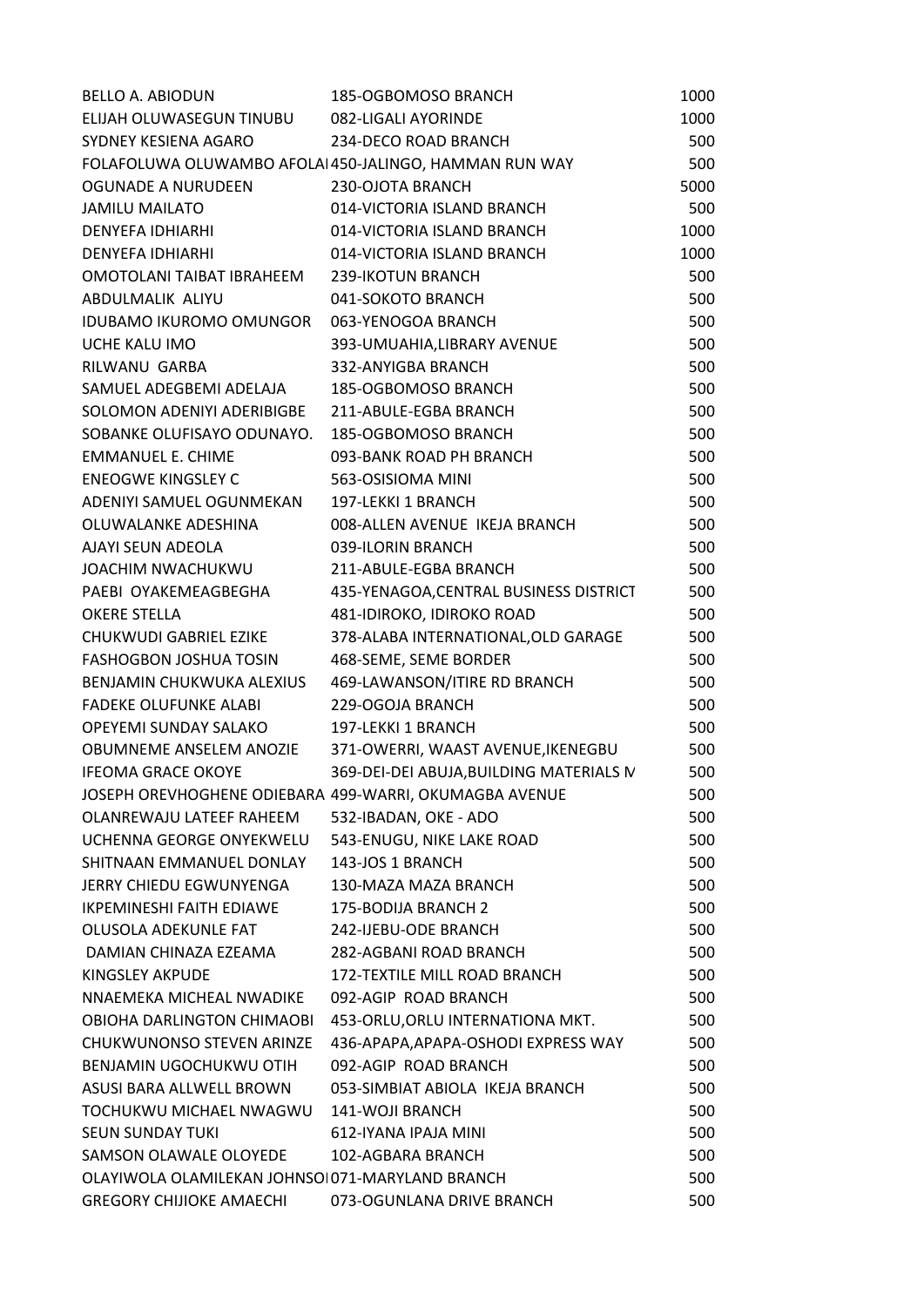| VENTURE DANIELS EVWERHAMRE 499-WARRI, OKUMAGBA AVENUE    |                                                                    | 500 |
|----------------------------------------------------------|--------------------------------------------------------------------|-----|
| JOHN EBUKA ALIOBU                                        | 511-AGBOR, OLD LAGOS - ASABA ROAD                                  | 500 |
| AZEH NNABUNDO                                            | 029-IDEJO BRANCH                                                   | 500 |
| <b>GRANT KENDO OGUIKE</b>                                | 193-SULEJA BRANCH                                                  | 500 |
| OCHOLA OBE                                               | 430-GARKI ABUJA, AHMADU BELLO WAY                                  | 500 |
| THOMPSON, GBOLAHAN                                       | 109-BODIJA BRANCH 1                                                | 500 |
| JOHN ODOCHUKWU OKEREKE                                   | 269-BODE THOMAS BRANCH                                             | 500 |
| KABIRU AFOLABI JINADU                                    | 486-SAGAMU, AKARIGBO STREET                                        | 500 |
| HENRY CHINWEOKWU OKONKWO 315-ADENIJI ADELE BRANCH        |                                                                    | 500 |
| SOLOMON EBUKA CHIBUZOR                                   | 079-OGUI ROAD BRANCH                                               | 500 |
| OLAOLUWASUBOMI OLUWAKONYI 085-POINT ROAD BRANCH          |                                                                    | 500 |
| CHIMA VICTOR OWHORJI                                     | 587-TEJUOSHO MINI                                                  | 500 |
| <b>IFIOK DANIEL UMOH</b>                                 | <b>304-EKET BRANCH</b>                                             | 500 |
| EMEKA AZUKA ECHELIBE                                     | 023-WARRI BRANCH                                                   | 500 |
| AKOSILE OLUFEMI A                                        | 096-DUTSE BRANCH                                                   | 500 |
| FEMI JOSEPH ADEDEJI                                      | 301-IJU BRANCH                                                     | 500 |
| UZOMA CHRIS. OBINNA                                      | 301-IJU BRANCH                                                     | 500 |
| EMMANUEL CHUKA DURU                                      | 421-ALABA INTERNATIONAL, DOBBIL PLAZA                              | 500 |
| <b>KARA GBENGA TOBI</b>                                  | 033-MAKURDI BRANCH                                                 | 500 |
| ASHOLA MUFUTAU IBRAHIM                                   | 456-KUBWA, ABUJA NASCO ROAD                                        | 500 |
| ADEDOYIN ADEOLUWA AY                                     | 017-AKURE BRANCH                                                   | 500 |
| TOBILOBA SEGUN HAMILTON-SCOT 017-AKURE BRANCH            |                                                                    | 500 |
| MOHAMMED MARI ADAM                                       | <b>165-DAMATURU BRANCH</b>                                         | 500 |
| YAKUBU S GANI                                            | 034-BAUCHI BRANCH                                                  | 500 |
| ADEBAYO AHMED                                            | 437-LAGOS ISLAND, OKE-ARIN                                         | 500 |
| <b>FANDA ZINIYET</b>                                     | 148-WUSE 2 BRANCH                                                  | 500 |
| HILA SANDRA TSEVENDE                                     | 425-BUKURU, OLD JOS RD.                                            | 500 |
| AKINPELU OLUWAFEMI AKINDELE 221-RING ROAD, IBADAN BRANCH |                                                                    | 500 |
| KINGSLEY NNAEMEKA IGBOKE                                 | 469-LAWANSON/ITIRE RD BRANCH                                       | 500 |
| AKINBOWALE OLADIPO AKINWAND 456-KUBWA, ABUJA NASCO ROAD  |                                                                    | 500 |
| <b>ISA MOHAMMED ISA</b>                                  | 374-MAIDUGURI, BAGA ROAD                                           | 500 |
| <b>NDUKA BLESSING</b>                                    | 511-AGBOR, OLD LAGOS - ASABA ROAD                                  | 500 |
| CHINWEOKWU VICTOR AKATA                                  | 235-EGBEDA BRANCH                                                  | 500 |
| UMEOFIA IFEYINWA                                         | 045-CREEK ROAD APAPA BRANCH                                        | 500 |
| <b>COLLINS N MBA</b>                                     | 475-NKPOR, DEMUDE STREET                                           | 500 |
| UKPEDESIVWE KINGSLEY ERHIRE                              | 023-WARRI BRANCH                                                   | 500 |
| <b>TOSIN IDRIS OLUSEGUN</b>                              | 603-BARIGA AKOKA MINI                                              | 500 |
| HABEEB BOLARINWA HASSAN                                  | 153-BROAD STREET 2 BRANCH                                          | 500 |
| MOSES UDEMEBONG OKON                                     | 507-ONDO TOWN, YABA ROAD                                           | 500 |
|                                                          | IFEANYICHUKWU CORNELIUS EZEH 421-ALABA INTERNATIONAL, DOBBIL PLAZA | 500 |
| EKENE OSINACHI CHUKWUJEKWU 595-GUDU MARKET MINI          |                                                                    | 500 |
| <b>UCHE BEN MOEMEKE</b>                                  | 587-TEJUOSHO MINI                                                  | 500 |
| TAMUNOTONYE BENJAMIN DUKE 290-AZIKIWE ROAD PHC BRANCH    |                                                                    | 500 |
| KINGSLEY NNAEMEKA EZE                                    | 141-WOJI BRANCH                                                    | 500 |
| UCHENNA STANLEY EZEANOCHIE                               | 247-COVENANT BRANCH                                                | 500 |
| IMAOBONG FRIDAY ETUKUDO                                  | 014-VICTORIA ISLAND BRANCH                                         | 500 |
| <b>JAMES LUCY CHOSEN</b>                                 | 394-BBA LAGOS, ATIKU ABUBAKAR PLAZA                                | 500 |
| OLADAPO TAIWO OLATUNJI                                   | 279-IRE AKARI BRANCH                                               | 500 |
| OPEJIN OLANIYI MUHAMMED                                  | 161-KATSINA 2 BRANCH                                               | 500 |
| AYOGU PASCAL CHIDUBEM                                    | 372-ENUGU, GARDEN AVENUE                                           | 500 |
|                                                          |                                                                    |     |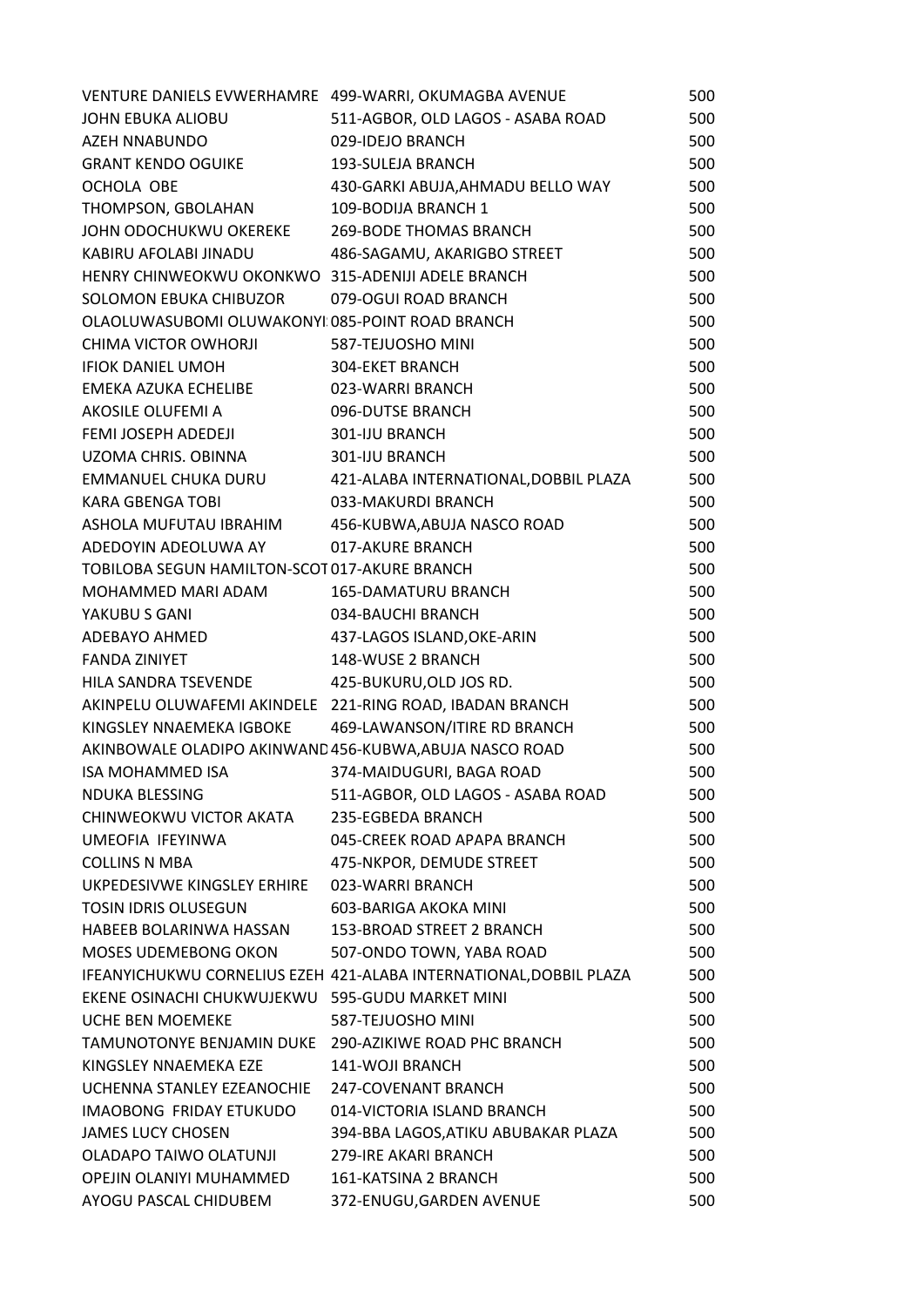| ELIZABETH NWAKAEGO UGWUOKE 152-ENUGU ROAD             |                                                                | 500 |
|-------------------------------------------------------|----------------------------------------------------------------|-----|
| KAMAL ABDULRAZAK 594-AREA 1 MINI                      |                                                                | 500 |
| RAFIATU ZIRKARNAINI                                   | 320-FRANCE ROAD BRANCH                                         | 500 |
| MIRACLE EKENE OLEGHEME   006-IKORODU BRANCH           |                                                                | 500 |
| OLUWAFEMI OLAKUNLE 603-BARIGA AKOKA MINI              |                                                                | 500 |
|                                                       | DOOSHIMA HANNAH KWAZA 686-NATIONAL ASSEMBLY BRANCH             | 500 |
| OGENEOCHUKO DAVID KOMONI 278-MARARABA BRANCH          |                                                                | 500 |
| INYANG SAMUEL OKON                                    | 364-PH, 222 IKWERRE ROAD                                       | 500 |
| AUGUSTINA A IGE                                       | 129-71 ADENIRAN OGUNSANYA BRANCH                               | 500 |
| ELIZABETH JOSEPH                                      | 370-JOS, COMMERCIAL AREA                                       | 500 |
|                                                       | TEMITOPE FOLASADE ADEKUNLE 447-LEKKI, LEKKI-EPE EXPRESSWAY     | 500 |
| <b>IGWE OBIORA</b>                                    | 151-IKORODU 2 BRANCH                                           | 500 |
| AUSTINE GODWIN OMODIAGBE 330-IHAMA BRANCH             |                                                                | 500 |
| <b>EBIERE IBO</b>                                     | 599-NIGER DELTA UNIV. MINI                                     | 500 |
| TAIWO ODUNAYOMI JACOB 531-OTTA IDIROKO ROAD           |                                                                | 500 |
| ADENAIYA OLUWAFEMI OLAWALE 151-IKORODU 2 BRANCH       |                                                                | 500 |
| UZOCHUKWU GODSENSE NWOKEIV181-ORLU BRANCH             |                                                                | 500 |
| CHINATU GLORY UKAEGBU                                 | 132-BANK ROAD OWERRI BRANCH                                    | 500 |
| <b>FRIDAY BASSEY EKORO</b>                            | 475-NKPOR, DEMUDE STREET                                       | 500 |
| TAOFEEK MAYOWA ADEKOYA                                | 022-JOS BRANCH                                                 | 500 |
| ADETAYO AYOOLA                                        | 440-IKORODU 83 LAGOS ROAD                                      | 500 |
| ERIC CHIKODILI ODO                                    | 426-KEFFI, ABUBAKAR BURGA STR.                                 | 500 |
|                                                       | OKAFOR COLLINS CHIKWADO 460-IYANA IPAJA, LAGOS ABEOKUTA EXPRES | 500 |
| HILARY DANIEL EMERIE                                  | <b>154-BRIDGE HEAD BRANCH</b>                                  | 500 |
| ONYEJIAKA ABUMCHUKWU GINIKA 568-OKOTA MINI            |                                                                | 500 |
| OKIKI OLUWATOBI OYEBAMIJI 063-YENOGOA BRANCH          |                                                                | 500 |
| YUSUF ABDULRAHAMAN 309-GUMI MAIN MARKET               |                                                                | 500 |
| SAMUEL EFOSA OSAMUDIAMEN 261-LASU BRANCH              |                                                                | 500 |
| KOYUM JOKOMBA                                         | 003-BROAD STREET BRANCH                                        | 500 |
| ADAEGAHI PEACE ANDREW 278-MARARABA BRANCH             |                                                                | 500 |
| <b>GLORY RITA CHRISTOPHER</b>                         | 242-IJEBU-ODE BRANCH                                           | 500 |
| MAHMUD ABBA MUSA                                      | 059-YOLA BRANCH                                                | 500 |
| <b>IDRIS AKOREDE KAMORDEEN</b>                        | 557-AJAH, ADDO ROAD                                            | 500 |
| UMEUGOCHUKWU NKIRUKA                                  | <b>190-KENYATTA BRANCH</b>                                     | 500 |
| EHINOMEN CHRIS AGAGA                                  | 552-OBALENDE, KEFFI STREET                                     | 500 |
| OLUWABUKOLA ROSEMARY AJAYI                            | 333-AJILOSUN, ADO EKITI BRANCH                                 | 500 |
| <b>FRANCIS CHIBUEZE ANYAMELE</b>                      | 433-OGBA IKEJA, IJAIYE RD.                                     | 500 |
| <b>CHINEDU PATRICK CHRISTOPHER</b>                    | 500-ORJI, OKIGWE ROAD                                          | 500 |
| ADAMU SULEIMAN                                        | 276-OTURKPO BRANCH                                             | 500 |
| EHIEDU CYNTHIA CHUKWUMAH                              | 008-ALLEN AVENUE IKEJA BRANCH                                  | 500 |
| OKOYE PATIENCE U                                      | 067-ASPAMDA BRANCH                                             | 500 |
| MOGOLI GODSPOWER                                      | 378-ALABA INTERNATIONAL, OLD GARAGE                            | 500 |
| MICHEAL OLUWASEGUN OGUNSAK 133-ADEOLA HOPEWELL BRANCH |                                                                | 500 |
| sodiq OLAITON oduyemi                                 | 571-APAPA, RORO PORT MINI                                      | 500 |
| ABIMBOLA MAYOWA BABA                                  | 611-MONOTAN-IBADAN BRANCH                                      | 500 |
| KENNETH ANELECHI WORDU                                | 092-AGIP ROAD BRANCH                                           | 500 |
| <b>ISMAIL ADENIYI SHAMURA</b>                         | 609-MAFOLUKU MINI                                              | 500 |
| ABIODUN BABATUNDE                                     | 436-APAPA, APAPA-OSHODI EXPRESS WAY                            | 500 |
| JOANA ONYEKA EZENWAKA                                 | 066-ADETOKUNBO ADEMOLA BRANCH                                  | 500 |
| NNAMDI SUNDAY ANISIOBI                                | 474-AMUWO ODOFIN ESTATE                                        | 500 |
|                                                       |                                                                |     |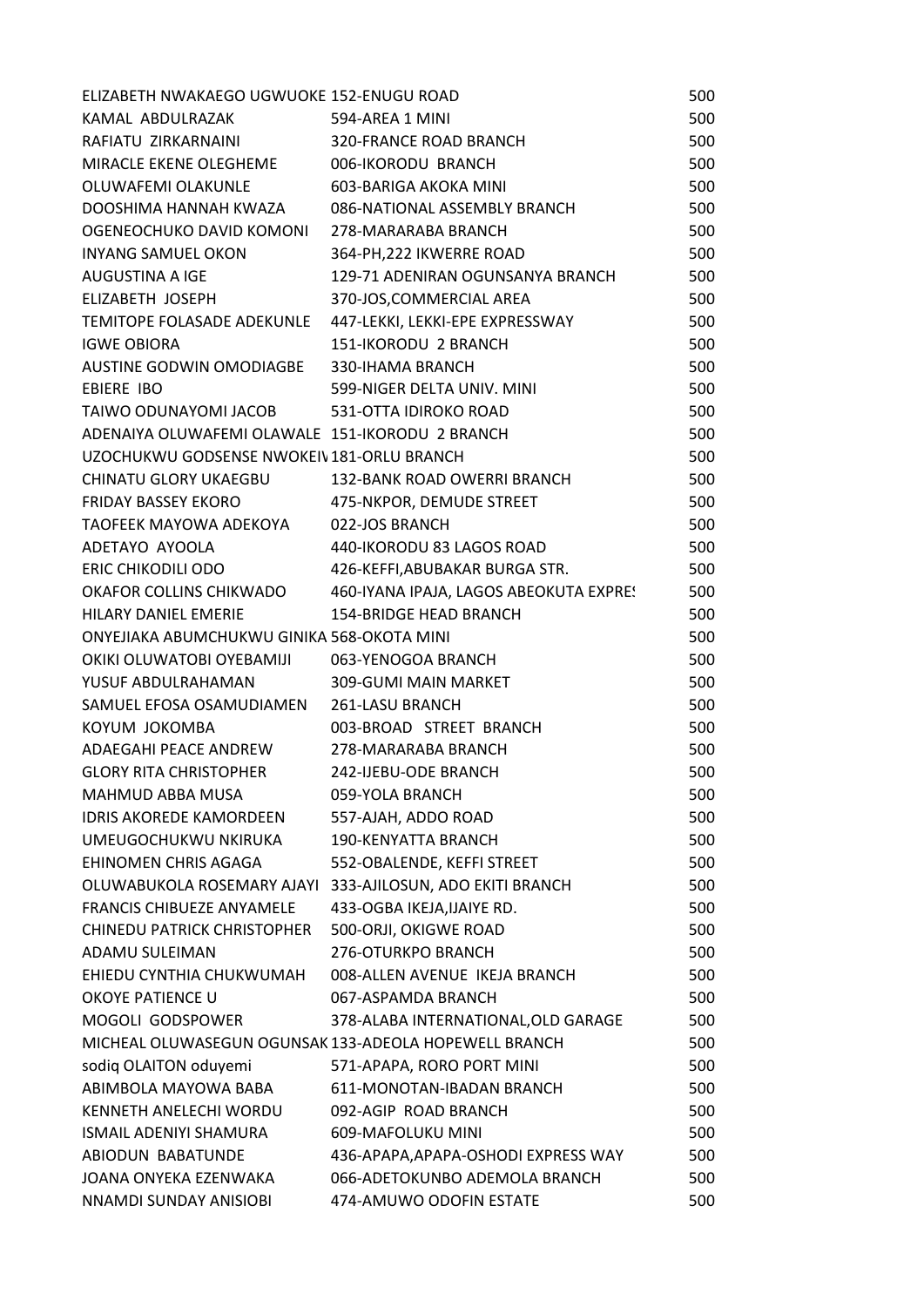| <b>TAMKEYAR KAWE DICKSO</b>                            | <b>295-NNPC REFINERY KADUNA BRANCH</b>                           | 500 |
|--------------------------------------------------------|------------------------------------------------------------------|-----|
| EKEANYANWU, FOSTER AMAECHI 390-BENIN, AKPAKPAVA STR.   |                                                                  | 500 |
| <b>INNOCENT EKENE MADU</b>                             | <b>187-STOCK EXCHANGE</b>                                        | 500 |
| MICHAEL RUME GBOKO                                     | 023-WARRI BRANCH                                                 | 500 |
| <b>GOODLUCK OVIEMARO BILLY</b>                         | 429-TRADE FAIR COMPLEX, ASPAMDA OFFIC                            | 500 |
| TEMILADE SARAH OLATUNJI                                | 183-ILUPEJU 2 BRANCH                                             | 500 |
| <b>JOY OTUODI OKOSUN</b>                               | 544-ALABA, DENSINE PLAZA OLOJO DRIVE                             | 500 |
| <b>STEPHEN GABRIEL JOHN</b>                            | 141-WOJI BRANCH                                                  | 500 |
| REUBEN DAPO UTOMEWORE                                  | 529-ILORIN, UMARU AUDI ROAD                                      | 500 |
| NWOKOCHA PRINCE                                        | 291-MAITAMA BRANCH                                               | 500 |
| SAMUEL OLABODE AIYENIMORO                              | 068-ALABA INTERNATIONAL MARKET BRAN                              | 500 |
| NOAH OLUWATOSIN AKINTEYE                               | 091-UNIVERSITY OF NIGERIA ENUGU BRANC                            | 500 |
| <b>VIVIAN TAIWO DAVIDSON</b>                           | 204-DEI DEI BRANCH                                               | 500 |
| IFEANYI IKECHUKWU CHIKELUBA                            | <b>269-BODE THOMAS BRANCH</b>                                    | 500 |
|                                                        | OLUWAPELUMI ELIZABETH OGUNN 518-ILASA, APAPA - OSHODI EXPRESSWAY | 500 |
| TEMITOPE EBENEZER FASEKOMI                             | 174-MOLONEY BRANCH                                               | 500 |
| <b>VICTOR IFEANYI IGWE</b>                             | <b>286-UNIPORT BRANCH</b>                                        | 500 |
| <b>MADUEKWE MARCELLUS</b>                              | <b>320-FRANCE ROAD BRANCH</b>                                    | 500 |
| SOLOMON OLARENWAJU                                     | 593-KEFFI MINI                                                   | 500 |
| <b>BENSON TEDDY OGOSU</b>                              | 341-KEFFI BRANCH                                                 | 500 |
| OLABISI AMDALAT ALABI                                  | 029-IDEJO BRANCH                                                 | 500 |
| KENECHUKWU JUSTIN EZULIKE                              | 004-AGUDA BRANCH                                                 | 500 |
| MUHAMMAD BELI LAWAN                                    | 077-GUSAU BRANCH                                                 | 500 |
| ADEBOLA TESLIM A.                                      | 280-SABO YABA BRANCH                                             | 500 |
| OLUWATOSIN AFAM STEPHEN                                | 501-AJAH, LEKKI - EPE EXPRESSWAY                                 | 500 |
| SULAYMAN TANIMOLA YAQUB                                | 502-OREGUN, ZIATECH ROAD OREGUN                                  | 500 |
| IFEANYI IKECHUKWU CHIKELUBA                            | <b>269-BODE THOMAS BRANCH</b>                                    | 500 |
| <b>CHIAZOR CHIBUEZE CHIBUZOR</b>                       | <b>225-SATELLITE TOWN BRANCH</b>                                 | 500 |
|                                                        | MUSTAPHA ENDURANCE ORIABURI 068-ALABA INTERNATIONAL MARKET BRAN  | 500 |
| OLADAPO OLAMILEKAN AGBOLADE 014-VICTORIA ISLAND BRANCH |                                                                  | 500 |
| <b>ERHERHEBUE ONERHIME</b>                             | 014-VICTORIA ISLAND BRANCH                                       | 500 |
| OLUWADAMILARE SAHEED IDOWU 162-SOKOTO 2 BRANCH         |                                                                  | 500 |
| OLOYEDE EMMANUEL OLU                                   | 238-ILARO BRANCH                                                 | 500 |
| MUHAMMAD BELI LAWAN                                    | 077-GUSAU BRANCH                                                 | 500 |
| LOVEDAY BRIGHT IKECHUKWU                               | 596-NGWA ROAD MINI                                               | 500 |
| AKUDO ROSEMARY OKAFOR                                  | 431-ABA, ASA RD.                                                 | 500 |
| SOLOMON D THLIZA                                       | 035-MAIDUGURI                                                    | 500 |
| <b>IREDIA ABEL OTABOR</b>                              | 458-BENIN, SAPELE RD.                                            | 500 |
| ABONJO KAAKUMAGA D                                     | <b>180-ZARIA BRANCH</b>                                          | 500 |
| AKINYELE HASSAN                                        | 536-MAGODO, CMD ROAD IKOSI                                       | 500 |
| <b>ERNEST SLYVANUS</b>                                 | 500-ORJI, OKIGWE ROAD                                            | 500 |
| EDWARD ADEWALE ADEFILA                                 | 005-OSHOGBO BRANCH                                               | 500 |
| <b>ISAAC OCHOCHE SARDAUNA</b>                          | 450-JALINGO, HAMMAN RUN WAY                                      | 500 |
| SEGUN KAYODE OMOTOSHO                                  | 206-OPEBI BRANCH                                                 | 500 |
| OLADELE FOLAJIMI OLANIYAN                              | 022-JOS BRANCH                                                   | 500 |
| MICHAEL OGUNDELE                                       | 598-OGBA/IFAKO, COLLEGE ROAD MINI                                | 500 |
| <b>IFEDAYO OLABODE KELLY</b>                           | 569-WARRI MINI                                                   | 500 |
| IBUCHI DOLARICE CHUKWUOCHA                             | 568-OKOTA MINI                                                   | 500 |
| AMEEN BABATUNDE AMEEN                                  | 133-ADEOLA HOPEWELL BRANCH                                       | 500 |
| IFEANYI ANASIGWE                                       | 418-NYANYA ABUJA, OPP. NYANYA SHOPPIN                            | 500 |
|                                                        |                                                                  |     |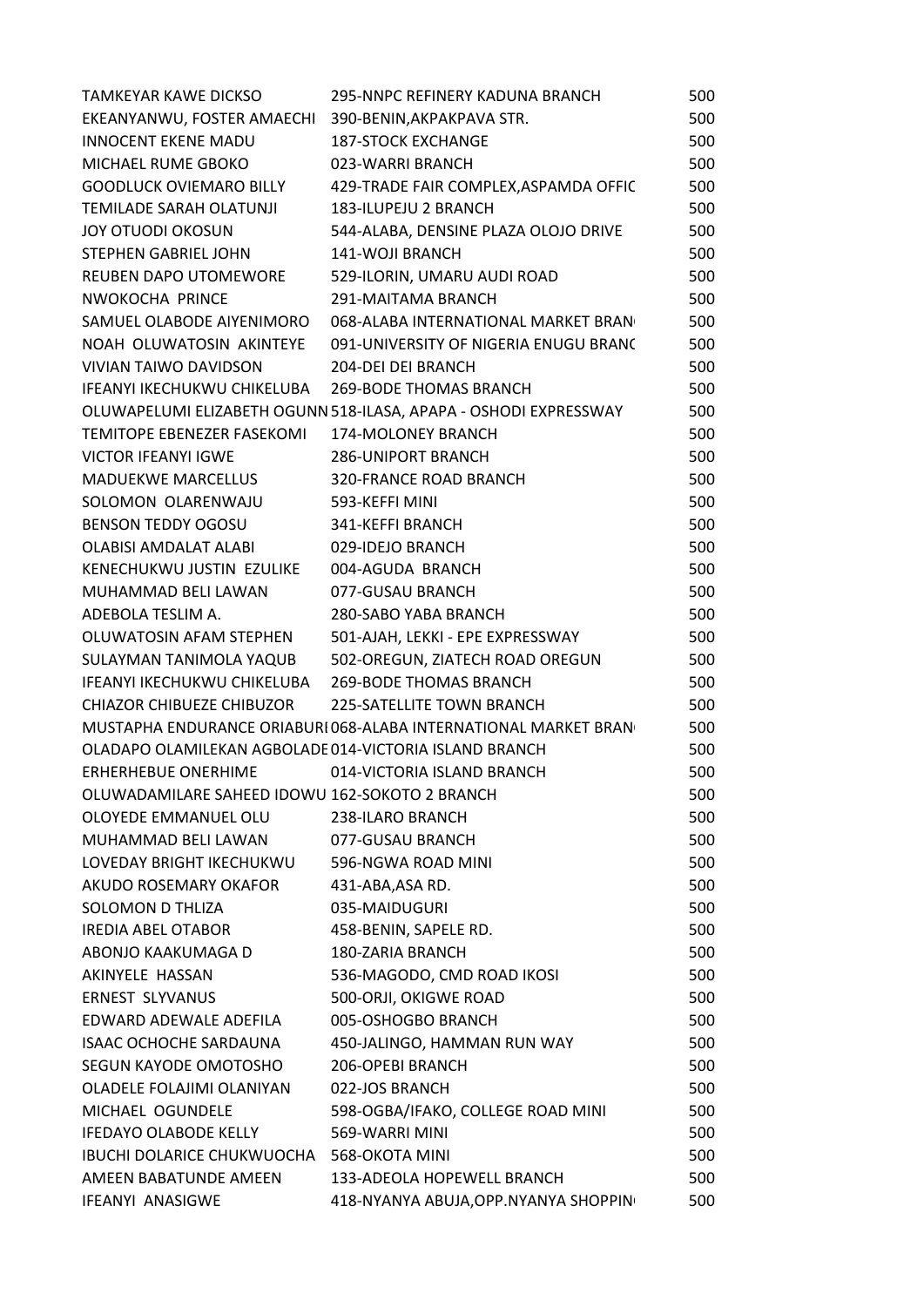| STANLEY OGONNA CHUKWU                                    | 458-BENIN, SAPELE RD.                                     | 500 |
|----------------------------------------------------------|-----------------------------------------------------------|-----|
| <b>EBERECHI ELUWA</b>                                    | <b>140-FOLAWIYO STREET BRANCH</b>                         | 500 |
| UCHENNA NICK IDOKO                                       | 364-PH, 222 IKWERRE ROAD                                  | 500 |
| FRED KAZAYET ADUWAK                                      | 487-GWAGWALADA ABUJA, PARK LANE                           | 500 |
| BENJAMIN ATEDOGHU APIAFI                                 | 063-YENOGOA BRANCH                                        | 500 |
| OLUFEMI ABIODUN KOLAPO                                   | 458-BENIN, SAPELE RD.                                     | 500 |
| <b>BLESSING JOY OKORO</b>                                | <b>320-FRANCE ROAD BRANCH</b>                             | 500 |
| <b>EMMANUEL UBON SUNDAY</b>                              | 147-CALABAR 1                                             | 500 |
| VICTOR EZECHUKWU OPARAOCHA 366-IKEJA,LADIPO OLUWOLE STR. |                                                           | 500 |
| FRANK CHIDERA IZUAGBA                                    | 378-ALABA INTERNATIONAL, OLD GARAGE                       | 500 |
| CHRISTIANAH IYANU AFOLABI                                | 400-AKURE, OYEMEKUN STREET                                | 500 |
| TIMOTHY PELUMI SHOFISILE                                 | 384-ABEOKUTA, UACN COMPLEX IBARA                          | 500 |
| SOLA JONES OGUNBADENIYI                                  | 206-OPEBI BRANCH                                          | 500 |
| <b>GODWIN OGBE</b>                                       | 479-APAPA, LIVERPOOL ROAD                                 | 500 |
| ODUSOGA TITILAYO OLUMIDE                                 | 501-AJAH, LEKKI - EPE EXPRESSWAY                          | 500 |
| OKONKWO JOSEPH IFEANYICHUKW 577-FUTO MINI                |                                                           | 500 |
| <b>IBRAHIM OLAMIDE OYENIRAN</b>                          | 504-IDIMU, IDIMU ROAD IKOTUN                              | 500 |
| <b>AGANABA TONMIE</b>                                    | <b>120-OBIGBO BRANCH</b>                                  | 500 |
| <b>GBENGA ADEDEJI FALADE</b>                             | 384-ABEOKUTA, UACN COMPLEX IBARA                          | 500 |
| CHIMA UGONNA DURU-IWUAMAD 568-OKOTA MINI                 |                                                           | 500 |
| <b>TIMOTHY ADESOJI OGUNDELE</b>                          | 227-OBAFEMI AWOLOWO WAY BRANCH                            | 500 |
| USMAN ADAMU                                              | 384-ABEOKUTA, UACN COMPLEX IBARA                          | 500 |
| RASAQ ADEWALE BABALOLA                                   | 146-OKE ILEWO BRANCH                                      | 500 |
| FARIDA ASABE ADAMU                                       | <b>146-OKE ILEWO BRANCH</b>                               | 500 |
| <b>OLAJIDE VICTORIA ABI</b>                              | 242-IJEBU-ODE BRANCH                                      | 500 |
| <b>JOSEPH HONOUR</b>                                     | 601-13, OLD ABA RD MINI                                   | 500 |
| OLUSOLA ALEX ADELOWO                                     | 038-ADO-EKITI                                             | 500 |
| <b>IBRAHIM BAMIDELE JINADU</b>                           | 397-MINNA, PAIKO RD.                                      | 500 |
| NWANYANWU EKECHUKWU                                      | 590-UNIJOS MINI                                           | 500 |
| OLUWATAYO SAMUEL ADEBISI                                 | 213-BELLO ROAD BRANCH KANO                                | 500 |
| AKINTOMIWA CALEB MAKINDE                                 | 141-WOJI BRANCH                                           | 500 |
| <b>SULE HASSAN</b>                                       | <b>160-GBOKO MAIN BRANCH</b>                              | 500 |
|                                                          | CHUKWUEMEKA OGBONNA GODSE 549-BADAGRY, JOSEPH DOSU ROAD   | 500 |
| <b>COMFORT BELLO ALIYU</b>                               | 034-BAUCHI BRANCH                                         | 500 |
| <b>DANIEL OBI EJINDU</b>                                 | 225-SATELLITE TOWN BRANCH                                 | 500 |
| <b>BRIGHT UDOH SAMPSON</b>                               | <b>304-EKET BRANCH</b>                                    | 500 |
| CHIGOZIE ALISON                                          | 447-LEKKI, LEKKI-EPE EXPRESSWAY                           | 500 |
| <b>IKE EMEKA</b>                                         | 421-ALABA INTERNATIONAL, DOBBIL PLAZA                     | 500 |
| SAMUEL OLADUNJOYE                                        | 536-MAGODO, CMD ROAD IKOSI                                | 500 |
| ZAHRA ABDULLAHI                                          | <b>320-FRANCE ROAD BRANCH</b>                             | 500 |
| ABIDEMI KIKELOMO ANIFOWOSE                               | 248-AYOBO BRANCH                                          | 500 |
| EDWIN EMMANUEL SAMSON                                    | 291-MAITAMA BRANCH                                        | 500 |
| YAVUO BENJAMIN MAKOSHI                                   | 022-JOS BRANCH                                            | 500 |
| ABIODUN MATTHEW AKAPO                                    | 492-ISOLO, MUSHIN ROAD                                    | 500 |
| EBENEZER OLANIYAN OLADEJI                                | 038-ADO-EKITI                                             | 500 |
| PRINCEWILL KINGSTON OSUORIE                              | 568-OKOTA MINI                                            | 500 |
| <b>OYELAMI MAYOWA FELIX</b>                              | 297-BIDA BRANCH                                           | 500 |
| MOSHOOD OLUWASEUN ISMAIL 531-OTTA IDIROKO ROAD           |                                                           | 500 |
| MARY ONYINYE OBODOECHINA                                 | 479-APAPA, LIVERPOOL ROAD                                 | 500 |
|                                                          | CHINONSO JOHNBOSCO OBIDIGWE 373-ONITSHA PORT HARCOURT RD. | 500 |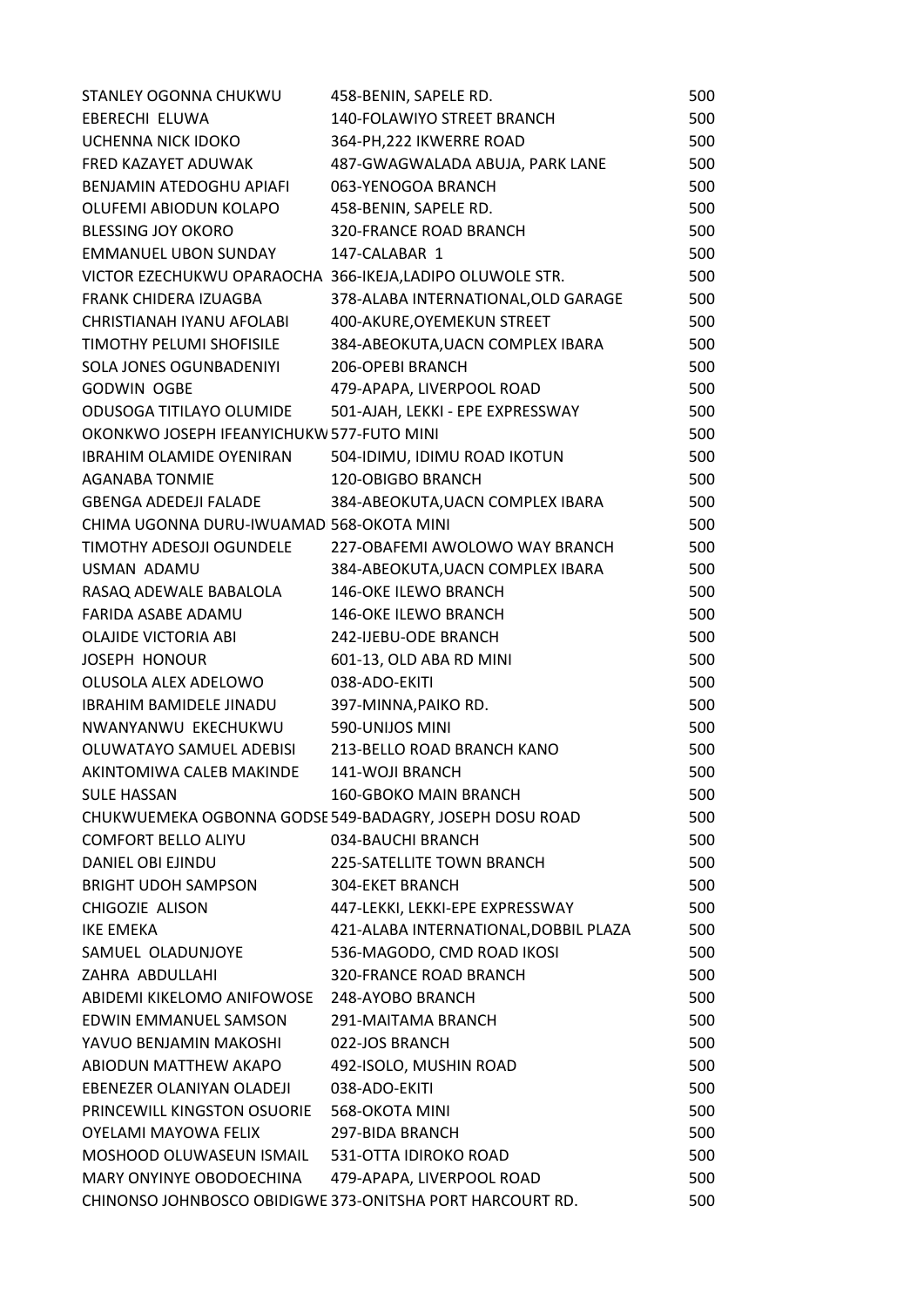| ABDULMALIK ALIYU                                  | 041-SOKOTO BRANCH                                         | 500 |
|---------------------------------------------------|-----------------------------------------------------------|-----|
| FATIMA BINTA SHARIFF                              | 013-KANO BRANCH                                           | 500 |
| OMOTOLANI TAIBAT IBRAHEEM 239-IKOTUN BRANCH       |                                                           | 500 |
| ADEMOKUN MOSES MODUPE 174-MOLONEY BRANCH          |                                                           | 500 |
| <b>JAMILU MAILATO</b>                             | 014-VICTORIA ISLAND BRANCH                                | 500 |
|                                                   | FOLAFOLUWA OLUWAMBO AFOLAI 450-JALINGO, HAMMAN RUN WAY    | 500 |
| SYDNEY KESIENA AGARO                              | 234-DECO ROAD BRANCH                                      | 500 |
| ANYANWU NMESOMACHI                                | 438-PORTHARCORT 145 ABA RD.                               | 500 |
|                                                   | SHEHU OLALEKAN ENIOLA 439-YABA HERBERT MACAULAY WAY       | 500 |
| <b>TEMITOPE ADESUYI</b>                           | 321-DOPEMU BRANCH                                         | 500 |
| JUSTICE KWABENA AGBENDEY 039-ILORIN BRANCH        |                                                           | 500 |
| DUNU WARRI                                        | 063-YENOGOA BRANCH                                        | 500 |
| DAVID JUDE OSAMWONYI                              | 515-IJEBU ODE, 35 IBADAN ROAD                             | 500 |
| <b>ISAAC NDUBUISI EZE</b>                         | 488-ENUGU, AGBANI ROAD                                    | 500 |
| OMENKA AGAMA J                                    | 491-WUSE II ABUJA, AMINU KANO CR                          | 500 |
| FOLASHADE DOYIN ADEGOKE                           | 469-LAWANSON/ITIRE RD BRANCH                              | 500 |
| CHIKAODILI OBAJI                                  | 184-OJOO BRANCH                                           | 500 |
| <b>MATHEW ATU</b>                                 | 512-ZONE 5 ABUJA, MICHAEL OKPARA STRE                     | 500 |
| SUBOKUME RAYMOND OTOBOTEKI061-BONNY CASH CENTRE   |                                                           | 500 |
| ADAMS ADESEGUN ADEYIGA 536-MAGODO, CMD ROAD IKOSI |                                                           | 500 |
| CHINWE JULIET ANADU                               | 014-VICTORIA ISLAND BRANCH                                | 500 |
| AFINIKI TITUS MANGZHA                             | 498-GWARINPA ABUJA, 1ST AVENUE                            | 500 |
| FATIMAH BINTA UMAR                                | 598-OGBA/IFAKO, COLLEGE ROAD MINI                         | 500 |
|                                                   | EMMANUEL OLUWATOBILOBA FOL 274-UNIVERSITY OF LAGOS BRANCH | 500 |
|                                                   | EMMANUEL OLUWATOBILOBA FOL 274-UNIVERSITY OF LAGOS BRANCH | 500 |
| <b>IOROR COLLINS ATESE</b>                        | 033-MAKURDI BRANCH                                        | 500 |
| MOSES ODAMA                                       | 142-ALAGBADO BRANCH                                       | 500 |
| IDRIS MUAZU AMINU                                 | 473-NEW KARU, KEFFI ROAD                                  | 500 |
| AMINATU HARUNA ADAMU                              | 027-GOMBE BRANCH                                          | 500 |
| OLUSEYI OLUKAYODE SAMAIYE                         | 081-FESTAC TOWN BRANCH                                    | 500 |
| OFURE OKHIFO                                      | 569-WARRI MINI                                            | 500 |
| <b>GLADYS OGHENEVWEDE OTU</b>                     | 499-WARRI, OKUMAGBA AVENUE                                | 500 |
| <b>OLAJIDE LUKMAN GARBA</b>                       | 529-ILORIN, UMARU AUDI ROAD                               | 500 |
| WAHAB OLASEHINDE ZAID                             | <b>269-BODE THOMAS BRANCH</b>                             | 500 |
| <b>SEGUN OMOLEHIN</b>                             | 529-ILORIN, UMARU AUDI ROAD                               | 500 |
| PATRICK ESHIEMOGIE OKETE                          | 023-WARRI BRANCH                                          | 500 |
| PEACE ONAYOMIPO AGBEMUKO                          | <b>189-UTAKO BRANCH</b>                                   | 500 |
| STELLA IJEOMA ALUKA                               | 147-CALABAR 1                                             | 500 |
| KONAKIRI TAMARADEIGHA NIMI                        | 599-NIGER DELTA UNIV. MINI                                | 500 |
| <b>TAOREED OLAMILEKAN SOBIYE</b>                  | 037-ABEOKUTA BRANCH                                       | 500 |
| <b>ISREAL CHUKWUEMEKA EZE</b>                     | 488-ENUGU, AGBANI ROAD                                    | 500 |
| ELVIS STEVEN AKPIEKEKE                            | 599-NIGER DELTA UNIV. MINI                                | 500 |
| OLUWASEYI ADELANA                                 | 515-IJEBU ODE, 35 IBADAN ROAD                             | 500 |
| <b>ISEOLUWA IFE OLAWOLE</b>                       | 139-ADO OWO ROAD BRANCH                                   | 500 |
| <b>JOHNSON O EZE</b>                              | 168-ABAKALIKI BRANCH 1                                    | 500 |
| <b>GODWIN EKENE OBI</b>                           | 432-SULEJA, IBB MARKET                                    | 500 |
| <b>DELE-ALONGE JUMOKE</b>                         | <b>146-OKE ILEWO BRANCH</b>                               | 500 |
| EFFIONG HANSON AKPAN                              | 561-LIFE CAMP ABUJA, JABI-KARMO ROAD                      | 500 |
| AUGUSTINE O NWAOKE                                | 577-FUTO MINI                                             | 500 |
| NURA ABUBAKAR                                     | 027-GOMBE BRANCH                                          | 500 |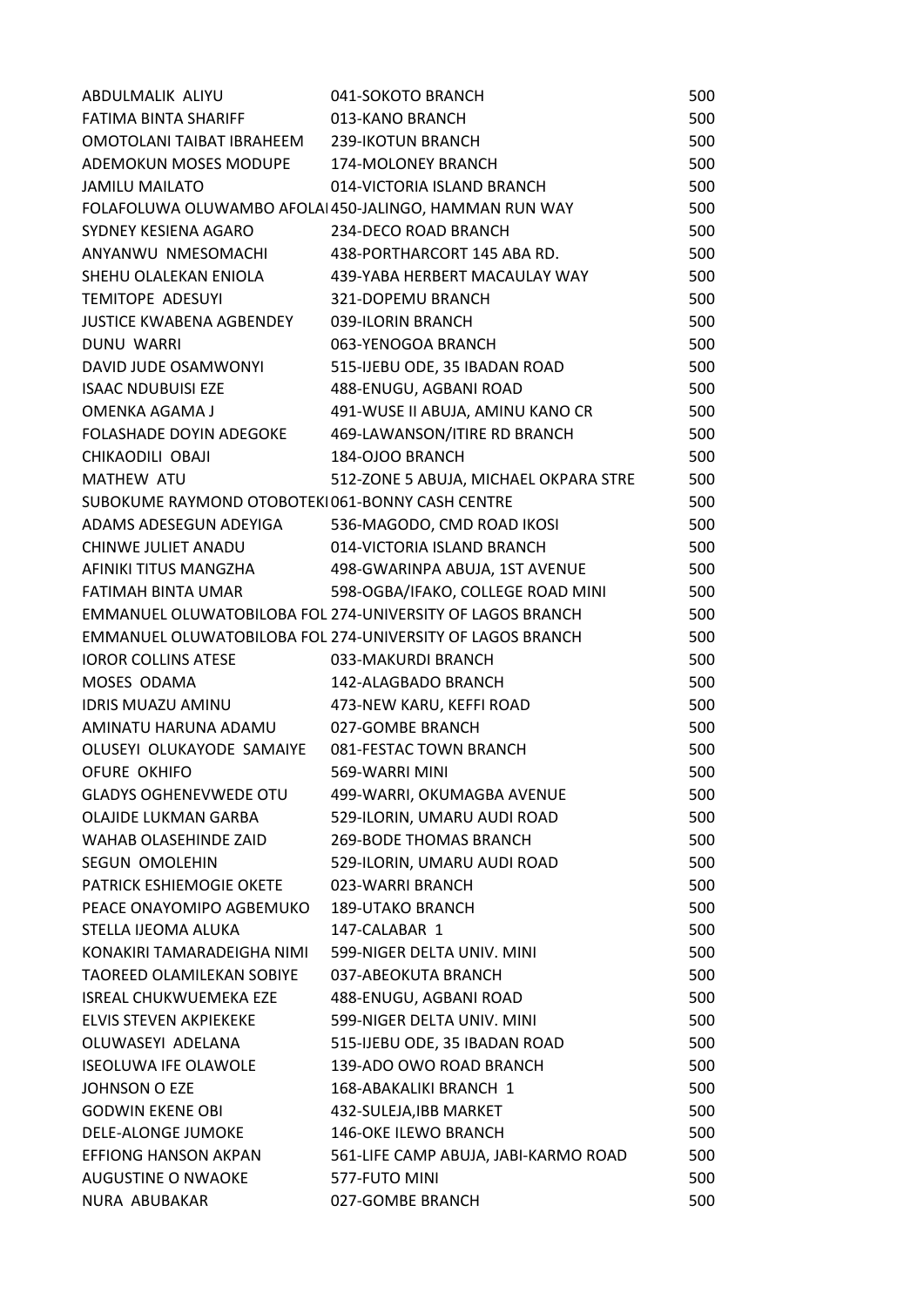| <b>MICHAEL EKENE</b>                                       | <b>127-IHIALA BRANCH</b>                                        | 500 |
|------------------------------------------------------------|-----------------------------------------------------------------|-----|
| AUWAL MOHAMMED 285-RUMUKURISHI BRANCH                      |                                                                 | 500 |
| KEHINDE AYOMIPO AKINOLA 366-IKEJA, LADIPO OLUWOLE STR.     |                                                                 | 500 |
| ZIDAFAMOR AYAEYERIN EMMANUI 366-IKEJA, LADIPO OLUWOLE STR. |                                                                 | 500 |
| TEJUMOLUWA CALEB DAVID                                     | 226-OTTA BRANCH                                                 | 500 |
| BABATUNDE DAVID BOLAJI                                     | 185-OGBOMOSO BRANCH                                             | 500 |
| RASHEED ABODUNRIN NURUDEEN 269-BODE THOMAS BRANCH          |                                                                 | 500 |
| MICHEAL OLAOLUWA EMMANUEL 376-IBADAN, LEBANON STREET       |                                                                 | 500 |
| ADETOPE ADENIYI ADEKANYE                                   | 116-ALAUSA BRANCH                                               | 500 |
| MOSHOOD OPEYEMI TALIAT 185-OGBOMOSO BRANCH                 |                                                                 | 500 |
| IZUCHI GOSPEL OKOGBUE                                      | 250-EJIGBO BRANCH                                               | 500 |
| IYANU ADEBAYO OLAFIHAN 189-UTAKO BRANCH                    |                                                                 | 500 |
| TUNMISE SAMUEL AKINADE 334-OOU BRANCH                      |                                                                 | 500 |
| MUEEZ OLANREWAJU ADEPOJU 003-BROAD STREET BRANCH           |                                                                 | 500 |
|                                                            | CHRISTOPHER ODOGWU ABU 194-LADOKE AKINTOLA BLVD BRANCH          | 500 |
| WASIU SUNDAY SULAIMON 192-IWO ROAD 2 BRANCH                |                                                                 | 500 |
| AKUJOBI GODSPOWER IKECHUKWL 609-MAFOLUKU MINI              |                                                                 | 500 |
| MUSA ISA MANGA                                             | 358-PH, TRANS AMADI                                             | 500 |
| MUSA ALI ADAMU                                             | 005-OSHOGBO BRANCH                                              | 500 |
| ASHODE STEPHEN O                                           | 232-NNAMDI AZIKWE STREET IDUMOTA BR.                            | 500 |
| ADELEYE JOSEPH                                             | 312-IDIMU BRANCH                                                | 500 |
| KOLADE SUNDAY AGBEBI                                       | 038-ADO-EKITI                                                   | 500 |
| VALERIA OGOCHUKWU CHIOGOR 059-YOLA BRANCH                  |                                                                 | 500 |
|                                                            | ABIDEMI OLUSEGUN TIJANI 359-ISOLO, ASA-AFARIOGUN STR, AJAO ESTA | 500 |
| JULIUS CHIKAODI NNEJI 442-OWERRI, DOUGLAS RD.              |                                                                 | 500 |
| idris Babanna Alhassan                                     | 014-VICTORIA ISLAND BRANCH                                      | 500 |
| JOSHUA ERONMOSELE UHONMOI 030-BENIN BRANCH                 |                                                                 | 500 |
| CYNTHIA A OPARA                                            | 476-OWERRI WETHERAL ROAD BRANCH                                 | 500 |
| OLADIMEJI HABEEB OLADIPUPO 235-EGBEDA BRANCH               |                                                                 | 500 |
|                                                            | EMMANUEL OSEMUDIAMEH AGBO 404-EBUTE METTA, MARKET STR. OYINGBO  | 500 |
| OLAMIDE OLUWAKEMI OLUWATUS 092-AGIP ROAD BRANCH            |                                                                 | 500 |
| <b>FUAD GBOLAHAN IBRAHIM</b>                               | 050-IPAJA BRANCH                                                | 500 |
| GBENGA ALARAPE ODEWUNMI                                    | 182-ISOLO 1 BRANCH                                              | 500 |
| ABAYOMI JOHNSON FAMUYIWA 014-VICTORIA ISLAND BRANCH        |                                                                 | 500 |
| AYOOLA RICHARD ILESANMI                                    | 174-MOLONEY BRANCH                                              | 500 |
|                                                            | MARY PRISCA IBANGA IBANGA INY/542-CALABAR, NDIDEM USANGLSO ROAD | 500 |
| PREYE MATTHEW                                              | 558-UGHELLI, MARKET ROAD                                        | 500 |
| ABDULSALAM YUSUF SULE                                      | 027-GOMBE BRANCH                                                | 500 |
| NURUDEEN OLAMILEKAN                                        | 210-RCCG CAMP BRANCH                                            | 500 |
| AGWARETOMA NISBELT OFUA                                    | <b>286-UNIPORT BRANCH</b>                                       | 500 |
| OLUFEMI ADEWUMI FAGBEMI                                    | 445-OSHOGBO, GBONGAN-IBADAN ROAD                                | 500 |
| HABEEB IBRAHIM ABBEY                                       | 261-LASU BRANCH                                                 | 500 |
| IKPONMWOSA FESTUS                                          | 458-BENIN, SAPELE RD.                                           | 500 |
| ADEWALE OLUWASEUN ZADIOUS 141-WOJI BRANCH                  |                                                                 | 500 |
| SHOLA AHINMIOLE JULIUS                                     | 037-ABEOKUTA BRANCH                                             | 500 |
| PAUL UGWUOKE EJIKE                                         | 174-MOLONEY BRANCH                                              | 500 |
| TIMOTHY EARNEST BASSEY                                     | 557-AJAH, ADDO ROAD                                             | 500 |
| <b>STANLEY E GEORGE</b>                                    | 568-OKOTA MINI                                                  | 500 |
| MUYIWA OLAYIWOLA                                           | 054-IWO ROAD IBADAN BRANCH                                      | 500 |
|                                                            | THANKGOD CHUKWUMEKA WORG 519-PH, SILVER VALLEY TRANS-AMADI RD.  | 500 |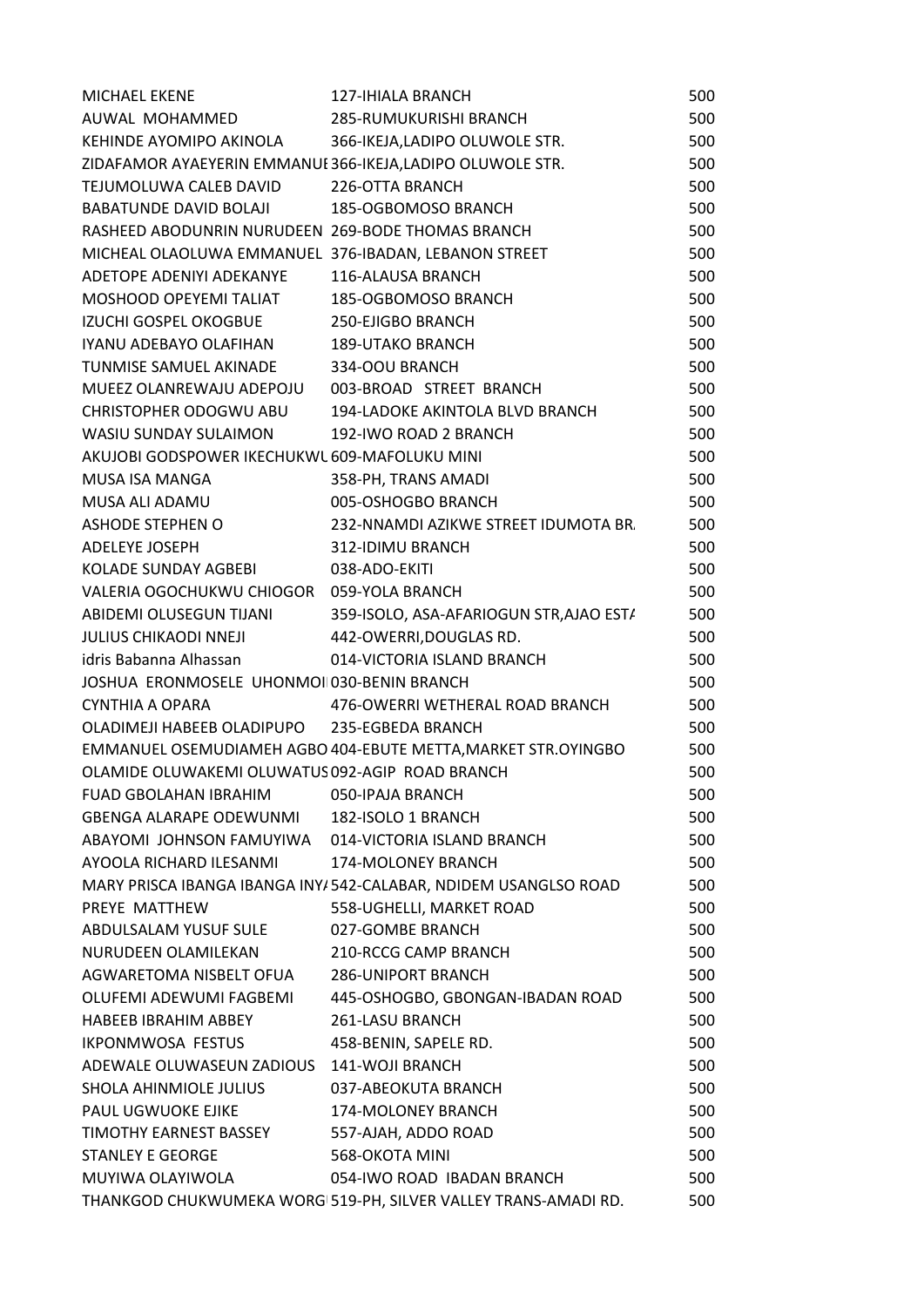| LUCKY AKHERE AHIANTE                                | 511-AGBOR, OLD LAGOS - ASABA ROAD                          | 500 |
|-----------------------------------------------------|------------------------------------------------------------|-----|
|                                                     | CHRISTOPHER UCHENNA OKAFOR 487-GWAGWALADA ABUJA, PARK LANE | 500 |
| PRINCE CHIMZI ANELE                                 | 270-32 AKA ROAD BRANCH                                     | 500 |
| OBI, NKECHINYELU                                    | 073-OGUNLANA DRIVE BRANCH                                  | 500 |
| PROMISE CHIJIOKE UDAH                               | 072-UMUAHIA BRANCH                                         | 500 |
| AMOO IFEOLUWA KEHINDE                               | 054-IWO ROAD IBADAN BRANCH                                 | 500 |
| OLAYINKA QUDUS ODEWANDE                             | 239-IKOTUN BRANCH                                          | 500 |
| <b>FAVOUR MICHAEL</b>                               | 053-SIMBIAT ABIOLA IKEJA BRANCH                            | 500 |
| OTETUBI TOLULOPE JOS                                | 139-ADO OWO ROAD BRANCH                                    | 500 |
| <b>FRANCIS AKUOMA EJEH</b>                          | 385-COKER,LAGOS/BADAGRY EXPRESSWAY                         | 500 |
| PROMISE CHIJIOKE UDAH                               | 072-UMUAHIA BRANCH                                         | 500 |
| FIDELIS EKABATIEM EDIM                              | 496-IKOM, OKIMI OSABOR STREET                              | 500 |
| KEHINDE AGBOOLA                                     | 529-ILORIN, UMARU AUDI ROAD                                | 500 |
| AKINWALE SAMUEL AKINBODE                            | 006-IKORODU BRANCH                                         | 500 |
| <b>QUDUS OLAYEMI BADMUS-ODU</b>                     | 261-LASU BRANCH                                            | 500 |
| ADEDAYO AKOREDE ADEPOJU                             | 268-ADEKUNLE AJASIN UNIVERSITY CAMPU:                      | 500 |
| ABIMBOLA ESTHER AKINOLA                             | 334-OOU BRANCH                                             | 500 |
| VICTOR OLUWASEGUN ABERARE                           | 464-OWERRI, ORLU ROAD                                      | 500 |
| YAHAYA DANJUMA DANYARO                              | 096-DUTSE BRANCH                                           | 500 |
| SAMSON TERRYSON CHIJIOKE                            | 447-LEKKI, LEKKI-EPE EXPRESSWAY                            | 500 |
| USMAN OLUWATOSIN AMEEN                              | 242-IJEBU-ODE BRANCH                                       | 500 |
| DANIEL EZE THOMAS                                   | 436-APAPA, APAPA-OSHODI EXPRESS WAY                        | 500 |
| OLUWASEGUN JEREMIAH AKINSULI 090-SAPELE ROAD BRANCH |                                                            | 500 |
| OGHENEKEVWE EMMANUEL JOSHL 593-KEFFI MINI           |                                                            | 500 |
| THERESA CHIAMAKA IBELEME                            | 029-IDEJO BRANCH                                           | 500 |
| JOHN PRECIOUS UMUKORO                               | 119-OJODU BERGER BRANCH                                    | 500 |
| PETER EZE ALUMONA                                   | 587-TEJUOSHO MINI                                          | 500 |
| JUDE NWABUGWU OKEZIE                                | 303-IKOKWU BRANCH                                          | 500 |
| OBINNA PROMISE OKEKEODINA                           | 431-ABA, ASA RD.                                           | 500 |
| OKONKWO AZUBUIKE OLIVER                             | 453-ORLU, ORLU INTERNATIONA MKT.                           | 500 |
| IZUNNA FAVOUR IKECHUKWU                             | 094-ASOKORO BRANCH                                         | 500 |
| ADELOYE GABRIEL ADEYEYE                             | <b>301-IJU BRANCH</b>                                      | 500 |
| MICHAEL OZOEMENA EZE                                | 503-ENUGU, COAL CAMP MISSION AVENUE                        | 500 |
| NETOCHUKWU COLLINS OKAFOR                           | 176-EKWULOBIA MAIN BRANCH                                  | 500 |
| <b>DEBORAH OFFIONG HONESTY</b>                      | <b>304-EKET BRANCH</b>                                     | 500 |
| OTUEKONG EDET                                       | 492-ISOLO, MUSHIN ROAD                                     | 500 |
| MBAEGBU OGOCHUKWU ET                                | 028-ONITSHA BRANCH                                         | 500 |
| DOMINIC OYAREKWA IZUAGIE                            | 183-ILUPEJU 2 BRANCH                                       | 500 |
| JOHN UGOCHUKWU NWAKA                                | 442-OWERRI, DOUGLAS RD.                                    | 500 |
| OPEOLUWA DANIEL BANKOLE                             | 163-IFAKO-GBAGADA BRANCH                                   | 500 |
| <b>OLAWALE DEINDE</b>                               | 122-GARKI AREA 11 BRANCH                                   | 500 |
| OGHENEVWARHE AKPOBOME                               | 533-PH, RUMUOKORO EAST - WEST ROAD                         | 500 |
| <b>CLIFFORD OKE</b>                                 | 391-PH, FOT ONNE                                           | 500 |
| <b>FADIORA DAVID</b>                                | 017-AKURE BRANCH                                           | 500 |
| SULAIMON ODUTOLA                                    | 538-ABEOKUTA, ADATAN ROAD                                  | 500 |
| ABIOLA ABDULMUMI TELLA                              | 221-RING ROAD, IBADAN BRANCH                               | 500 |
| OBINNA PROMISE OKEKEODINA                           | 431-ABA, ASA RD.                                           | 500 |
| SHITTA PRISCA ATHENA                                | 604-KETU MINI                                              | 500 |
| FRANCIS ABIMBOLA AKINKUOWO                          | 224-OAU ILE IFE BRANCH                                     | 500 |
| <b>BOMA AYOBAMI BRIGGS</b>                          | 224-OAU ILE IFE BRANCH                                     | 500 |
|                                                     |                                                            |     |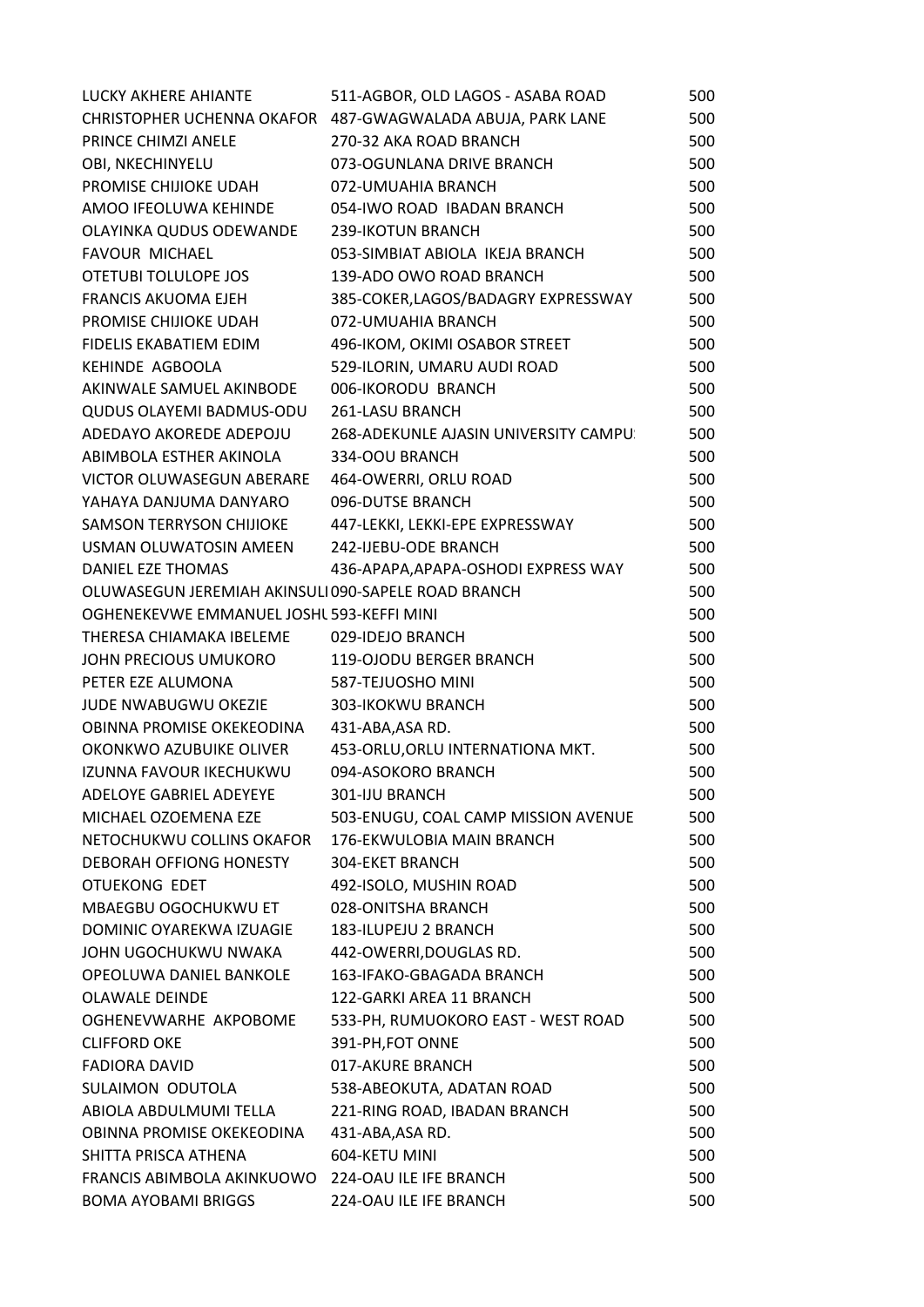| MOSEKOLA MOSES OLA                                    | <b>155-ONDO BRANCH</b>                                    | 500 |
|-------------------------------------------------------|-----------------------------------------------------------|-----|
| MOHAMMED YAKUBU                                       | <b>106-WUSE MARKET BRANCH</b>                             | 500 |
| <b>OBENE KAINE DATA</b>                               | 215-PLOT105 OLU OBASANJO PH BRANCH                        | 500 |
| <b>IDRIS ABIODUN GBADEJOKO</b>                        | 383-MATORI, LADIPO STR.                                   | 500 |
| KELECHI SANDRA UKAZU                                  | 587-TEJUOSHO MINI                                         | 500 |
| TIMOTHY BABALOLA AKINTAYO                             | 398-KATSINA, NAGODO RD.                                   | 500 |
| AHIARAH CHIGAZU M                                     | 170-OBA AKRAN BRANCH                                      | 500 |
| OKEKE IFEANYI CHIDI                                   | 210-RCCG CAMP BRANCH                                      | 500 |
| RASHEED TUNDE ADENEKAN                                | <b>301-IJU BRANCH</b>                                     | 500 |
| SAHABI ALHAJI HAMZA                                   | 450-JALINGO, HAMMAN RUN WAY                               | 500 |
| IKPEAWUJOR CHUKWUKADIBIA CLI 603-BARIGA AKOKA MINI    |                                                           | 500 |
| IBRAHIM MUHAMMAD                                      | 451-GUSAU, CANTEEN ROAD                                   | 500 |
| CHINEDU EMMANUEL ANEKWE                               | 274-UNIVERSITY OF LAGOS BRANCH                            | 500 |
| OLA RASAQ TIJANI                                      | 076-AWKA 2 BRANCH                                         | 500 |
| <b>IBRAHIM SALIHU</b>                                 | 322-MINNA 2 BRANCH                                        | 500 |
| MARTIN IZUCHUKWU OPARA                                | <b>181-ORLU BRANCH</b>                                    | 500 |
| EMMANUEL UMUKORO                                      | 569-WARRI MINI                                            | 500 |
| ABASS AYODEJI DAVID                                   | 170-OBA AKRAN BRANCH                                      | 500 |
| <b>FAMOUS TENA OUTUN</b>                              | 234-DECO ROAD BRANCH                                      | 500 |
| ADEWALE TEMITOPE ADELEKE                              | 434-SANGO OTTA                                            | 500 |
| RASAQ ajibowo KASALI                                  | 385-COKER, LAGOS/BADAGRY EXPRESSWAY                       | 500 |
| <b>GLORY AUGUSTINE ALIU</b>                           | 038-ADO-EKITI                                             | 500 |
| ONYEDIKACHI SAMUEL EDEH                               | 082-LIGALI AYORINDE                                       | 500 |
| ILUOBE GODWIN.A                                       | 239-IKOTUN BRANCH                                         | 500 |
| YUNUSA MANSUR SHAMSI                                  | 277-KATIN KWARI BRANCH                                    | 500 |
| VICTOR AKACHUKWU OKAFOR                               | <b>286-UNIPORT BRANCH</b>                                 | 500 |
| <b>MARY UCHE OKAFOR</b>                               | 076-AWKA 2 BRANCH                                         | 500 |
| EMMANUEL NIFEMI AWEDE                                 | 116-ALAUSA BRANCH                                         | 500 |
| FRANKLIN LIVINUS OKPRIKE                              | 476-OWERRI WETHERAL ROAD BRANCH                           | 500 |
| NASIRU GARBA                                          | <b>209-FUNTUA BRANCH</b>                                  | 500 |
| gbenga oloye rotimi                                   | 452-LAGOS ISLAND, ENU UWA STREET                          | 500 |
| CHINASA LOVINA DURU                                   | 020-ABA BRANCH                                            | 500 |
| OLUWALEKE EMMANUEL AKINDOL 279-IRE AKARI BRANCH       |                                                           | 500 |
| ADEBAYO MICHAEL ALAO                                  | 142-ALAGBADO BRANCH                                       | 500 |
| <b>OIO FEMI FADARE</b>                                | 038-ADO-EKITI                                             | 500 |
| CHIKWENDU EZEKIEL AKUJOBI 045-CREEK ROAD APAPA BRANCH |                                                           | 500 |
| LIBERTY CHIMEZULEM OBUNEZI-JO 286-UNIPORT BRANCH      |                                                           | 500 |
| EMEKA EVEREST EZEH                                    | <b>203-UNIZIK BRANCH</b>                                  | 500 |
| OLORUNISHOLA MURAINA                                  | 052-APONGBON BRANCH                                       | 500 |
| TIAMIYU SODIQ ADEMOLA 038-ADO-EKITI                   |                                                           | 500 |
| ADELANWA ADEOLA SAMSON 568-OKOTA MINI                 |                                                           | 500 |
| YUSUF, RALIYAT. 614263                                | 211-ABULE-EGBA BRANCH                                     | 500 |
| AHMED IBRAHIM                                         | 012-KADUNA BRANCH                                         | 500 |
| KAFAYAT OMOLARA HAMZAT                                | 272-IJESHATEDO BRANCH                                     | 500 |
| ABDUL-LATEEF MASHOOD                                  | 348-EKITI STATE UNIVERSITY BRANCH                         | 500 |
| ROMARIO AYIBANADEI MIZPAH                             | 348-EKITI STATE UNIVERSITY BRANCH                         | 500 |
| MICHAEL DAMILARE FOLARIN 608-DALEKO MINI              |                                                           | 500 |
| OPEYEMI SEUN ASHAOLU 224-OAU ILE IFE BRANCH           |                                                           | 500 |
| VICTOR EZENDUKA                                       | 324-OGIDI BRANCH                                          | 500 |
|                                                       | MMESOMA ABUNDANT EZEOBELE 476-OWERRI WETHERAL ROAD BRANCH | 500 |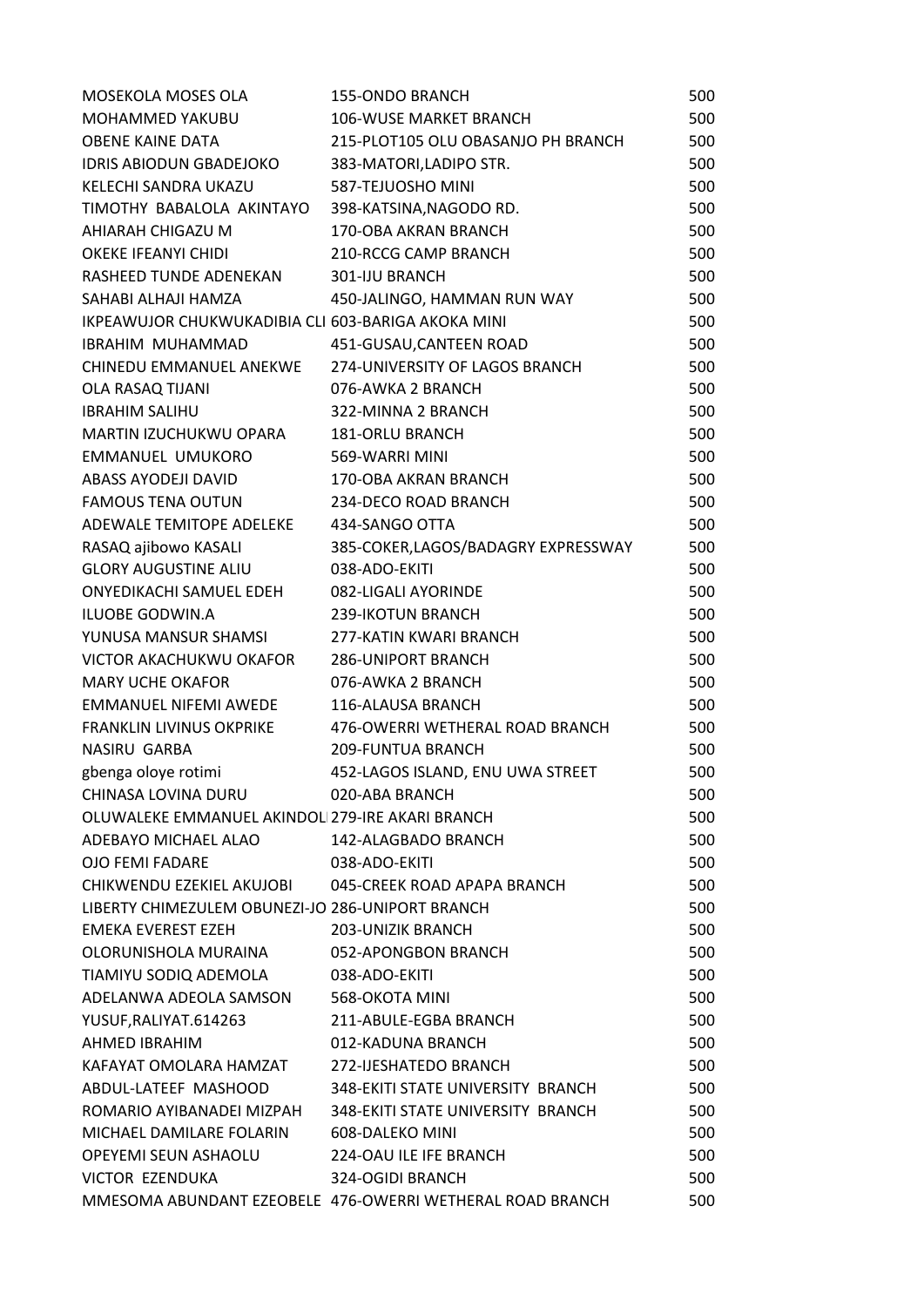| ABDULRAHMON MOJIBOLA DUROJ 536-MAGODO, CMD ROAD IKOSI |                                                               | 500 |
|-------------------------------------------------------|---------------------------------------------------------------|-----|
| KEHINDE VICTORIA OLABODE 210-RCCG CAMP BRANCH         |                                                               | 500 |
| CHINEDU EDE EDE 063-YENOGOA BRANCH                    |                                                               | 500 |
|                                                       | UGOCHUKWU SOLOMON OKAFOR 469-LAWANSON/ITIRE RD BRANCH         | 500 |
| IRIMIYA BLESSING HAJI                                 | 423-JOS, CLUB ROAD                                            | 500 |
| OLUWAGBENGA IFETODIMU ODUS. 316-RSUST BRANCH          |                                                               | 500 |
| YUSUFF TITILOPE BASHIRU 004-AGUDA BRANCH              |                                                               | 500 |
| ORISAKWE CHINEDU GOD 279-IRE AKARI BRANCH             |                                                               | 500 |
| OMARE OLUSEYI GBENGA 242-IJEBU-ODE BRANCH             |                                                               | 500 |
| NNAMUCHI JUDE                                         | 120-OBIGBO BRANCH                                             | 500 |
|                                                       | PAMELA GLORY ISIKIMA 333-AJILOSUN, ADO EKITI BRANCH           | 500 |
| CHIJIOKE GRACE ANOCHIAM 214-KACHIA ROAD KADUNA        |                                                               | 500 |
| EZIRIGWE OKECHUKWU 024-OLU OBASANJO BRANCH            |                                                               | 500 |
| THELMA CHINONYELUM OKPALA 136-48 MARINA BRANCH        |                                                               | 500 |
| KUDIRAT OMOYETUNDE ADEJUMO 532-IBADAN, OKE - ADO      |                                                               | 500 |
| ASIEGBUNAM CHRISTIAN ODINAKA 152-ENUGU ROAD           |                                                               | 500 |
| ABDULWAHAB BABATUNDE BELLO 557-AJAH, ADDO ROAD        |                                                               | 500 |
| KINGSLEY SAMUEL CHINEMEREM 563-OSISIOMA MINI          |                                                               | 500 |
| PATRICK ONOCHIE ODUAH 199-JIBOWU BRANCH               |                                                               | 500 |
| IZUNNA FAVOUR IKECHUKWU 094-ASOKORO BRANCH            |                                                               | 500 |
| <b>ILESANMI FEMI</b>                                  |                                                               | 500 |
| HUSSAINI SANI                                         | 155-ONDO BRANCH<br>041-SOKOTO BRANC<br>041-SOKOTO BRANCH      | 500 |
| ABDULRAZAQ ADOGU SALIHU 028-ONITSHA BRANCH            |                                                               | 500 |
| <b>KANU CHINYERE</b>                                  | 176-EKWULOBIA MAIN BRANCH                                     | 500 |
| SAMUEL UKOH                                           | 447-LEKKI, LEKKI-EPE EXPRESSWAY                               | 500 |
|                                                       | CYRIL OKWUDILI NWOBU 008-ALLEN AVENUE IKEJA BRANCH            | 500 |
|                                                       | DANIEL NJIONYE OKECHUKWU 414-GARKI ABUJA MUHAMMED BUHARI W/   | 500 |
| TAMUNO-OROKOBEA DAWARI 168-ABAKALIKI BRANCH 1         |                                                               | 500 |
| SAMUEL OLUWAMUYIWA SOMIDE 063-YENOGOA BRANCH          |                                                               | 500 |
| HUSSAINI SANI                                         | 041-SOKOTO BRANCH                                             | 500 |
| ABDULAKEEM ADEMOLA ISIAQ                              | <b>616-IPETU IJESHA BRANCH</b>                                | 500 |
| RIDWAN ADESHINA BANKOLE                               | 481-IDIROKO, IDIROKO ROAD                                     | 500 |
| TOBI MOHAMMED BIOBAKU                                 | 492-ISOLO, MUSHIN ROAD                                        | 500 |
| <b>SUNDAY PAUL EDEH</b>                               | 065-IKOTA BRANCH                                              | 500 |
| <b>ONYEBUCHI SIMON IKEGWU</b>                         | 594-AREA 1 MINI                                               | 500 |
| <b>TAIWO ABDULATEEF YUSUF</b>                         | 555-OSHODI, OSHODI-APAPA EXPRESSWAY                           | 500 |
| <b>FRANCIS NNAJI</b>                                  | 079-OGUI ROAD BRANCH                                          | 500 |
| ANJOLA OPEYEMI MARTINS                                | 005-OSHOGBO BRANCH                                            | 500 |
| <b>CHINONSO SAMUEL MBAH</b>                           | 394-BBA LAGOS, ATIKU ABUBAKAR PLAZA                           | 500 |
| <b>VINCENT SILEOLA AKINGBESOTE</b>                    | <b>155-ONDO BRANCH</b>                                        | 500 |
|                                                       | LEONARD CHUKWUEMEKA UZOAGI 345-REDEEMER UNIVERSITY EDE BRANCH | 500 |
| CHIMAOBI NMASICHI ANYAGWA                             | 500-ORJI, OKIGWE ROAD                                         | 500 |
| ADEREMI OLUMIDE AFOLABI                               | 014-VICTORIA ISLAND BRANCH                                    | 500 |
| <b>IKPEMI BASIL ISIMIAKHE</b>                         | 305-AUCHI BRANCH                                              | 500 |
| <b>DELIGHT CHINEDU</b>                                | <b>286-UNIPORT BRANCH</b>                                     | 500 |
|                                                       | <b>113-BICHI BRANCH</b>                                       |     |
| MUHAMMAD ISHAQ<br><b>OSITA BASIL UGHELU</b>           | 512-ZONE 5 ABUJA, MICHAEL OKPARA STRE                         | 500 |
|                                                       |                                                               | 500 |
| OMOWONUOLA AFOLABI ODUWOI 073-OGUNLANA DRIVE BRANCH   |                                                               | 500 |
| AMECHI ABOY ARINZE                                    | 430-GARKI ABUJA, AHMADU BELLO WAY                             | 500 |
| <b>NWEKE SAMUEL</b>                                   | 014-VICTORIA ISLAND BRANCH                                    | 500 |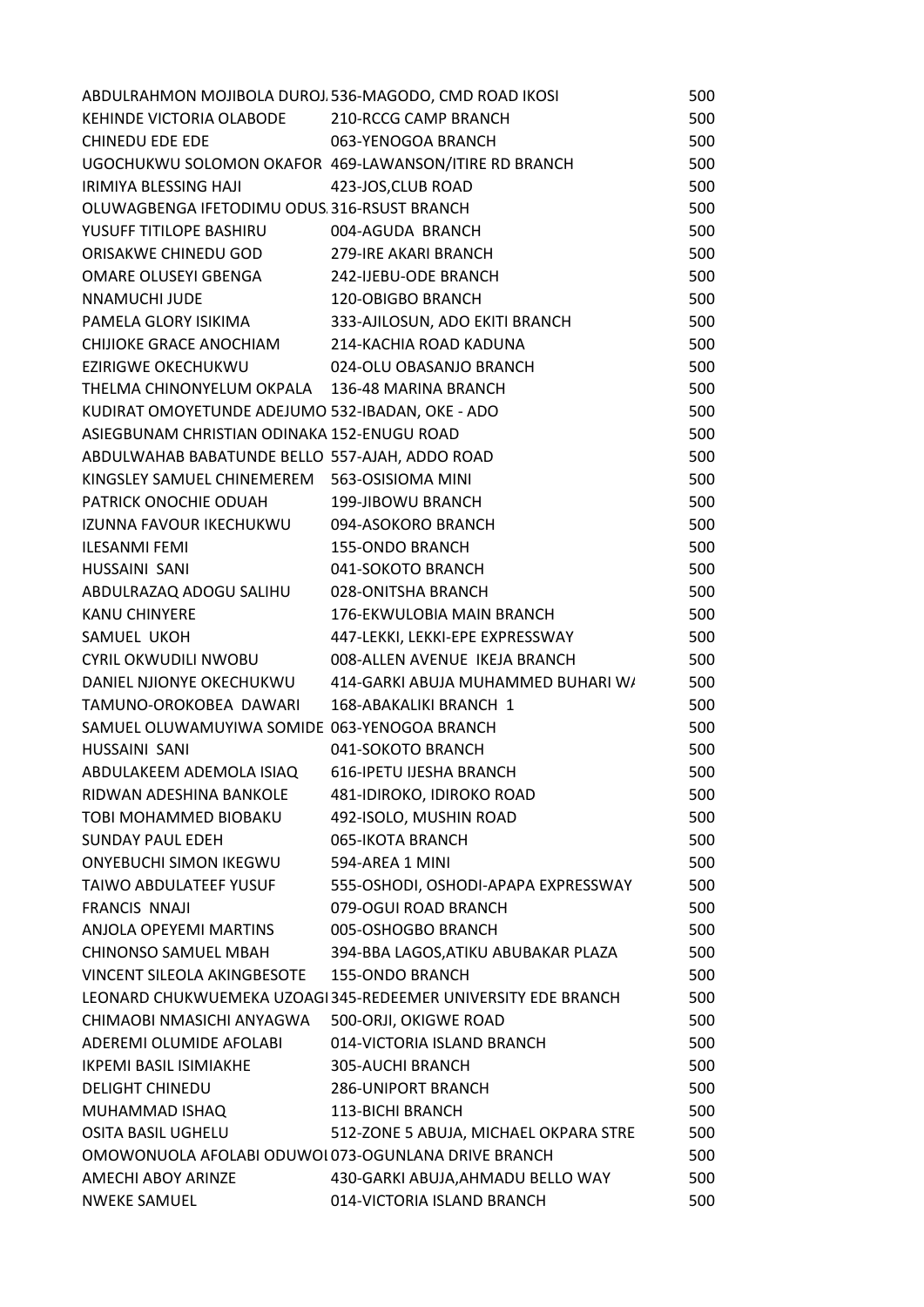| OLAIDE IBRAHIM MURAINA                              | <b>269-BODE THOMAS BRANCH</b>                                      | 500 |
|-----------------------------------------------------|--------------------------------------------------------------------|-----|
| PRECIOUS OKEZIE JOHNSON                             | 006-IKORODU BRANCH                                                 | 500 |
| CHUKWUEMEKA JOSHUA OFELO                            | 406-ONITSHA, SOKOTO RD.                                            | 500 |
| ADAM ABUBAKAR IDRIS                                 | 362-KANO, MURTALA MOHAMMED WAY                                     | 500 |
| ADEDOLAPO YAKUB ADERIBIGBE                          | 038-ADO-EKITI                                                      | 500 |
| solomon oritsesholaye etetekie                      | 241-SAPELE BRANCH                                                  | 500 |
| <b>ODII-NJOKU SAMUEL CHIJIOKE</b>                   | 168-ABAKALIKI BRANCH 1                                             | 500 |
| <b>GAFAR DAMILARE TAOFEEK</b>                       | 504-IDIMU, IDIMU ROAD IKOTUN                                       | 500 |
| THANKGOD CHUKWU EMEKA                               | 468-SEME, SEME BORDER                                              | 500 |
| ABAYOMI OLADIMEJI OLAYODE                           | 515-IJEBU ODE, 35 IBADAN ROAD                                      | 500 |
| ORAETOKA PRECIOUS CHIMEZIE                          | 571-APAPA, RORO PORT MINI                                          | 500 |
| MUSA NAGOSHI YUSUF                                  | 416-PH, 50 IKWERRE ROAD                                            | 500 |
| USMAN SUNDAY OLANIYAN                               | 603-BARIGA AKOKA MINI                                              | 500 |
| DAMILOLA STEPHEN ADENIRAN                           | 034-BAUCHI BRANCH                                                  | 500 |
| EMMANUEL OGOCHUKWU MONYE 437-LAGOS ISLAND, OKE-ARIN |                                                                    | 500 |
| IRIMIYA BLESSING HAJI                               | 423-JOS, CLUB ROAD                                                 | 500 |
| NNANYEREUGO WISDOM OHAJA                            | 577-FUTO MINI                                                      | 500 |
| LABADE ADEDAYO                                      | <b>284-CHALLENGE BRANCH</b>                                        | 500 |
| ETIOSA C.EHIOGHAE                                   | 030-BENIN BRANCH                                                   | 500 |
| solomon oritsesholaye etetekie                      | <b>241-SAPELE BRANCH</b>                                           | 500 |
| <b>IBRAHIM GBENGA OSHOJA</b>                        | 515-IJEBU ODE, 35 IBADAN ROAD                                      | 500 |
|                                                     | RASHEED OLANREWAJU ALAMUTU 359-ISOLO, ASA-AFARIOGUN STR, AJAO ESTA | 500 |
| ADUAKA EMMANUEL OBUMNEME 137-AWKA BRANCH 1          |                                                                    | 500 |
| MORUF IDOWU OMONIYI                                 | 090-SAPELE ROAD BRANCH                                             | 500 |
| LUKMAN DEMOLA RAIFU                                 | 005-OSHOGBO BRANCH                                                 | 500 |
| THOMAS-JAJI OLUFEMI                                 | 206-OPEBI BRANCH                                                   | 500 |
| ABDULHADI SADIQ SHAHARU                             | 497-KANO, FRANCE ROAD SABON GARI                                   | 500 |
| SODIQ AYINDE OLALEKAN                               | 184-OJOO BRANCH                                                    | 500 |
| ALIYU DAHIRU DANBURAM                               | 450-JALINGO, HAMMAN RUN WAY                                        | 500 |
| CHINAZA EMMANUEL UBANATU                            | 434-SANGO OTTA                                                     | 500 |
| Adewale fasoranti Odunayo                           | 014-VICTORIA ISLAND BRANCH                                         | 500 |
| TIJANI AHMED OLAYINKA                               | 192-IWO ROAD 2 BRANCH                                              | 500 |
| STEPHEN SUNKANMI OLAWUMI                            | 192-IWO ROAD 2 BRANCH                                              | 500 |
| OLIVER FERDINAND ORATOR                             | 476-OWERRI WETHERAL ROAD BRANCH                                    | 500 |
| <b>CHEKWAS JERRY ONU</b>                            | 495-UYO, BANK LAYOUT                                               | 500 |
| DAMILOLA AKINJIDE ROTIBA                            | 268-ADEKUNLE AJASIN UNIVERSITY CAMPU:                              | 500 |
| IBRAHIM OLASUNKANMI ISMAILA 081-FESTAC TOWN BRANCH  |                                                                    | 500 |
| AFOLABI OLAWALE                                     | <b>126-MATORI BRANCH</b>                                           | 500 |
| <b>NWEKE SAMUEL</b>                                 | 014-VICTORIA ISLAND BRANCH                                         | 500 |
| <b>IKENNA CHIBUZOR OKONWKO</b>                      | 484-MAZA MAZA, OLD OJO ROAD                                        | 500 |
| NWACHUKWU ECHEZONA                                  | 509-OBOSI, CITY BISCUIT ROAD                                       | 500 |
| ABDULLAHI DAHIRU HALLIRU                            | 214-KACHIA ROAD KADUNA                                             | 500 |
| FIDELIS CHINONSO EJIMAKOR                           | 092-AGIP ROAD BRANCH                                               | 500 |
| YUSUF OLANREWAJ SULAIMON                            | 279-IRE AKARI BRANCH                                               | 500 |
| <b>FAITH AYOMIDE OLOYEDE</b>                        | 337-EPE BRANCH                                                     | 500 |
| ANTHONY CHINEDU NWOKO                               | 505-MBAISE, AHIARA JUNCTION MBAISE                                 | 500 |
| AMAKA HOPE ODALI-ZAC                                | 410-IKEJA,60 OPEBI RD.                                             | 500 |
| MOYINOLUWA MOROUNFOLUWA 271-SAGAMU BRANCH           |                                                                    | 500 |
|                                                     | ADUNNI MOYOSOREOLUWA OKEO 546-OJUELEGBA, SHIFAWU STREET            | 500 |
| MICHAEL AYANFEOLUWA ADEYEM(006-IKORODU BRANCH       |                                                                    | 500 |
|                                                     |                                                                    |     |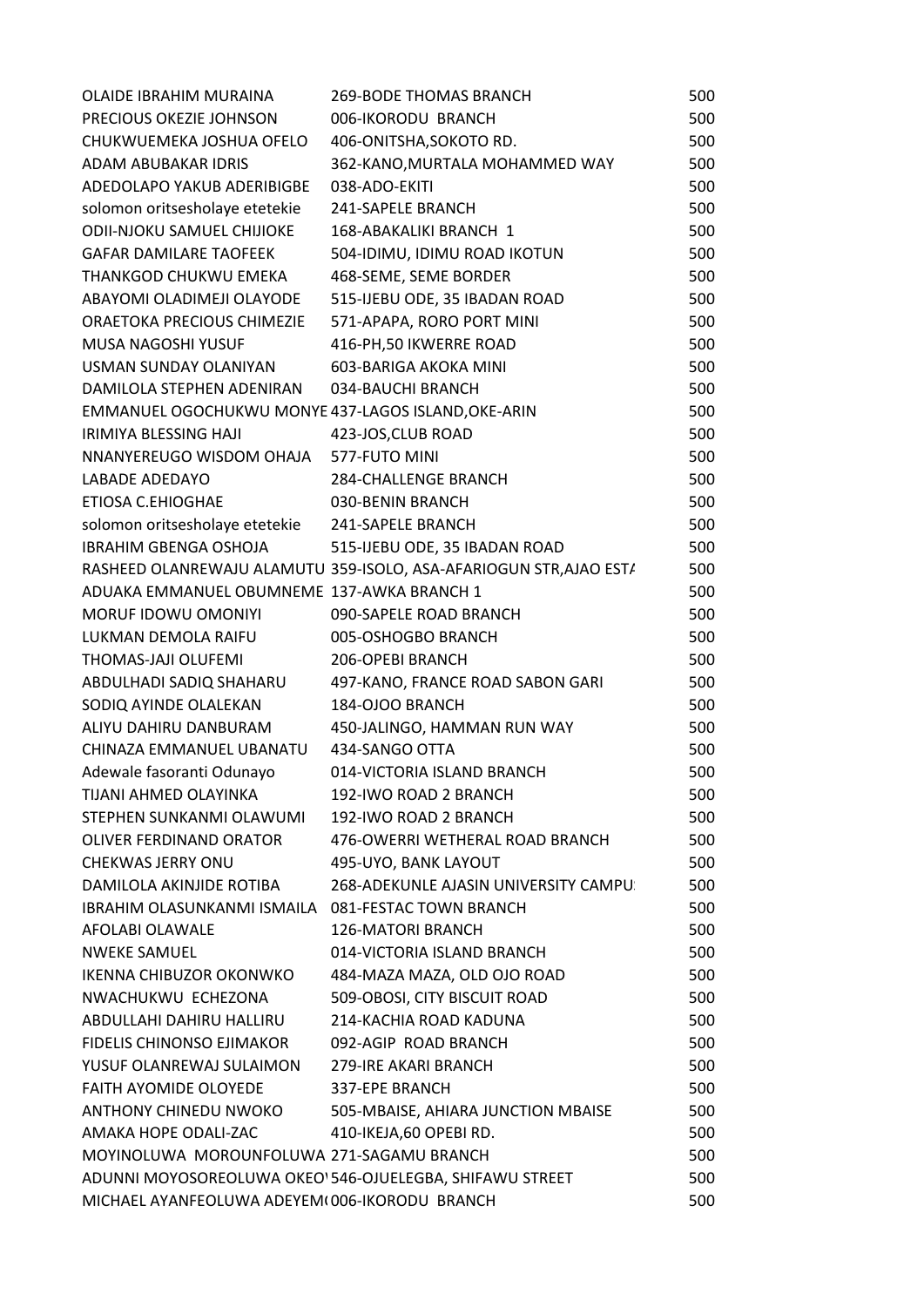| OTEGA EMMANUEL IMERETI                             | 063-YENOGOA BRANCH                                        | 500 |
|----------------------------------------------------|-----------------------------------------------------------|-----|
| GLORIA TORITSE ORITSETIMEYIN 330-IHAMA BRANCH      |                                                           | 500 |
| TIMILEYIN ABDUL-WAHAB AROWO 238-ILARO BRANCH       |                                                           | 500 |
| EMMANUEL BETHEL 485-OBIGBO PH, LOCATION ROAD       |                                                           | 500 |
| CYNTHIA CHIGOZIE NWIGWE                            | 025-ASABA BRANCH                                          | 500 |
| AKPAN OSAGIE HOPE                                  | 255-23 AIRPORT ROAD BRANCH                                | 500 |
| CHIDIEBELE NNEAMAKA NWANKW(257-UMUDIKE BRANCH      |                                                           | 500 |
| OMOLOLA MOTUNRAYO ADEBIYI 269-BODE THOMAS BRANCH   |                                                           | 500 |
| ABUBAKAR LAWAL NARAHA MARAKAT                      | 401-SOKOTO, MAIDUGURI RD.                                 | 500 |
| MUIDEEN KOLA ABIOYE                                | 005-OSHOGBO BRANCH                                        | 500 |
|                                                    | EBENEZER UNIMNIAKE UGBE 542-CALABAR, NDIDEM USANGLSO ROAD | 500 |
| DAVID C AMANZE                                     | <b>300-LAWANSON BRANCH</b>                                | 500 |
| CHRISTOPHER CHIAGOZIE ONWUEN 500-ORJI, OKIGWE ROAD |                                                           | 500 |
| TAIWO SAMUEL ADELEKE 221-RING ROAD, IBADAN BRANCH  |                                                           | 500 |
| ANEBI JOSEPH                                       | 322-MINNA 2 BRANCH                                        | 500 |
| HENRY OGHENERUESE ERAKPOTOB 528-WARRI, UDU ROAD    |                                                           | 500 |
| CHUKWUEBUKA FINTAN EZEAKOLA 243-BUKURU BRANCH      |                                                           | 500 |
| TOCHI BRIDGET AGUZIE 137-AWKA BRANCH 1             |                                                           | 500 |
| MUSA OLADOKUN ABDULFATAI 173-OKENE BRANCH          |                                                           | 500 |
| BENJAMIN OKECHUKWU ONWUSI 307-NEKEDE BRANCH        |                                                           | 500 |
| OSOMURIE D AIREBAMEN                               | 093-BANK ROAD PH BRANCH                                   | 500 |
|                                                    | RICHMOND OMADELI EYESAN 499-WARRI, OKUMAGBA AVENUE        | 500 |
| FAITH INEM SHOFOLUWE 280-SABO YABA BRANCH          |                                                           | 500 |
| SENAMI RUTH HUNSU 014-VICTORIA ISLAND BRANCH       |                                                           | 500 |
| MONDAY VIHIMGA                                     | 238-ILARO BRANCH                                          | 500 |
| ENIOLA ESTHER OGEDENGBE 440-IKORODU 83 LAGOS ROAD  |                                                           | 500 |
| CHIJIOKE DAVID OGU 479-APAPA, LIVERPOOL ROAD       |                                                           | 500 |
| PRECIOUS ECHEZONA MUOGHALU 028-ONITSHA BRANCH      |                                                           | 500 |
| VICTOR CHIDIEBERE MATTHEW                          | 010-TRANS AMADI BRANCH                                    | 500 |
| NWEKE UGOCHUKWU JAMES                              | <b>165-DAMATURU BRANCH</b>                                | 500 |
| KAFAYAT OYINDAMOLA JIMOH                           | 553-SURULERE, ENITAN STREET AGUDA                         | 500 |
| ELKANAH GIWA OLORUNGBEMI                           | 088-OGBA BRANCH                                           | 500 |
| OLUWADAMILOLA D ABIODUN                            | 038-ADO-EKITI                                             | 500 |
| OLUWAFEMI OLUWASEUN OLADIR, 184-OJOO BRANCH        |                                                           | 500 |
| <b>CHIDOZIE PATRICK OGUCHI</b>                     | 383-MATORI, LADIPO STR.                                   | 500 |
| JERRY NMERUKINI BROWN                              | 033-MAKURDI BRANCH                                        | 500 |
| LAWRENCE NNAMDI SUNDAY                             | 034-BAUCHI BRANCH                                         | 500 |
| NWEKE UGOCHUKWU JAMES                              | <b>165-DAMATURU BRANCH</b>                                | 500 |
| <b>VICTOR HENRY JOHNSON</b>                        | 551-ORE BRANCH                                            | 500 |
| TOCHUKWU CHIDOZIE NWAUZOR 458-BENIN, SAPELE RD.    |                                                           | 500 |
| <b>OMO-EBOH PETER</b>                              | 145-MISSION ROAD BRANCH                                   | 500 |
| VICTOR CHIMAUCHEM NWOKE                            | 586-UMUAHIA MINI                                          | 500 |
| OPEOLUWA ABIODUN LIASU                             | 334-OOU BRANCH                                            | 500 |
| OSOMURIE D AIREBAMEN                               | 093-BANK ROAD PH BRANCH                                   | 500 |
| STEPHEN CHIEMERIE EZEAMA                           | 308-ABAKPA NIKE BRANCH                                    | 500 |
| <b>BIMPE ROFIAT AYOBAMI</b>                        | 262-A2 AHMADU BELLO WAY BRANCH                            | 500 |
| WISDOM CHIDINDU NWUCHE                             | 442-OWERRI, DOUGLAS RD.                                   | 500 |
| EZIKIEL SOLOMON AMAECHI                            | 168-ABAKALIKI BRANCH 1                                    | 500 |
| KIKELOMO OMOLEYE AYODELE                           | 414-GARKI ABUJA MUHAMMED BUHARI W/                        | 500 |
| TOYIN MORIAMO ANOFIU                               | 501-AJAH, LEKKI - EPE EXPRESSWAY                          | 500 |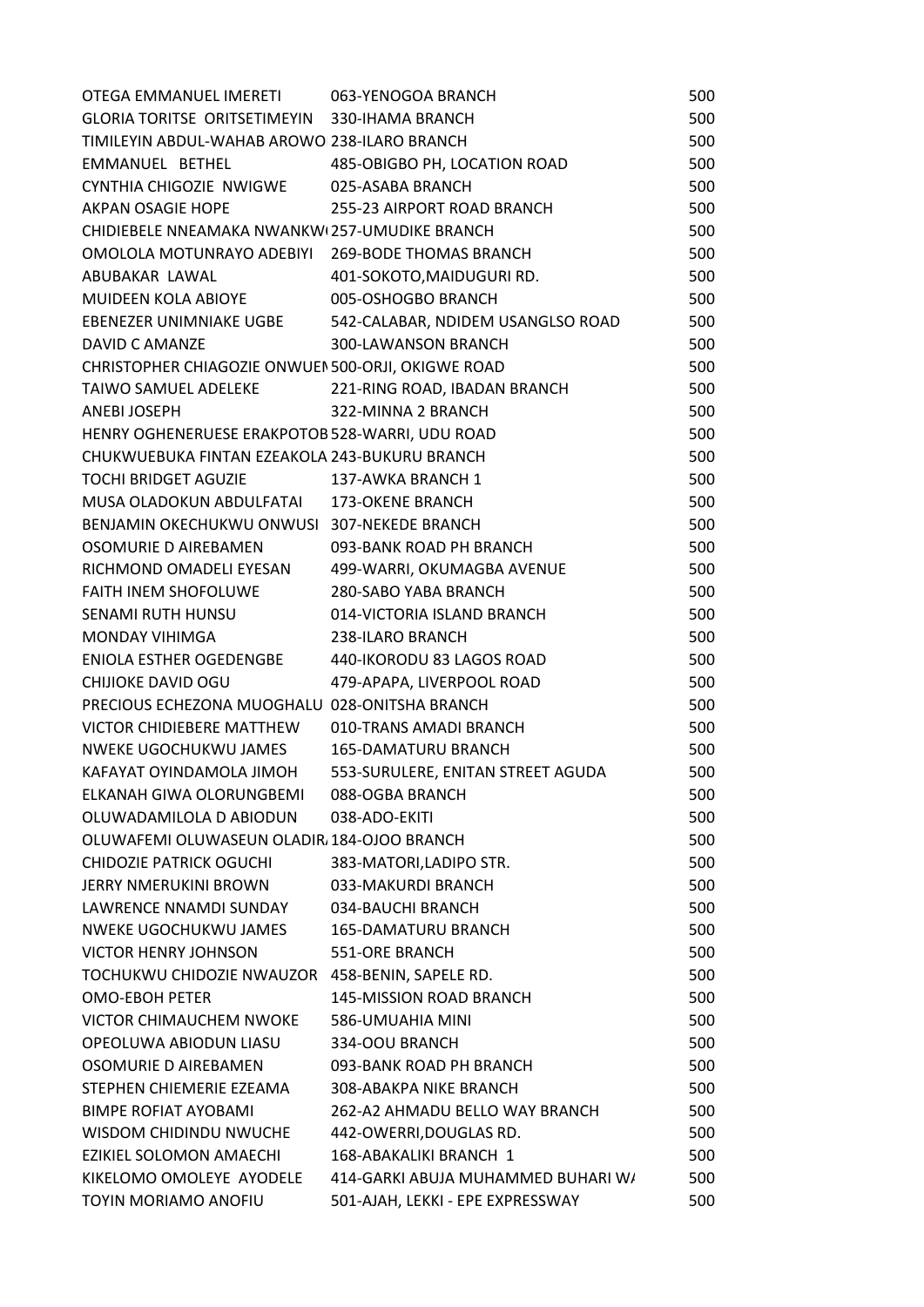| AWHANJINU CEDRIC JACOBS                          | 093-BANK ROAD PH BRANCH                  | 500 |
|--------------------------------------------------|------------------------------------------|-----|
| <b>GODWIN ONUCHE ACHENEJE</b>                    | 336-AKUTE BRANCH                         | 500 |
| NWAMAKA REGINA EJEH                              | 029-IDEJO BRANCH                         | 500 |
| ADEKUNLE VICTOR AJUMOBI                          | 507-ONDO TOWN, YABA ROAD                 | 500 |
| ANYAHECHI JAMES ELENWO                           | 533-PH, RUMUOKORO EAST - WEST ROAD       | 500 |
| IJEOMA EUPHEMIA OGWURUMBA 010-TRANS AMADI BRANCH |                                          | 500 |
| TIMILEYIN SULIYAT SALAMI                         | 142-ALAGBADO BRANCH                      | 500 |
| ANUOLUWAPO GABRIEL ADEBOYE 046-TRADE FAIR BRANCH |                                          | 500 |
| ABUKAR GREMA                                     | 350-POTISKUM BRANCH                      | 500 |
| ADEOLU MAJIYAGBE BAMIGBADE 248-AYOBO BRANCH      |                                          | 500 |
| OLUREMI SUHUD MOSURO                             | 366-IKEJA,LADIPO OLUWOLE STR.            | 500 |
| <b>JOSEPH OVIE SALUBI</b>                        | 529-ILORIN, UMARU AUDI ROAD              | 500 |
| RIDWAN OPEYEMI ADEOSUN                           | 597-ISHERI MINI                          | 500 |
| MARY OTOOBONG UMOH                               | 566-ABA ROAD MINI                        | 500 |
| OLUKOLADE TEMIDAYO SODIQUE 170-OBA AKRAN BRANCH  |                                          | 500 |
| <b>GODWIN EBUKE IKECHUKWU</b>                    | 020-ABA BRANCH                           | 500 |
| NWAODU F EMEKA                                   | 194-LADOKE AKINTOLA BLVD BRANCH          | 500 |
| AUWAL KASIMU LAWAL                               | 131-ALI AKILU ROAD BRANCH                | 500 |
| SODIQ OLAMIDE IJAOLA                             | 384-ABEOKUTA, UACN COMPLEX IBARA         | 500 |
| OLAMILEKAN AKINSANYA                             | 247-COVENANT BRANCH                      | 500 |
| ADEJOKE OLUBUNMI OLOJA                           | 006-IKORODU BRANCH                       | 500 |
| RISING SOMTOCHUKWU VICTOR                        | 359-ISOLO, ASA-AFARIOGUN STR, AJAO EST/  | 500 |
| <b>SHADARE SUNDAY</b>                            | 227-OBAFEMI AWOLOWO WAY BRANCH           | 500 |
| SAMUEL AJIBOYE                                   | <b>284-CHALLENGE BRANCH</b>              | 500 |
| ILESANMI EMMANUEL .O                             | 304-EKET BRANCH                          | 500 |
| ABUBAKAR IBRAHIM                                 | 014-VICTORIA ISLAND BRANCH               | 500 |
| <b>FRANCIS AYOMIDE ADEGOKE</b>                   | 587-TEJUOSHO MINI                        | 500 |
| <b>GARBA NASIRU</b>                              | 365-APAPA WHARF RD.                      | 500 |
| OLUWASEYI JOHN OLAYEMI                           | 439-YABA HERBERT MACAULAY WAY            | 500 |
| VICTOR GODSWILL OHIERO                           | <b>281-ENUGU STATE UNIVERSITY BRANCH</b> | 500 |
| SODIQ OPEYEMI ADEBISI                            | 319-DURUMI BRANCH                        | 500 |
| OLUNLOYE DAMILOLA ESTHER                         | 437-LAGOS ISLAND, OKE-ARIN               | 500 |
| <b>DAVID ATTAH</b>                               | 009-AMINU KANO ABUJA BRANCH              | 500 |
| TOLULOPE MARY ADEOSUN                            | 268-ADEKUNLE AJASIN UNIVERSITY CAMPU:    | 500 |
| MUYIWA DANIEL ODUKOYA                            | 017-AKURE BRANCH                         | 500 |
| <b>IMANI FRANCIS OMOZUAWO</b>                    | 324-OGIDI BRANCH                         | 500 |
| <b>FAMIWAYE TOYIN ABEL</b>                       | 050-IPAJA BRANCH                         | 500 |
| <b>ENEGIDE PEACE</b>                             | 069-UNIBEN BRANCH                        | 500 |
| DANIEL POLO JOHN                                 | 107-RUMUOKORO BRANCH                     | 500 |
| ADEYINKA DAVID OGUNSEMOYIN                       | 529-ILORIN, UMARU AUDI ROAD              | 500 |
| <b>BASIL BASSEY NYA</b>                          | 147-CALABAR 1                            | 500 |
| <b>ODUSOTE OPEYEMI</b>                           | <b>146-OKE ILEWO BRANCH</b>              | 500 |
| KOLAWOLE IBRAHIM OLASENI                         | 273-MUSHIN BRANCH                        | 500 |
| <b>IBRAHIM KHALEL YARO</b>                       | 081-FESTAC TOWN BRANCH                   | 500 |
| <b>MARTINS IKENNA NNAJI</b>                      | 488-ENUGU, AGBANI ROAD                   | 500 |
| <b>INNOCENT AFAM ASONYE</b>                      | 390-BENIN, AKPAKPAVA STR.                | 500 |
| OLATUNDE EZEKIEL BOLATITO                        | <b>284-CHALLENGE BRANCH</b>              | 500 |
| JOSEPH OLUBUNMI AJAYI                            | <b>320-FRANCE ROAD BRANCH</b>            | 500 |
| <b>EMILIA LUKE IRIKEFE</b>                       | 010-TRANS AMADI BRANCH                   | 500 |
| KENECHUKWU KINGSLEY UGWU                         | 424-NNEWI, OLD NKWO MARKET ROAD          | 500 |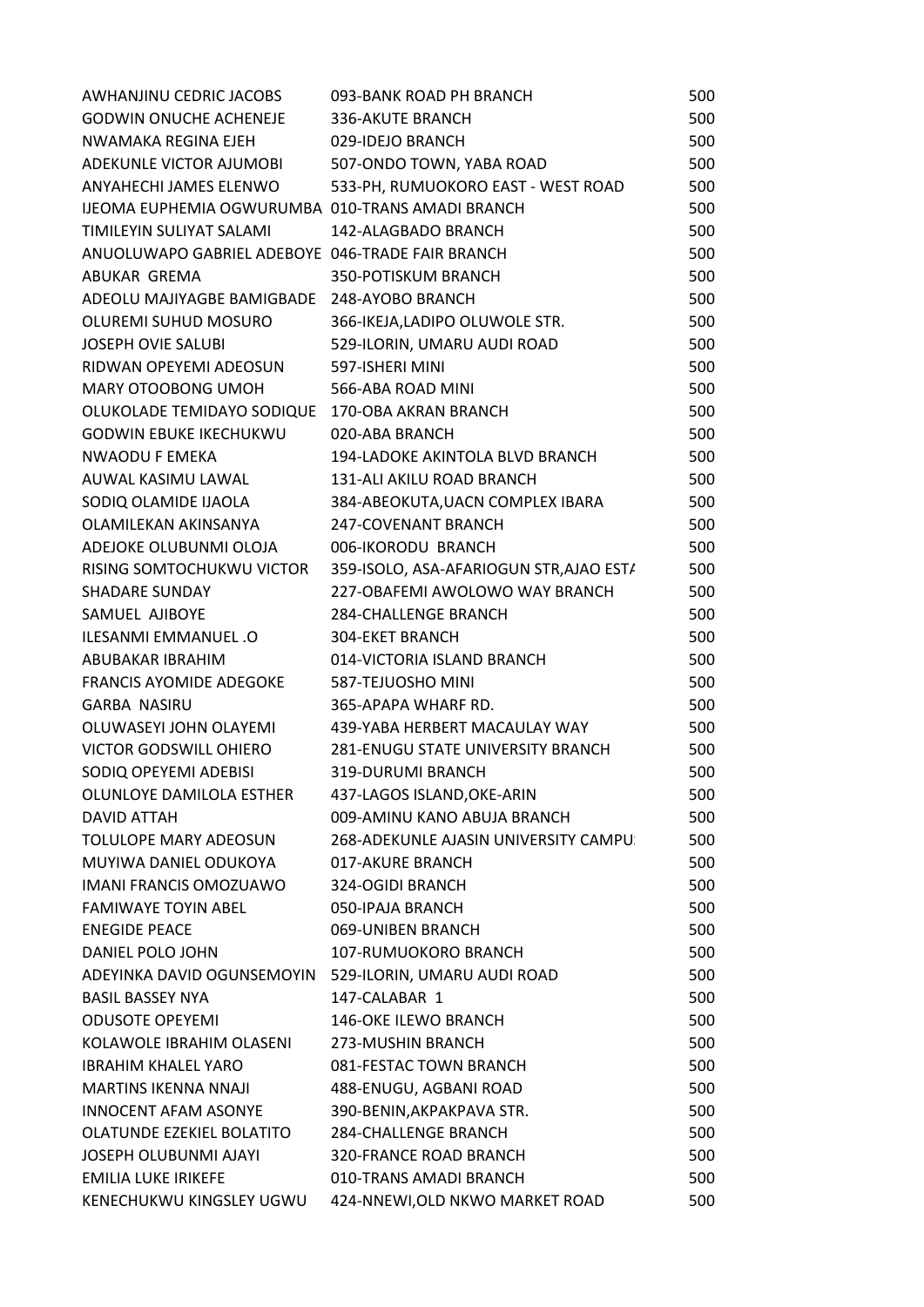| DEBORAH UDOMA NWANKWO                           | <b>165-DAMATURU BRANCH</b>                                 | 500 |
|-------------------------------------------------|------------------------------------------------------------|-----|
| EJIMAH EMMANUEL OJIMAH                          | 535-CALABAR, MAYNE AVENUE                                  | 500 |
| ONYEKA EHIMAH EHIABOR                           | 557-AJAH, ADDO ROAD                                        | 500 |
| OKECHUKWU. EKE - OKECHUKWU 092-AGIP ROAD BRANCH |                                                            | 500 |
| ARINZE DIVINEWISDOM OHIA                        | <b>287-ABAKALIKI ROAD ENUGU</b>                            | 500 |
| <b>VIVIAN NIKE GABRIEL</b>                      | 501-AJAH, LEKKI - EPE EXPRESSWAY                           | 500 |
| ABDULSOBUR ADEDEJI HASSAN                       | 400-AKURE, OYEMEKUN STREET                                 | 500 |
| MUSAKALAM OLADIMEJI RUFAI                       | 161-KATSINA 2 BRANCH                                       | 500 |
| INNOCENT AHAMEFULA NWOSU                        | 371-OWERRI, WAAST AVENUE, IKENEGBU                         | 500 |
| Sarah Chika Ike                                 | 014-VICTORIA ISLAND BRANCH                                 | 500 |
| MUHAMMAD ISAH                                   | 077-GUSAU BRANCH                                           | 500 |
| KENNETH CHUKWUEBUKA NNAMA 595-GUDU MARKET MINI  |                                                            | 500 |
| SALVATION AAZOR MOSES                           | 358-PH, TRANS AMADI                                        | 500 |
| NZUBE STEPHANIE IGBOKWE                         | 394-BBA LAGOS, ATIKU ABUBAKAR PLAZA                        | 500 |
| <b>OJO DAMILOLA</b>                             | <b>146-OKE ILEWO BRANCH</b>                                | 500 |
| CHUKWUEBUKA EMMANUEL NDUI576-KATAKO MINI        |                                                            | 500 |
| <b>IBRAHIM KHALEL YARO</b>                      | 081-FESTAC TOWN BRANCH                                     | 500 |
| JERRY IHUA BENSON                               | 024-OLU OBASANJO BRANCH                                    | 500 |
| <b>TOSIN MOSES RAJI</b>                         | 005-OSHOGBO BRANCH                                         | 500 |
| KHALIFA UMAR SALE                               | 545-KADUNA, ISA KAITA ROAD                                 | 500 |
| MAJEBI ALEX SUNDAY                              | 441-LOKOJA MURTALA MUHAMMED WAY                            | 500 |
| MICHAEL OBAFEMI ADESANYA                        | 588-IDDO MINI                                              | 500 |
| MATTHEW IDAHOSA                                 | 168-ABAKALIKI BRANCH 1                                     | 500 |
| ANTHONY JAMES AGU                               | 140-FOLAWIYO STREET BRANCH                                 | 500 |
| RAFIU ABOLORE ADEBAYO                           | 552-OBALENDE, KEFFI STREET                                 | 500 |
| UMEANUKA PRINCE CHARLES                         | 371-OWERRI, WAAST AVENUE, IKENEGBU                         | 500 |
| TOBECHUKWU PRAISE OTUNEME 577-FUTO MINI         |                                                            | 500 |
| <b>WASIU TOPE AJIBADE</b>                       | 034-BAUCHI BRANCH                                          | 500 |
| MITCHELLE AIMANOHI OSAWEMEN 072-UMUAHIA BRANCH  |                                                            | 500 |
| SAMUEL SEUN ONIKOLA                             | 532-IBADAN, OKE - ADO                                      | 500 |
| AWONIYI OLADAPO                                 | 151-IKORODU 2 BRANCH                                       | 500 |
| VICTOR GODSWILL OHIERO                          | <b>281-ENUGU STATE UNIVERSITY BRANCH</b>                   | 500 |
| EMMANUEL WONDERFUL UGEMET 434-SANGO OTTA        |                                                            | 500 |
| OLUWASEYI MUSA OLATUNBOSUN 334-OOU BRANCH       |                                                            | 500 |
| ADEYEMI ADEDOTUN                                | 321-DOPEMU BRANCH                                          | 500 |
|                                                 | MOLOLUWA OLAYINKA OBAFEMI N 274-UNIVERSITY OF LAGOS BRANCH | 500 |
| MIRACLE MAYOR SANNI                             | 459-BENIN, UGBOWO RD.                                      | 500 |
| PRECIOUS NDIDIAMAKA                             | 306-UMUNZE BRANCH                                          | 500 |
| ABDU-MALIK AYODELE ALAO                         | 538-ABEOKUTA, ADATAN ROAD                                  | 500 |
| EGHOSA SAMUEL ISEH                              | 069-UNIBEN BRANCH                                          | 500 |
| <b>CLINTON ADEOLUWA LAWANI</b>                  | 457-FESTAC TOWN, SECOND AVE.                               | 500 |
| ELIJAH EFE AKPOGUMA                             | 605-IMO STATE SEC MINI                                     | 500 |
| PASCHAL KOSISO IKWUNNE                          | 475-NKPOR, DEMUDE STREET                                   | 500 |
| NANRUBET D VICTOR                               | 096-DUTSE BRANCH                                           | 500 |
| <b>ABIGAIL BOSE ESEYIN</b>                      | 131-ALI AKILU ROAD BRANCH                                  | 500 |
| KEHINDE TEMITOPE JIMOH                          | 333-AJILOSUN, ADO EKITI BRANCH                             | 500 |
| VICTOR AYOMIDE ADEYEYE                          | 143-JOS 1 BRANCH                                           | 500 |
| DAMILOLA PAUL AJAYI                             | 515-IJEBU ODE, 35 IBADAN ROAD                              | 500 |
| STANLEY CELESTINE DENNIS                        | 581-SATELITE TOWN MINI                                     | 500 |
| AFOLABI LUKMAN                                  | 236-ODOGUNYAN BRANCH                                       | 500 |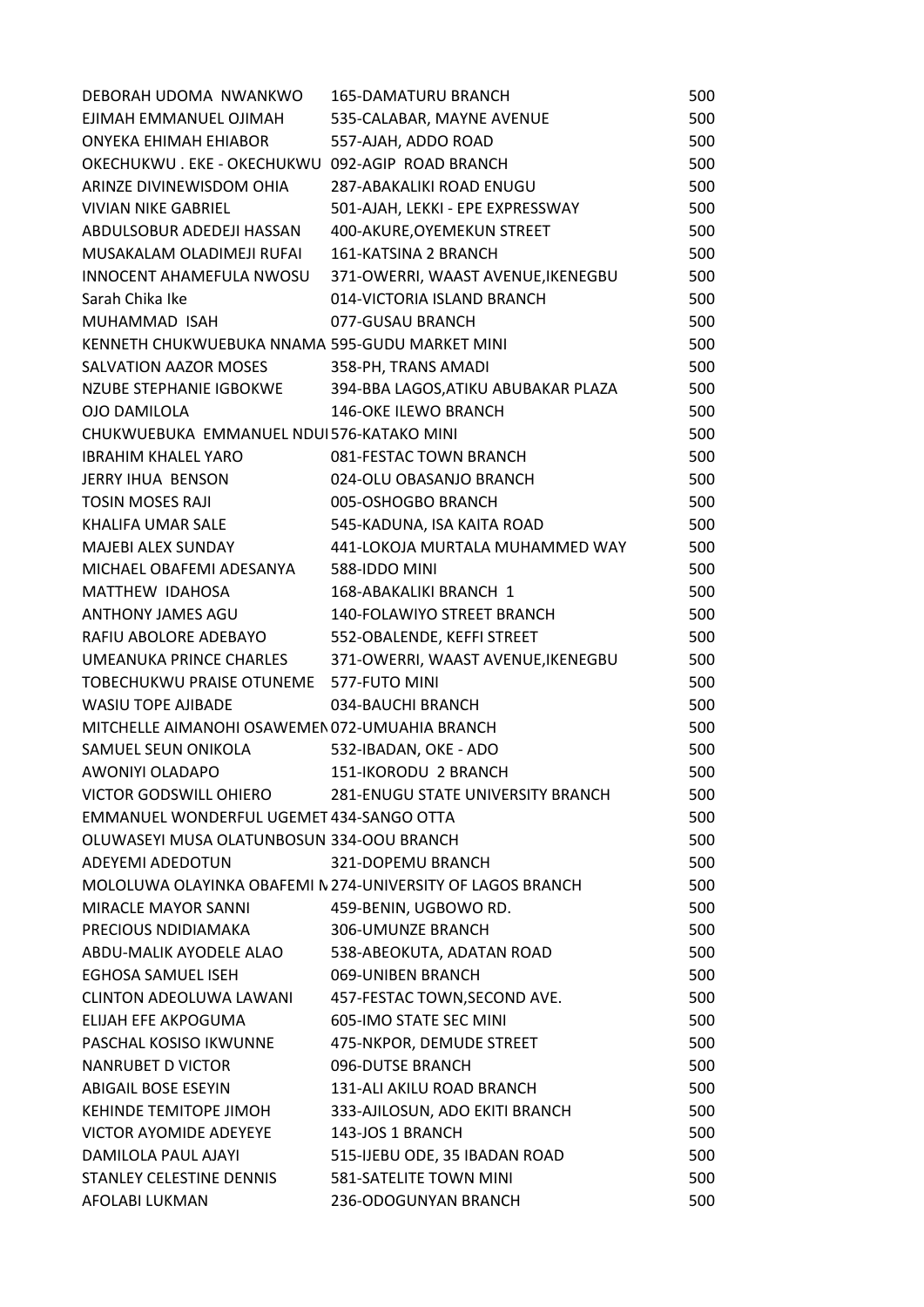| KOSISOCHUKWU EUGENE UCHEND 431-ABA, ASA RD.          |                                                                | 500  |
|------------------------------------------------------|----------------------------------------------------------------|------|
| OLUWATOSIN DAMILOLA BANJO 261-LASU BRANCH            |                                                                | 500  |
| ADEMOLA ELUSOGBON 003-BROAD STREET BRANCH            |                                                                | 500  |
| EJIMITOVWOVWON EMMAN 241-SAPELE BRANCH               |                                                                | 500  |
| SOLOMON OLAMIDE SOYINKA 588-IDDO MINI                |                                                                | 500  |
| NASIRUDEEN ADEBISI BUSARI 175-BODIJA BRANCH 2        |                                                                | 500  |
|                                                      | AYOMIDE TAOFEEQ OYERINDE 499-WARRI, OKUMAGBA AVENUE            | 500  |
| ADETOLU STELLA ABIMB                                 | 225-SATELLITE TOWN BRANCH                                      | 500  |
| JEPHTER TEMISERE                                     | 599-NIGER DELTA UNIV. MINI                                     | 500  |
| HABEEB OLASHENI AJIDAGBA 116-ALAUSA BRANCH           |                                                                | 500  |
| ABDULSATAR AJIBOLA IJAIYA 126-MATORI BRANCH          |                                                                | 500  |
| OGHENEKOME EDAFE                                     | 307-NEKEDE BRANCH                                              | 500  |
| MOFE EMMANUEL ORITSETEONE 581-SATELITE TOWN MINI     |                                                                | 500  |
| ALORO JOHN                                           | 017-AKURE BRANCH                                               | 500  |
| <b>SEGUN EMMANUEL</b>                                | 156-TEJUOSHO BRANCH                                            | 500  |
| KALU AWA TORTY                                       | 586-UMUAHIA MINI                                               | 500  |
|                                                      | OGECHUKWU BLESSING OBI-BENSC 469-LAWANSON/ITIRE RD BRANCH      | 500  |
| DAVID ADENIYI FARAMOLA 081-FESTAC TOWN BRANCH        |                                                                | 500  |
| OLUBOBOKUN AFURE ADE 175-BODIJA BRANCH 2             |                                                                | 500  |
|                                                      | MICHEAL SHOLEYE 417-KADUNA, 23 AHMADU BELLO WAY                | 500  |
| ADEWALE ISREAL ADEGBENRO 210-RCCG CAMP BRANCH        |                                                                | 500  |
| SHOTOLU ABAYOMI                                      | 199-JIBOWU BRANCH                                              | 500  |
| CHIJIOKE NWANDU                                      | 071-MARYLAND BRANCH                                            | 500  |
| ABUBAKAR IBRAHIM                                     | 291-MAITAMA BRANCH                                             | 500  |
| AUGUSTINA M. BALOGUN 236-ODOGUNYAN BRANCH            |                                                                | 500  |
|                                                      | KABIRU OLANREWAJU ADENIYI 194-LADOKE AKINTOLA BLVD BRANCH      | 500  |
| IKENNA TIMOTHY ANOMA 020-ABA BRANCH                  |                                                                | 500  |
| OPEYEMI MICHEAL ADESHOLA 531-OTTA IDIROKO ROAD       |                                                                | 1000 |
| ABDULHAMEED OLAMIPOSI IDREES 102-AGBARA BRANCH       |                                                                | 1000 |
| ADEBUKOLA HAJOKE ALIMI                               | 240-SOMOLU BRANCH                                              | 1000 |
| VICTOR BOLEIGHA                                      | 533-PH, RUMUOKORO EAST - WEST ROAD                             | 1000 |
| ABDULHAMEED OLAMIPOSI IDREES 102-AGBARA BRANCH       |                                                                | 1000 |
| <b>AYOTUNDE PAUL IREFIN</b>                          | 492-ISOLO, MUSHIN ROAD                                         | 1000 |
| OLUBUNMI ABIODUN ENIOLA                              | 049-OLD OJO BRANCH                                             | 1000 |
| CHIEDOZIE MICHAEL OBI                                | 500-ORJI, OKIGWE ROAD                                          | 1000 |
| <b>IBRAHIM SAANI IDRIS</b>                           | 493-APAPA, BURMA ROAD                                          | 1000 |
| ROKEEB OLAMILEKAN BAMGBOSE 481-IDIROKO, IDIROKO ROAD |                                                                | 1000 |
|                                                      | UMEUGOCHUKWU NKEIRUKA BLES 503-ENUGU, COAL CAMP MISSION AVENUE | 1000 |
| DARIUS EMMANUEL ITUNA                                | 535-CALABAR, MAYNE AVENUE                                      | 1000 |
| WASIU DADA ADEYEMI                                   | 486-SAGAMU, AKARIGBO STREET                                    | 1000 |
| YETUNDE ADEOLA ADEBANJO                              | 073-OGUNLANA DRIVE BRANCH                                      | 1000 |
| NWACHUKWU CHARLES                                    | 365-APAPA WHARF RD.                                            | 1000 |
| JOEL CHARLES FREDRICK                                | 072-UMUAHIA BRANCH                                             | 1000 |
| OPEYEMI MICHEAL ADESHOLA                             | 531-OTTA IDIROKO ROAD                                          | 1000 |
| AKINYOOYE KAYODE LANRE                               | 199-JIBOWU BRANCH                                              | 1000 |
| <b>BEST JOSEPH ARONGS</b>                            | 450-JALINGO, HAMMAN RUN WAY                                    | 1000 |
| NWACHUKWU GOODLUCK CHIDI                             | 394-BBA LAGOS, ATIKU ABUBAKAR PLAZA                            | 1000 |
| HENRY NSOBUNDU EBONINE                               | 488-ENUGU, AGBANI ROAD                                         | 1000 |
| KATURAK KEZIAH SALIYUK                               | 423-JOS, CLUB ROAD                                             | 1000 |
| ADEYEMI PRINCE UTHMAN                                | 336-AKUTE BRANCH                                               | 1000 |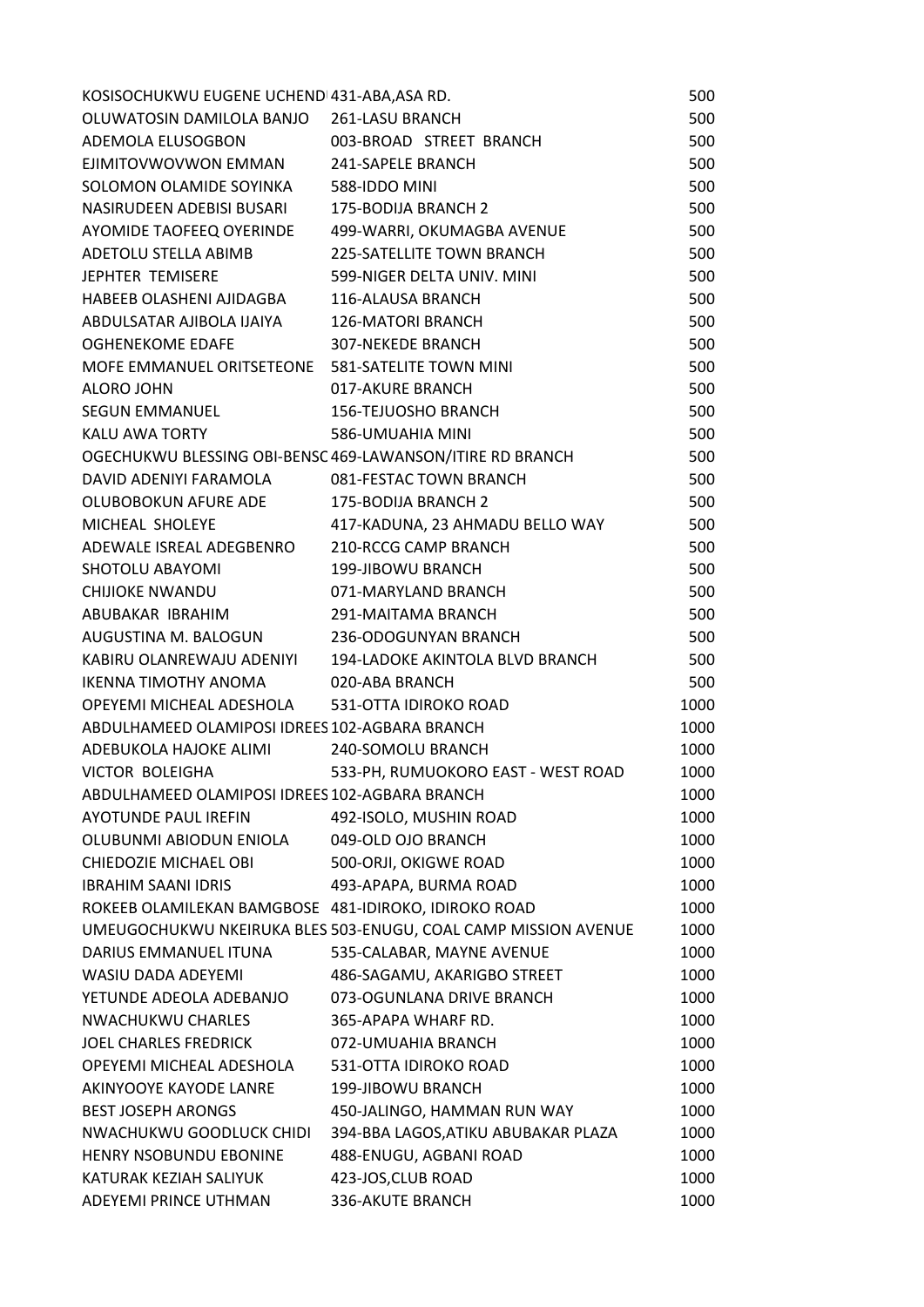| OLAOYE O OLAWALE                              | <b>119-OJODU BERGER BRANCH</b>                           | 1000 |
|-----------------------------------------------|----------------------------------------------------------|------|
| <b>JOSEPH ASIKOLAYE AKINLALU</b>              | 238-ILARO BRANCH                                         | 1000 |
| PASCHAL NWAMGBOWO                             | 091-UNIVERSITY OF NIGERIA ENUGU BRANC                    | 1000 |
| MUSTAPHA - IBRAHIM                            | 014-VICTORIA ISLAND BRANCH                               | 1000 |
| MMADUABUCHI P ONYISH                          | <b>152-ENUGU ROAD</b>                                    | 1000 |
| EMMANUEL OKEOGHENE OYOVBAI 569-WARRI MINI     |                                                          | 1000 |
| OLAKUNLE DAMILOLA DADA                        | 051-PALM AVENUE BRANCH                                   | 1000 |
| <b>OLABISI OLALERE OGUNLEYE</b>               | 598-OGBA/IFAKO, COLLEGE ROAD MINI                        | 1000 |
| YUSUF TUNDE SHITTU                            | 014-VICTORIA ISLAND BRANCH                               | 1000 |
| FRANCISCA MODUPE AKPATA                       | 529-ILORIN, UMARU AUDI ROAD                              | 1000 |
| <b>ANTHONY TAIYE OKOTIE</b>                   | 029-IDEJO BRANCH                                         | 1000 |
| EMMANUEL ALABA ORISADARE                      | 407-IKOYI, AWOLOWO RD.                                   | 1000 |
| <b>BEST ONUORAH</b>                           | 562-LEKKI PHASE I, ADMIRALTY WAY                         | 1000 |
| TOLULOPE SAMUEL OJO                           | 054-IWO ROAD IBADAN BRANCH                               | 1000 |
| UKANA EPHRAIM SURU                            | 383-MATORI, LADIPO STR.                                  | 1000 |
| EVARISTUS ABIAZIEIJE ACHUGWO                  | 412-ONITSHA, IWEKA ROAD                                  | 1000 |
| <b>USEN ARCHIBONG NTOKETI</b>                 | 495-UYO, BANK LAYOUT                                     | 1000 |
| CHIBUZO EGWU                                  | 227-OBAFEMI AWOLOWO WAY BRANCH                           | 1000 |
| HAMMED OLANREWAJU SHITTU                      | 183-ILUPEJU 2 BRANCH                                     | 1000 |
| <b>FLORENCE NGOZI OBASI</b>                   | 101-IDI-ARABA BRANCH                                     | 1000 |
| JIBOLA OLAWALE                                | 559-OGBOMOSHO, ILORIN ROAD                               | 1000 |
| <b>JOSEPH DIEMIRU OKOTETE</b>                 | 499-WARRI, OKUMAGBA AVENUE                               | 1000 |
| OYINLOLUWA MOSOPEFOLUWA F/037-ABEOKUTA BRANCH |                                                          | 1000 |
| TOCHUKWU ONUWA OKORIE                         | 452-LAGOS ISLAND, ENU UWA STREET                         | 1000 |
| PETER CHIDOZIE CHUKWUEGU                      | 476-OWERRI WETHERAL ROAD BRANCH                          | 1000 |
| <b>CHARITY LUCY UGWU</b>                      | 396-ILORIN, IBRAHIM TAIWO RD.                            | 1000 |
| AANUOLUWAPO GRACE OGUNMO'071-MARYLAND BRANCH  |                                                          | 1000 |
| CHIDINMA MAUDLINE OBIOMA                      | 442-OWERRI, DOUGLAS RD.                                  | 1000 |
|                                               | GBOLAHAN ABAYOMI SHODEINDE 439-YABA HERBERT MACAULAY WAY | 1000 |
| NNAJI CHRISTIAN CHINECHEREM                   | 372-ENUGU, GARDEN AVENUE                                 | 1000 |
| HENRY CHUKWUKADIBIA ULASI                     | 387-NNEWI, EDO-EZEMEWI STR.                              | 1000 |
| OGBEIDI MICHAEL OLUWAFEMI                     | 457-FESTAC TOWN, SECOND AVE.                             | 1000 |
| CHRISTIANAH AYOBAMI ADEJAYI                   | 267-KAFANCHAN BRANCH                                     | 1000 |
| <b>OLAWALE OLAJIDE</b>                        | 214-KACHIA ROAD KADUNA                                   | 1000 |
| PHILIP TEMIDAYO FAKUNLE                       | 250-EJIGBO BRANCH                                        | 1000 |
| EZEANORO UGOCHUKWU D                          | <b>127-IHIALA BRANCH</b>                                 | 1000 |
| WILLIAMS CHINWENDU                            | 605-IMO STATE SEC MINI                                   | 1000 |
| BISALLA BASIRU                                | 395-WUSE II ABUJA, ADETOKUNBO ADEMOL                     | 1000 |
| OLAYIWOLA OLAYEMI M.                          | 008-ALLEN AVENUE IKEJA BRANCH                            | 1000 |
| <b>UGURU HENRY B</b>                          | 232-NNAMDI AZIKWE STREET IDUMOTA BR.                     | 1000 |
| DAVIES WALE                                   | 221-RING ROAD, IBADAN BRANCH                             | 1000 |
| LUCKY DANLADI SHUKA                           | 480-ALAUSA, ASHABI COLE ROAD                             | 1000 |
| nurudeen oladimeji adegboye                   | 005-OSHOGBO BRANCH                                       | 1000 |
| OCHENI SAMUEL ABUTU                           | 276-OTURKPO BRANCH                                       | 1000 |
| <b>EMEKA JUDE AGU</b>                         | 463-NSUKKA, ENUGU/OBA RD.                                | 1000 |
| <b>EDET BASSEY ESIN</b>                       | 270-32 AKA ROAD BRANCH                                   | 1000 |
| ISHAQ ABDULATEEF IDRIS                        | 058-OWERRI BRANCH                                        | 1000 |
| CHIDIEBERE ANIEZE                             | <b>269-BODE THOMAS BRANCH</b>                            | 1000 |
| <b>JONES EJIRO OKAKOSO</b>                    | 316-RSUST BRANCH                                         | 1000 |
| MUSTAPHA ABIODUN ELETU                        | 315-ADENIJI ADELE BRANCH                                 | 1000 |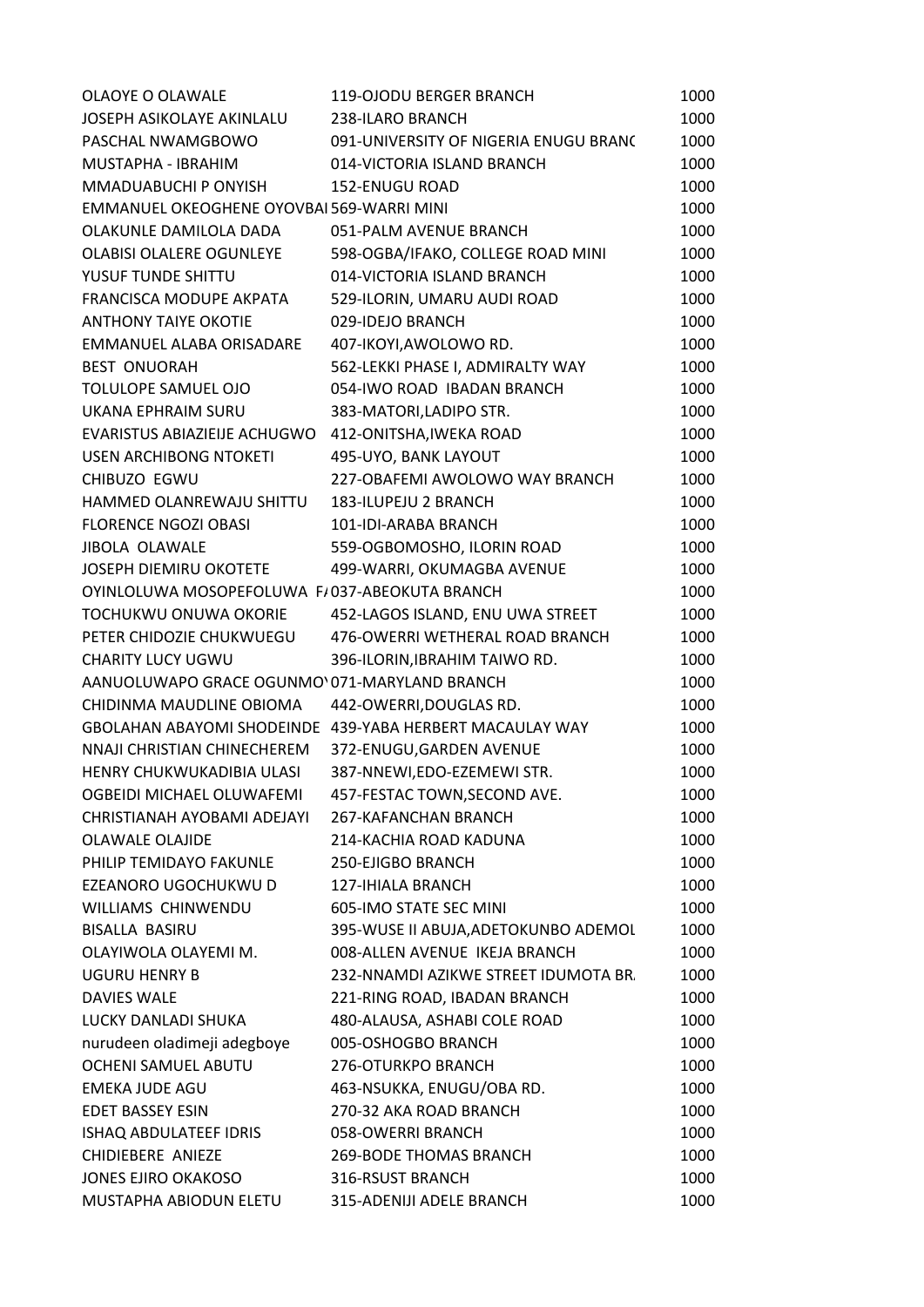| OLAMILEKAN ABDULKAZEEM YUSU 239-IKOTUN BRANCH            |                                                                | 1000 |
|----------------------------------------------------------|----------------------------------------------------------------|------|
| AJETUNMOBI ALABI F                                       | 024-OLU OBASANJO BRANCH                                        | 1000 |
| STEPHEN NETATA ONOMAKPOME 014-VICTORIA ISLAND BRANCH     |                                                                | 1000 |
| JONATHAN AYA                                             | 410-IKEJA,60 OPEBI RD.                                         | 1000 |
| TIJIANI DANLAD IBRAHIM                                   | 484-MAZA MAZA, OLD OJO ROAD                                    | 1000 |
| PETER ALIU PATRICK                                       | 147-CALABAR 1                                                  | 1000 |
| SUNDAY IDRIS AWE                                         | 375-LAGOS ISLAND, BALOGUN STR.                                 | 1000 |
| <b>DIDI OMEREJI</b>                                      | 299-SAKA TINUBU BRANCH                                         | 1000 |
| KAMAL ISHOLA SALAMI                                      | 352-EBUTE METTA BRANCH                                         | 1000 |
| DAVID WISDOM CHIAGBANWEH                                 | 584-EBSU MINI                                                  | 1000 |
| <b>JENSON OGBONNDA BRIGHT</b>                            | 038-ADO-EKITI                                                  | 1000 |
| ODOMA ALEWO PATRICIA                                     | 022-JOS BRANCH                                                 | 1000 |
| HAMMED ADEGBENGA ADETOLA                                 | 066-ADETOKUNBO ADEMOLA BRANCH                                  | 1000 |
| OHALE J OBIANUJU                                         | 091-UNIVERSITY OF NIGERIA ENUGU BRANC                          | 1000 |
| ABDULLAHI OWAYEMI HUSSEIN                                | 521-AGO PALACE WAY BRANCH                                      | 1000 |
| ALOYSIUS NWEKE                                           | 359-ISOLO, ASA-AFARIOGUN STR, AJAO ESTA                        | 1000 |
| IKECHUKWU EMMANUEL OKOLIE 041-SOKOTO BRANCH              |                                                                | 1000 |
|                                                          | JOHNSON OLADOTUN KOLAWOLE 366-IKEJA, LADIPO OLUWOLE STR.       | 1000 |
|                                                          | UCHECHUKWU SAMUEL OKPARAOI 419-ONITSHA, OGBARU ENAMEL WARE MAF | 1000 |
| ODOMA ALEWO PATRICIA                                     | 022-JOS BRANCH                                                 | 1000 |
| IFEOMACHUKWU UZOIGWE                                     | 130-MAZA MAZA BRANCH                                           | 1000 |
| OMAH FAVOUR NNENNA                                       | 568-OKOTA MINI                                                 | 1000 |
| IBRAHIM ADEDOYIN AYOBIOJO                                | 223-UCH IBADAN BRANCH                                          | 1000 |
| YEKU KAYODE GBOLAHAN                                     | <b>269-BODE THOMAS BRANCH</b>                                  | 1000 |
| <b>DENYEFA IDHIARHI</b>                                  | 014-VICTORIA ISLAND BRANCH                                     | 1000 |
| <b>DENYEFA IDHIARHI</b>                                  | 014-VICTORIA ISLAND BRANCH                                     | 1000 |
| OKORO ERIC IKECHUKWU                                     | 132-BANK ROAD OWERRI BRANCH                                    | 1000 |
| JANE OGHENERO OKUREVA                                    | 457-FESTAC TOWN, SECOND AVE.                                   | 1000 |
| TOSIN JOSEPH ADESANYA                                    | 492-ISOLO, MUSHIN ROAD                                         | 1000 |
| ELIJAH OLUWASEGUN TINUBU                                 | 082-LIGALI AYORINDE                                            | 1000 |
| BELLO A. ABIODUN                                         | 185-OGBOMOSO BRANCH                                            | 1000 |
| PAULINUS CHIZARAM ODO                                    | <b>283-UNN NSUKKA BRANCH</b>                                   | 1000 |
| <b>CYNTHIA CHINENYE IHUEZE</b>                           | 405-ENUGU, OKPARA AVENUE                                       | 1000 |
| HELEN IFEOMA OZIEGBE                                     | 390-BENIN, AKPAKPAVA STR.                                      | 1000 |
| UGOCHUKWU TOBIAS OMEH                                    | <b>283-UNN NSUKKA BRANCH</b>                                   | 1000 |
| JEFF ZANNI MANDELA                                       | 411-KANO, BANK ROAD                                            | 1000 |
| PELUMI ALEX ABEGUNDE                                     | 038-ADO-EKITI                                                  | 1000 |
| MAYOWA PEACE AKANDE                                      | 184-OJOO BRANCH                                                | 1000 |
|                                                          |                                                                |      |
| IYANU SEDARA                                             | 272-IJESHATEDO BRANCH                                          | 1000 |
| YUNUS NASIR SIRAJO                                       | <b>189-UTAKO BRANCH</b>                                        | 1000 |
| PRINCE CHINWENDU NWEKE                                   | <b>286-UNIPORT BRANCH</b>                                      | 1000 |
| STEPHEN CHIDUBEM GODSON                                  | <b>520-OKIGWE BRANCH</b>                                       | 1000 |
| <b>TEMITOPE ALICE OLAWALE</b>                            | 531-OTTA IDIROKO ROAD                                          | 1000 |
| EMMANUEL OPEOLUWA ADEBIYI                                | 192-IWO ROAD 2 BRANCH                                          | 1000 |
| <b>IDONGESIT A ESSIEN</b>                                | 036-UYO                                                        | 1000 |
| UNEKW'OJO ELIJAH ANTHONY                                 | 034-BAUCHI BRANCH                                              | 1000 |
| MR & MRS ADEWALE YETUNDE OL/221-RING ROAD, IBADAN BRANCH |                                                                | 1000 |
| <b>TEMITOPE ALICE OLAWALE</b>                            | 531-OTTA IDIROKO ROAD                                          | 1000 |
| MUAZU HAMIDU WALI                                        | 414-GARKI ABUJA MUHAMMED BUHARI W/                             | 1000 |
| ISMOEEL ADEKUNLE ALABI                                   | 116-ALAUSA BRANCH                                              | 1000 |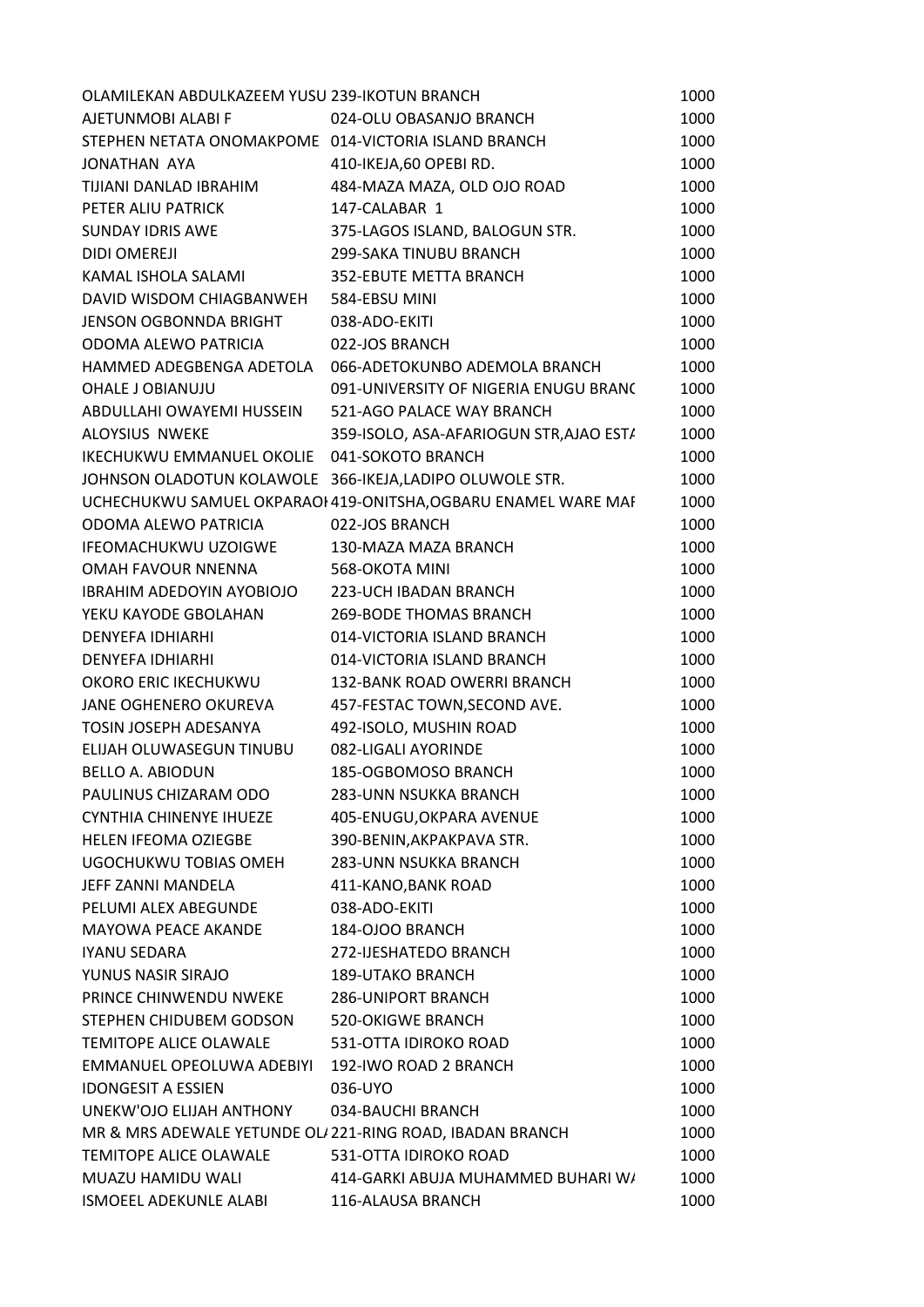| 116-ALAUSA BRANCH<br>1000<br>267-KAFANCHAN BRANCH<br>1000<br><b>DORCAS CHAPPI</b><br>262-A2 AHMADU BELLO WAY BRANCH<br>1000<br>1000<br>KOLAWOLE TAOFEEK OMISORE<br>602-GBAGADA/IFAKO MINI<br>587-TEJUOSHO MINI<br>1000<br>152-ENUGU ROAD<br>1000<br>589-OGUNLANA DRIVE MINI<br>1000<br>295-NNPC REFINERY KADUNA BRANCH<br>1000<br>508-OGBOR HILL, IKOT EKPENE ROAD ABA<br>1000<br>214-KACHIA ROAD KADUNA<br>1000<br>445-OSHOGBO, GBONGAN-IBADAN ROAD<br>1000<br>416-PH, 50 IKWERRE ROAD<br>1000<br>453-ORLU, ORLU INTERNATIONA MKT.<br>1000<br>499-WARRI, OKUMAGBA AVENUE<br>1000<br>386-APATA-IBADAN BRANCH<br>1000<br>1000<br>058-OWERRI BRANCH<br>324-OGIDI BRANCH<br>1000<br>287-ABAKALIKI ROAD ENUGU<br>1000<br>JAMES ANYANSO ONWUCHEKWA 431-ABA, ASA RD.<br>1000<br>563-OSISIOMA MINI<br>1000<br>019-DUGBE MARKET IBADAN BRANCH<br>1000<br>434-SANGO OTTA<br>1000<br>1000<br>HARRISON CHINEMEREM NNAMUK 544-ALABA, DENSINE PLAZA OLOJO DRIVE<br>316-RSUST BRANCH<br>1000<br>541-PH, OLU OBASANJO WAY<br>1000<br>097-USELU BRANCH<br>1000<br>092-AGIP ROAD BRANCH<br>1000<br>510-ENUGU, PRESIDENTIAL ROAD<br>1000<br>535-CALABAR, MAYNE AVENUE<br>1000<br>456-KUBWA, ABUJA NASCO ROAD<br>1000<br>USMAN AYOKUNLE AWOSANYA<br>334-OOU BRANCH<br>1000<br><b>140-FOLAWIYO STREET BRANCH</b><br>1000<br>170-OBA AKRAN BRANCH<br>1000<br>FAVOUR ILUNNA OKONKWO<br>387-NNEWI,EDO-EZEMEWI STR.<br>1000<br>515-IJEBU ODE, 35 IBADAN ROAD<br>KEHINDE MICHEAL ADESANWO<br>1000<br>242-IJEBU-ODE BRANCH<br><b>BABAJIDE DAMILARE ROSANWO</b><br>1000<br>1000<br>256-OKADA BRANCH<br>032-COMMERCIAL ROAD, APAPA BRANCH<br>1000<br>438-PORTHARCORT 145 ABA RD.<br>SOKARI EMMANUEL<br>1000<br>MARKSTEVE EKENE OGUERIWU<br>515-IJEBU ODE, 35 IBADAN ROAD<br>1000<br>MEDINAT ABIODUN AHMED<br>256-OKADA BRANCH<br>1000<br>281-ENUGU STATE UNIVERSITY BRANCH<br>1000<br>OLUMIDE OLUWAFEMI BONOJO<br>271-SAGAMU BRANCH<br>1000<br>OLUWASEGUN AYOOLA AJELETI<br>299-SAKA TINUBU BRANCH<br>1000<br><b>CHINONSO STANLEY DURU</b><br>014-VICTORIA ISLAND BRANCH<br>1000<br><b>160-GBOKO MAIN BRANCH</b><br>1000<br>486-SAGAMU, AKARIGBO STREET<br>1000<br>064-OBAJANA CASH CENTRE<br>1000<br><b>GIFT OYE AWIPH</b><br>364-PH, 222 IKWERRE ROAD<br>1000 | MICHAEL SUNDAY OLAPO           | 139-ADO OWO ROAD BRANCH | 1000 |
|-------------------------------------------------------------------------------------------------------------------------------------------------------------------------------------------------------------------------------------------------------------------------------------------------------------------------------------------------------------------------------------------------------------------------------------------------------------------------------------------------------------------------------------------------------------------------------------------------------------------------------------------------------------------------------------------------------------------------------------------------------------------------------------------------------------------------------------------------------------------------------------------------------------------------------------------------------------------------------------------------------------------------------------------------------------------------------------------------------------------------------------------------------------------------------------------------------------------------------------------------------------------------------------------------------------------------------------------------------------------------------------------------------------------------------------------------------------------------------------------------------------------------------------------------------------------------------------------------------------------------------------------------------------------------------------------------------------------------------------------------------------------------------------------------------------------------------------------------------------------------------------------------------------------------------------------------------------------------------------------------------------------------------------------------------------------------------------------------------------------------------------------------------------------------------------------------------------------------------------|--------------------------------|-------------------------|------|
|                                                                                                                                                                                                                                                                                                                                                                                                                                                                                                                                                                                                                                                                                                                                                                                                                                                                                                                                                                                                                                                                                                                                                                                                                                                                                                                                                                                                                                                                                                                                                                                                                                                                                                                                                                                                                                                                                                                                                                                                                                                                                                                                                                                                                                     | ISMOEEL ADEKUNLE ALABI         |                         |      |
|                                                                                                                                                                                                                                                                                                                                                                                                                                                                                                                                                                                                                                                                                                                                                                                                                                                                                                                                                                                                                                                                                                                                                                                                                                                                                                                                                                                                                                                                                                                                                                                                                                                                                                                                                                                                                                                                                                                                                                                                                                                                                                                                                                                                                                     | DOGARA GIMBA                   |                         |      |
|                                                                                                                                                                                                                                                                                                                                                                                                                                                                                                                                                                                                                                                                                                                                                                                                                                                                                                                                                                                                                                                                                                                                                                                                                                                                                                                                                                                                                                                                                                                                                                                                                                                                                                                                                                                                                                                                                                                                                                                                                                                                                                                                                                                                                                     |                                |                         |      |
|                                                                                                                                                                                                                                                                                                                                                                                                                                                                                                                                                                                                                                                                                                                                                                                                                                                                                                                                                                                                                                                                                                                                                                                                                                                                                                                                                                                                                                                                                                                                                                                                                                                                                                                                                                                                                                                                                                                                                                                                                                                                                                                                                                                                                                     |                                |                         |      |
|                                                                                                                                                                                                                                                                                                                                                                                                                                                                                                                                                                                                                                                                                                                                                                                                                                                                                                                                                                                                                                                                                                                                                                                                                                                                                                                                                                                                                                                                                                                                                                                                                                                                                                                                                                                                                                                                                                                                                                                                                                                                                                                                                                                                                                     | MICHAEL IROHA UKA              |                         |      |
|                                                                                                                                                                                                                                                                                                                                                                                                                                                                                                                                                                                                                                                                                                                                                                                                                                                                                                                                                                                                                                                                                                                                                                                                                                                                                                                                                                                                                                                                                                                                                                                                                                                                                                                                                                                                                                                                                                                                                                                                                                                                                                                                                                                                                                     | ANOMNEZE ONYEKACHI KEVIN       |                         |      |
|                                                                                                                                                                                                                                                                                                                                                                                                                                                                                                                                                                                                                                                                                                                                                                                                                                                                                                                                                                                                                                                                                                                                                                                                                                                                                                                                                                                                                                                                                                                                                                                                                                                                                                                                                                                                                                                                                                                                                                                                                                                                                                                                                                                                                                     | ORIAKU CHIJINDU PETER          |                         |      |
|                                                                                                                                                                                                                                                                                                                                                                                                                                                                                                                                                                                                                                                                                                                                                                                                                                                                                                                                                                                                                                                                                                                                                                                                                                                                                                                                                                                                                                                                                                                                                                                                                                                                                                                                                                                                                                                                                                                                                                                                                                                                                                                                                                                                                                     | <b>COMFORT ABIDEMI JIMOH</b>   |                         |      |
|                                                                                                                                                                                                                                                                                                                                                                                                                                                                                                                                                                                                                                                                                                                                                                                                                                                                                                                                                                                                                                                                                                                                                                                                                                                                                                                                                                                                                                                                                                                                                                                                                                                                                                                                                                                                                                                                                                                                                                                                                                                                                                                                                                                                                                     | CHIDINMA CYNTHIA OKEKE         |                         |      |
|                                                                                                                                                                                                                                                                                                                                                                                                                                                                                                                                                                                                                                                                                                                                                                                                                                                                                                                                                                                                                                                                                                                                                                                                                                                                                                                                                                                                                                                                                                                                                                                                                                                                                                                                                                                                                                                                                                                                                                                                                                                                                                                                                                                                                                     | <b>SOR TIMOTHY TERHILLE</b>    |                         |      |
|                                                                                                                                                                                                                                                                                                                                                                                                                                                                                                                                                                                                                                                                                                                                                                                                                                                                                                                                                                                                                                                                                                                                                                                                                                                                                                                                                                                                                                                                                                                                                                                                                                                                                                                                                                                                                                                                                                                                                                                                                                                                                                                                                                                                                                     | ABDULAHI KUSHIMO               |                         |      |
|                                                                                                                                                                                                                                                                                                                                                                                                                                                                                                                                                                                                                                                                                                                                                                                                                                                                                                                                                                                                                                                                                                                                                                                                                                                                                                                                                                                                                                                                                                                                                                                                                                                                                                                                                                                                                                                                                                                                                                                                                                                                                                                                                                                                                                     | NNADI PRECIOUS                 |                         |      |
|                                                                                                                                                                                                                                                                                                                                                                                                                                                                                                                                                                                                                                                                                                                                                                                                                                                                                                                                                                                                                                                                                                                                                                                                                                                                                                                                                                                                                                                                                                                                                                                                                                                                                                                                                                                                                                                                                                                                                                                                                                                                                                                                                                                                                                     | JAMES CHUKWUDI UGOCHUKWU       |                         |      |
|                                                                                                                                                                                                                                                                                                                                                                                                                                                                                                                                                                                                                                                                                                                                                                                                                                                                                                                                                                                                                                                                                                                                                                                                                                                                                                                                                                                                                                                                                                                                                                                                                                                                                                                                                                                                                                                                                                                                                                                                                                                                                                                                                                                                                                     | FRED EDEM ADJAHOLE             |                         |      |
|                                                                                                                                                                                                                                                                                                                                                                                                                                                                                                                                                                                                                                                                                                                                                                                                                                                                                                                                                                                                                                                                                                                                                                                                                                                                                                                                                                                                                                                                                                                                                                                                                                                                                                                                                                                                                                                                                                                                                                                                                                                                                                                                                                                                                                     | NASIRU BABALOLA                |                         |      |
|                                                                                                                                                                                                                                                                                                                                                                                                                                                                                                                                                                                                                                                                                                                                                                                                                                                                                                                                                                                                                                                                                                                                                                                                                                                                                                                                                                                                                                                                                                                                                                                                                                                                                                                                                                                                                                                                                                                                                                                                                                                                                                                                                                                                                                     | AMADI PRINCEWILL I.            |                         |      |
|                                                                                                                                                                                                                                                                                                                                                                                                                                                                                                                                                                                                                                                                                                                                                                                                                                                                                                                                                                                                                                                                                                                                                                                                                                                                                                                                                                                                                                                                                                                                                                                                                                                                                                                                                                                                                                                                                                                                                                                                                                                                                                                                                                                                                                     | UBA UCHECHUKWU                 |                         |      |
|                                                                                                                                                                                                                                                                                                                                                                                                                                                                                                                                                                                                                                                                                                                                                                                                                                                                                                                                                                                                                                                                                                                                                                                                                                                                                                                                                                                                                                                                                                                                                                                                                                                                                                                                                                                                                                                                                                                                                                                                                                                                                                                                                                                                                                     | SOLOMON KELECHI NNAMANI        |                         |      |
|                                                                                                                                                                                                                                                                                                                                                                                                                                                                                                                                                                                                                                                                                                                                                                                                                                                                                                                                                                                                                                                                                                                                                                                                                                                                                                                                                                                                                                                                                                                                                                                                                                                                                                                                                                                                                                                                                                                                                                                                                                                                                                                                                                                                                                     |                                |                         |      |
|                                                                                                                                                                                                                                                                                                                                                                                                                                                                                                                                                                                                                                                                                                                                                                                                                                                                                                                                                                                                                                                                                                                                                                                                                                                                                                                                                                                                                                                                                                                                                                                                                                                                                                                                                                                                                                                                                                                                                                                                                                                                                                                                                                                                                                     | <b>FIDORO DEREK EJIROGHENE</b> |                         |      |
|                                                                                                                                                                                                                                                                                                                                                                                                                                                                                                                                                                                                                                                                                                                                                                                                                                                                                                                                                                                                                                                                                                                                                                                                                                                                                                                                                                                                                                                                                                                                                                                                                                                                                                                                                                                                                                                                                                                                                                                                                                                                                                                                                                                                                                     | JOSEPH OLUWAFEMI SANUSI        |                         |      |
|                                                                                                                                                                                                                                                                                                                                                                                                                                                                                                                                                                                                                                                                                                                                                                                                                                                                                                                                                                                                                                                                                                                                                                                                                                                                                                                                                                                                                                                                                                                                                                                                                                                                                                                                                                                                                                                                                                                                                                                                                                                                                                                                                                                                                                     | TITILOPE ABIGAIL OLAKANMI      |                         |      |
|                                                                                                                                                                                                                                                                                                                                                                                                                                                                                                                                                                                                                                                                                                                                                                                                                                                                                                                                                                                                                                                                                                                                                                                                                                                                                                                                                                                                                                                                                                                                                                                                                                                                                                                                                                                                                                                                                                                                                                                                                                                                                                                                                                                                                                     |                                |                         |      |
|                                                                                                                                                                                                                                                                                                                                                                                                                                                                                                                                                                                                                                                                                                                                                                                                                                                                                                                                                                                                                                                                                                                                                                                                                                                                                                                                                                                                                                                                                                                                                                                                                                                                                                                                                                                                                                                                                                                                                                                                                                                                                                                                                                                                                                     | SAMUEL IBI-ILATE GEORGE        |                         |      |
|                                                                                                                                                                                                                                                                                                                                                                                                                                                                                                                                                                                                                                                                                                                                                                                                                                                                                                                                                                                                                                                                                                                                                                                                                                                                                                                                                                                                                                                                                                                                                                                                                                                                                                                                                                                                                                                                                                                                                                                                                                                                                                                                                                                                                                     | EKERETTE ODUAWAK               |                         |      |
|                                                                                                                                                                                                                                                                                                                                                                                                                                                                                                                                                                                                                                                                                                                                                                                                                                                                                                                                                                                                                                                                                                                                                                                                                                                                                                                                                                                                                                                                                                                                                                                                                                                                                                                                                                                                                                                                                                                                                                                                                                                                                                                                                                                                                                     | LEVIS O ALAGHODARO             |                         |      |
|                                                                                                                                                                                                                                                                                                                                                                                                                                                                                                                                                                                                                                                                                                                                                                                                                                                                                                                                                                                                                                                                                                                                                                                                                                                                                                                                                                                                                                                                                                                                                                                                                                                                                                                                                                                                                                                                                                                                                                                                                                                                                                                                                                                                                                     | UCHEOMA INNOCENCE EZIRIM       |                         |      |
|                                                                                                                                                                                                                                                                                                                                                                                                                                                                                                                                                                                                                                                                                                                                                                                                                                                                                                                                                                                                                                                                                                                                                                                                                                                                                                                                                                                                                                                                                                                                                                                                                                                                                                                                                                                                                                                                                                                                                                                                                                                                                                                                                                                                                                     | <b>CHIDERA CHRISTIAN NWEKE</b> |                         |      |
|                                                                                                                                                                                                                                                                                                                                                                                                                                                                                                                                                                                                                                                                                                                                                                                                                                                                                                                                                                                                                                                                                                                                                                                                                                                                                                                                                                                                                                                                                                                                                                                                                                                                                                                                                                                                                                                                                                                                                                                                                                                                                                                                                                                                                                     | ELIZABETH CHINAZA OPARAH       |                         |      |
|                                                                                                                                                                                                                                                                                                                                                                                                                                                                                                                                                                                                                                                                                                                                                                                                                                                                                                                                                                                                                                                                                                                                                                                                                                                                                                                                                                                                                                                                                                                                                                                                                                                                                                                                                                                                                                                                                                                                                                                                                                                                                                                                                                                                                                     | <b>WOFAI PIUS ARIKPO</b>       |                         |      |
|                                                                                                                                                                                                                                                                                                                                                                                                                                                                                                                                                                                                                                                                                                                                                                                                                                                                                                                                                                                                                                                                                                                                                                                                                                                                                                                                                                                                                                                                                                                                                                                                                                                                                                                                                                                                                                                                                                                                                                                                                                                                                                                                                                                                                                     |                                |                         |      |
|                                                                                                                                                                                                                                                                                                                                                                                                                                                                                                                                                                                                                                                                                                                                                                                                                                                                                                                                                                                                                                                                                                                                                                                                                                                                                                                                                                                                                                                                                                                                                                                                                                                                                                                                                                                                                                                                                                                                                                                                                                                                                                                                                                                                                                     | KAMIL KAYODE LAWAL             |                         |      |
|                                                                                                                                                                                                                                                                                                                                                                                                                                                                                                                                                                                                                                                                                                                                                                                                                                                                                                                                                                                                                                                                                                                                                                                                                                                                                                                                                                                                                                                                                                                                                                                                                                                                                                                                                                                                                                                                                                                                                                                                                                                                                                                                                                                                                                     | OLUWAPELUMI LUKE BABAFEMI      |                         |      |
|                                                                                                                                                                                                                                                                                                                                                                                                                                                                                                                                                                                                                                                                                                                                                                                                                                                                                                                                                                                                                                                                                                                                                                                                                                                                                                                                                                                                                                                                                                                                                                                                                                                                                                                                                                                                                                                                                                                                                                                                                                                                                                                                                                                                                                     |                                |                         |      |
|                                                                                                                                                                                                                                                                                                                                                                                                                                                                                                                                                                                                                                                                                                                                                                                                                                                                                                                                                                                                                                                                                                                                                                                                                                                                                                                                                                                                                                                                                                                                                                                                                                                                                                                                                                                                                                                                                                                                                                                                                                                                                                                                                                                                                                     |                                |                         |      |
|                                                                                                                                                                                                                                                                                                                                                                                                                                                                                                                                                                                                                                                                                                                                                                                                                                                                                                                                                                                                                                                                                                                                                                                                                                                                                                                                                                                                                                                                                                                                                                                                                                                                                                                                                                                                                                                                                                                                                                                                                                                                                                                                                                                                                                     |                                |                         |      |
|                                                                                                                                                                                                                                                                                                                                                                                                                                                                                                                                                                                                                                                                                                                                                                                                                                                                                                                                                                                                                                                                                                                                                                                                                                                                                                                                                                                                                                                                                                                                                                                                                                                                                                                                                                                                                                                                                                                                                                                                                                                                                                                                                                                                                                     | <b>MEDINAT ABIODUN AHMED</b>   |                         |      |
|                                                                                                                                                                                                                                                                                                                                                                                                                                                                                                                                                                                                                                                                                                                                                                                                                                                                                                                                                                                                                                                                                                                                                                                                                                                                                                                                                                                                                                                                                                                                                                                                                                                                                                                                                                                                                                                                                                                                                                                                                                                                                                                                                                                                                                     | AYOTUNDE ADEKOYA               |                         |      |
|                                                                                                                                                                                                                                                                                                                                                                                                                                                                                                                                                                                                                                                                                                                                                                                                                                                                                                                                                                                                                                                                                                                                                                                                                                                                                                                                                                                                                                                                                                                                                                                                                                                                                                                                                                                                                                                                                                                                                                                                                                                                                                                                                                                                                                     |                                |                         |      |
|                                                                                                                                                                                                                                                                                                                                                                                                                                                                                                                                                                                                                                                                                                                                                                                                                                                                                                                                                                                                                                                                                                                                                                                                                                                                                                                                                                                                                                                                                                                                                                                                                                                                                                                                                                                                                                                                                                                                                                                                                                                                                                                                                                                                                                     |                                |                         |      |
|                                                                                                                                                                                                                                                                                                                                                                                                                                                                                                                                                                                                                                                                                                                                                                                                                                                                                                                                                                                                                                                                                                                                                                                                                                                                                                                                                                                                                                                                                                                                                                                                                                                                                                                                                                                                                                                                                                                                                                                                                                                                                                                                                                                                                                     |                                |                         |      |
|                                                                                                                                                                                                                                                                                                                                                                                                                                                                                                                                                                                                                                                                                                                                                                                                                                                                                                                                                                                                                                                                                                                                                                                                                                                                                                                                                                                                                                                                                                                                                                                                                                                                                                                                                                                                                                                                                                                                                                                                                                                                                                                                                                                                                                     | VICTORIA NGOZI OKONKWO         |                         |      |
|                                                                                                                                                                                                                                                                                                                                                                                                                                                                                                                                                                                                                                                                                                                                                                                                                                                                                                                                                                                                                                                                                                                                                                                                                                                                                                                                                                                                                                                                                                                                                                                                                                                                                                                                                                                                                                                                                                                                                                                                                                                                                                                                                                                                                                     |                                |                         |      |
|                                                                                                                                                                                                                                                                                                                                                                                                                                                                                                                                                                                                                                                                                                                                                                                                                                                                                                                                                                                                                                                                                                                                                                                                                                                                                                                                                                                                                                                                                                                                                                                                                                                                                                                                                                                                                                                                                                                                                                                                                                                                                                                                                                                                                                     |                                |                         |      |
|                                                                                                                                                                                                                                                                                                                                                                                                                                                                                                                                                                                                                                                                                                                                                                                                                                                                                                                                                                                                                                                                                                                                                                                                                                                                                                                                                                                                                                                                                                                                                                                                                                                                                                                                                                                                                                                                                                                                                                                                                                                                                                                                                                                                                                     |                                |                         |      |
|                                                                                                                                                                                                                                                                                                                                                                                                                                                                                                                                                                                                                                                                                                                                                                                                                                                                                                                                                                                                                                                                                                                                                                                                                                                                                                                                                                                                                                                                                                                                                                                                                                                                                                                                                                                                                                                                                                                                                                                                                                                                                                                                                                                                                                     | <b>IFEDIBA GABRIEL EMEK</b>    |                         |      |
|                                                                                                                                                                                                                                                                                                                                                                                                                                                                                                                                                                                                                                                                                                                                                                                                                                                                                                                                                                                                                                                                                                                                                                                                                                                                                                                                                                                                                                                                                                                                                                                                                                                                                                                                                                                                                                                                                                                                                                                                                                                                                                                                                                                                                                     | <b>BABATUNDE JOHN OMONIYI</b>  |                         |      |
|                                                                                                                                                                                                                                                                                                                                                                                                                                                                                                                                                                                                                                                                                                                                                                                                                                                                                                                                                                                                                                                                                                                                                                                                                                                                                                                                                                                                                                                                                                                                                                                                                                                                                                                                                                                                                                                                                                                                                                                                                                                                                                                                                                                                                                     | KELECHI KALU OKORE             |                         |      |
|                                                                                                                                                                                                                                                                                                                                                                                                                                                                                                                                                                                                                                                                                                                                                                                                                                                                                                                                                                                                                                                                                                                                                                                                                                                                                                                                                                                                                                                                                                                                                                                                                                                                                                                                                                                                                                                                                                                                                                                                                                                                                                                                                                                                                                     |                                |                         |      |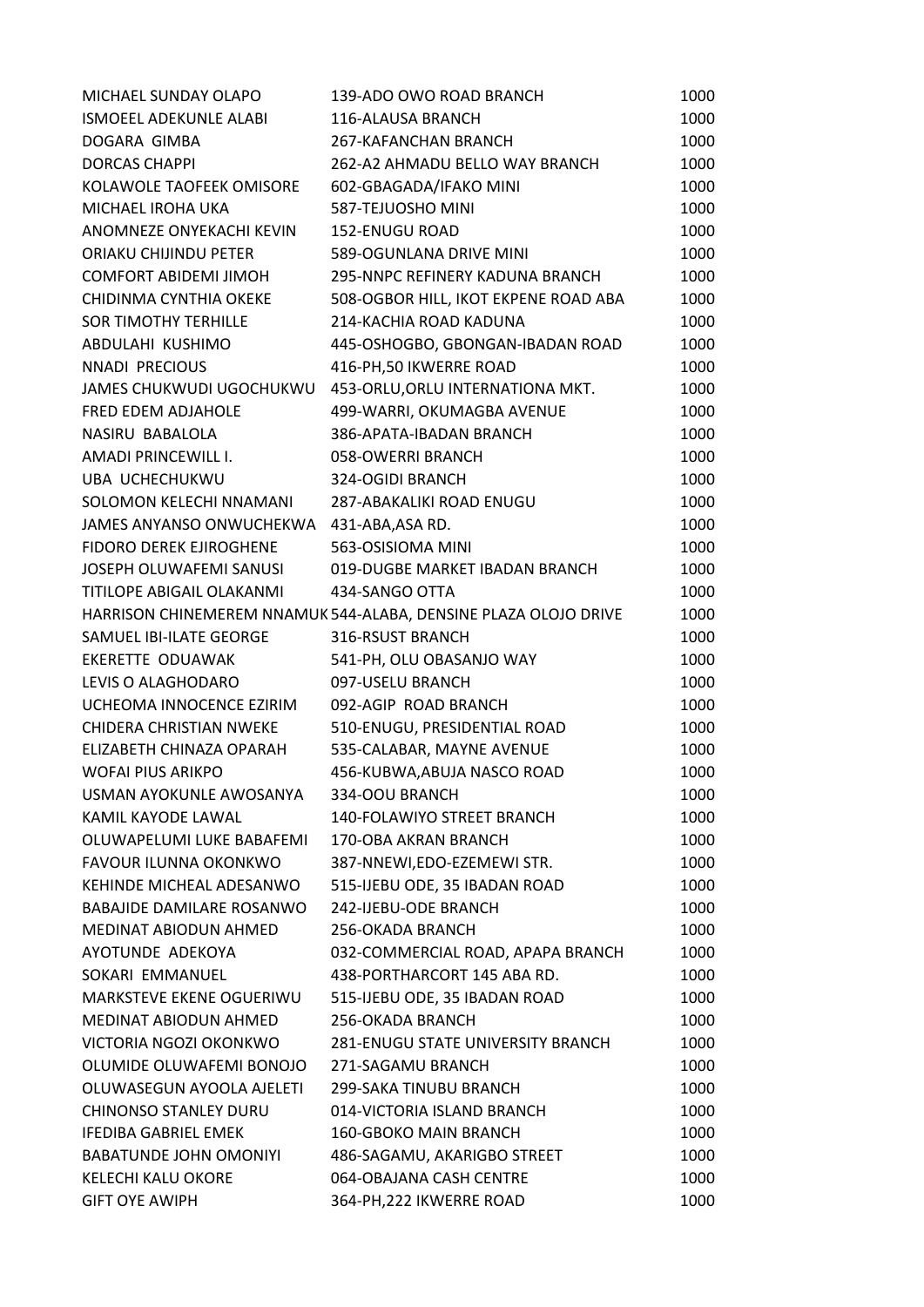| FALOMO TAIWO OLADIRAN                                   | 501-AJAH, LEKKI - EPE EXPRESSWAY                             | 1000 |
|---------------------------------------------------------|--------------------------------------------------------------|------|
| <b>CHICHETAM ESTHER OHANYIRI</b>                        | <b>286-UNIPORT BRANCH</b>                                    | 1000 |
| ADEMOLA KOLAWOLE ADESOLA                                | 038-ADO-EKITI                                                | 1000 |
| RASHEED MALIK OKUNOLA                                   | 004-AGUDA BRANCH                                             | 1000 |
| SODIQ AROYEWUN                                          | 053-SIMBIAT ABIOLA IKEJA BRANCH                              | 1000 |
| <b>ONYEKA PAUL ESEKA</b>                                | 511-AGBOR, OLD LAGOS - ASABA ROAD                            | 1000 |
| ABIODUN SUNDAY ADEOSUN                                  | 089-LOKOJA BRANCH                                            | 1000 |
| OLAMILEKAN QUADRI SANNI                                 | 273-MUSHIN BRANCH                                            | 1000 |
| ADEBAYO ADEWALE                                         | 151-IKORODU 2 BRANCH                                         | 1000 |
| STEPHEN AKOREDE ADESHINA                                | 037-ABEOKUTA BRANCH                                          | 1000 |
| <b>GLORY KELVIN EMMANUEL</b>                            | 236-ODOGUNYAN BRANCH                                         | 1000 |
| UCHENNA PASCALINE NZUTE                                 | 028-ONITSHA BRANCH                                           | 1000 |
| DANIEL DAMILOLA OMOJUWA                                 | 065-IKOTA BRANCH                                             | 1000 |
| <b>IBRAHIM ADIGUN OLATOYE</b>                           | 025-ASABA BRANCH                                             | 1000 |
| <b>JULIUS AYOMIDE OBAWE</b>                             | 008-ALLEN AVENUE IKEJA BRANCH                                | 1000 |
|                                                         | OLADOTUN BLESSING OKUNGADE 281-ENUGU STATE UNIVERSITY BRANCH | 1000 |
| FAROUQ AYANKOLE AJIBOLA                                 | 128-ALFRED REWANE ROAD                                       | 1000 |
| MOTUNRAYO OMOLOLA AYODELE 003-BROAD STREET BRANCH       |                                                              | 1000 |
| <b>VICTOR CHIJIOKE IBEKWE</b>                           | 522-APONGBON, ISSA WILLIAMS/OFFIN RD                         | 1000 |
| TAOFIQ OLUSHOLA IBIYEMI                                 | 211-ABULE-EGBA BRANCH                                        | 1000 |
| ADISA OLUWATOBILOBA ADEGUNJI 376-IBADAN, LEBANON STREET |                                                              | 1000 |
| YUSUF AHMED                                             | 557-AJAH, ADDO ROAD                                          | 1000 |
| <b>OTI CLETUS</b>                                       | 287-ABAKALIKI ROAD ENUGU                                     | 1000 |
| OSINACHI PRINCEWILL CHRISTIAN 285-RUMUKURISHI BRANCH    |                                                              | 1000 |
| <b>EBIKAKE ANDY WAIDE</b>                               | 435-YENAGOA, CENTRAL BUSINESS DISTRICT                       | 1000 |
| ADEMOLA WASIU ADESINA                                   | 161-KATSINA 2 BRANCH                                         | 1000 |
| AKUJOBI JERRY                                           | 132-BANK ROAD OWERRI BRANCH                                  | 1000 |
| SAHEED OYEWALE SALAUDEEN                                | 227-OBAFEMI AWOLOWO WAY BRANCH                               | 1000 |
|                                                         | OLUWASEUN ABRAHAM OJOMUN 384-ABEOKUTA, UACN COMPLEX IBARA    | 1000 |
| NDIANA-ABASI EMMANUEL IBANG/150-IKOT EKPENE BRANCH      |                                                              | 1000 |
| <b>GIFT AJUYA</b>                                       | 241-SAPELE BRANCH                                            | 1000 |
| <b>WASIU MOSES LAWAL</b>                                | 014-VICTORIA ISLAND BRANCH                                   | 1000 |
| <b>GOLDEN ADELAJA ODENEYE</b>                           | 082-LIGALI AYORINDE                                          | 1000 |
| PASCHAL CHIZITERE IKENNA                                | 371-OWERRI, WAAST AVENUE, IKENEGBU                           | 1000 |
| ADIJAT OSHO                                             | 151-IKORODU 2 BRANCH                                         | 1000 |
| <b>MBAH C. EMMANUEL</b>                                 | 172-TEXTILE MILL ROAD BRANCH                                 | 1000 |
| <b>JOSHUA CHUKWUDI ONYEABOR</b>                         | 194-LADOKE AKINTOLA BLVD BRANCH                              | 1000 |
| <b>MONITE RICHARD</b>                                   | 029-IDEJO BRANCH                                             | 1000 |
| OREOLUWA AYOMIDE OGUNJOBI                               | 268-ADEKUNLE AJASIN UNIVERSITY CAMPU:                        | 1000 |
| OKEKENTA DORIS IFEOMA                                   | 518-ILASA, APAPA - OSHODI EXPRESSWAY                         | 1000 |
| TAOFEEQ OLAYEMI MUHAMMED                                | 382-TRADE FAIR COMPLEX, ASPAMDA HALL                         | 1000 |
| <b>EXCELLENT CHINONSO NWOKE</b>                         | 475-NKPOR, DEMUDE STREET                                     | 1000 |
| MUIBAT ABOSEDE SHOBAYO                                  | 538-ABEOKUTA, ADATAN ROAD                                    | 1000 |
| OKEKENTA DORIS IFEOMA                                   | 518-ILASA, APAPA - OSHODI EXPRESSWAY                         | 1000 |
| OLAYINKA IFEDOLA AGOYE                                  | 008-ALLEN AVENUE IKEJA BRANCH                                | 1000 |
| PHILIP UCHEOJO ENERA                                    | 133-ADEOLA HOPEWELL BRANCH                                   | 1000 |
| <b>SULAIMON TIJANI</b>                                  | <b>225-SATELLITE TOWN BRANCH</b>                             | 1000 |
| <b>IBRAHIM ADENIYI SALIU</b>                            | <b>140-FOLAWIYO STREET BRANCH</b>                            | 1000 |
| GODWIN NWACHUKWU                                        | 421-ALABA INTERNATIONAL, DOBBIL PLAZA                        | 1000 |
| HASSAN KOLAPO AFOLABI                                   | 166-67 ST FINBARRS RD-BARIGA                                 | 1000 |
|                                                         |                                                              |      |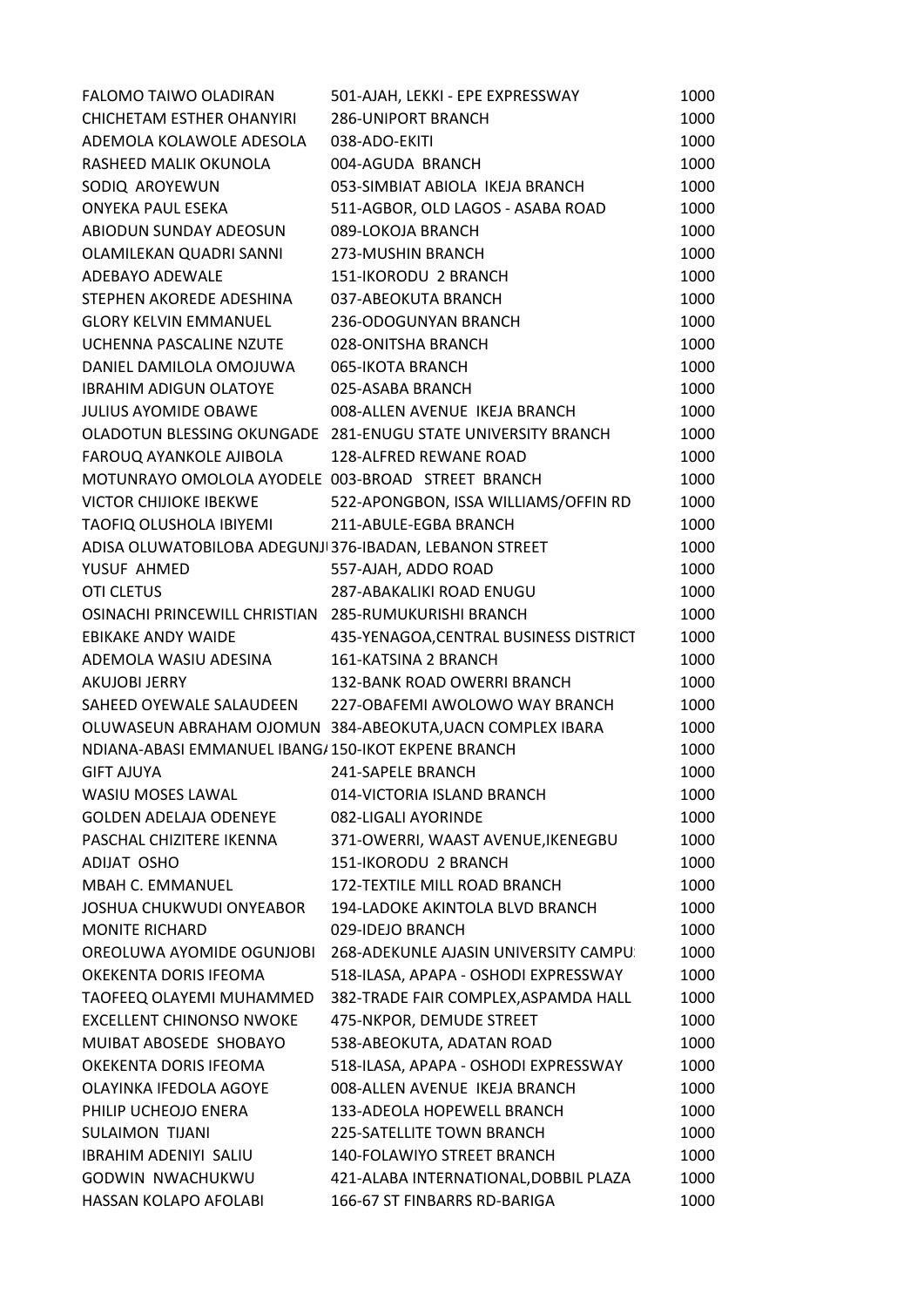| 519-PH, SILVER VALLEY TRANS-AMADI RD.<br>1000<br>090-SAPELE ROAD BRANCH<br>1000<br>1000<br>248-AYOBO BRANCH<br>1000<br>025-ASABA BRANCH<br>ABIODUN THEOPHILUS OLUTOYE 559-OGBOMOSHO, ILORIN ROAD<br>1000<br>1000<br>SANGOLANA EMMANUEL OLANREV363-LAGOS ISLAND MARINA<br>059-YOLA BRANCH<br>1000<br>367-KADUNA,1 KACHIA RD.<br>1000<br>092-AGIP ROAD BRANCH<br>1000<br>558-UGHELLI, MARKET ROAD<br>1000<br>371-OWERRI, WAAST AVENUE, IKENEGBU<br>1000<br>546-OJUELEGBA, SHIFAWU STREET<br>1000<br>101-IDI-ARABA BRANCH<br>1000<br>1000<br>250-EJIGBO BRANCH<br>563-OSISIOMA MINI<br>1000<br>383-MATORI, LADIPO STR.<br>1000<br>1000<br>280-SABO YABA BRANCH<br>1000<br>411-KANO, BANK ROAD<br>475-NKPOR, DEMUDE STREET<br>1000<br>497-KANO, FRANCE ROAD SABON GARI<br>1000<br>234-DECO ROAD BRANCH<br>1000<br>499-WARRI, OKUMAGBA AVENUE<br>1000<br>OLAKUNLE ABDULHAKEEM BAKARE 395-WUSE II ABUJA, ADETOKUNBO ADEMOL<br>1000<br>533-PH, RUMUOKORO EAST - WEST ROAD<br>1000<br>234-DECO ROAD BRANCH<br>1000<br>1000<br>101-IDI-ARABA BRANCH<br>SIMON ONORIODE ARIEGOMU 234-DECO ROAD BRANCH<br>1000<br>322-MINNA 2 BRANCH<br>1000<br>227-OBAFEMI AWOLOWO WAY BRANCH<br>1000<br>1000<br>211-ABULE-EGBA BRANCH<br>OSAKPOLOR MARTINS ASENOGUAI 069-UNIBEN BRANCH<br>1000<br>1000<br>038-ADO-EKITI<br>1000<br>248-AYOBO BRANCH<br>069-UNIBEN BRANCH<br>1000<br>238-ILARO BRANCH<br>1000<br>1000<br>426-KEFFI, ABUBAKAR BURGA STR.<br>009-AMINU KANO ABUJA BRANCH<br>1000<br>1000<br>025-ASABA BRANCH<br>014-VICTORIA ISLAND BRANCH<br>1000<br>226-OTTA BRANCH<br>1000<br>1000<br>608-DALEKO MINI<br>248-AYOBO BRANCH<br>1000<br>182-ISOLO 1 BRANCH<br>1000<br>362-KANO, MURTALA MOHAMMED WAY<br>1000<br>224-OAU ILE IFE BRANCH<br>1000<br>119-OJODU BERGER BRANCH<br>1000<br>017-AKURE BRANCH<br>1000 | SANGOLANA EMMANUEL OLANREV363-LAGOS ISLAND MARINA | 1000 |
|--------------------------------------------------------------------------------------------------------------------------------------------------------------------------------------------------------------------------------------------------------------------------------------------------------------------------------------------------------------------------------------------------------------------------------------------------------------------------------------------------------------------------------------------------------------------------------------------------------------------------------------------------------------------------------------------------------------------------------------------------------------------------------------------------------------------------------------------------------------------------------------------------------------------------------------------------------------------------------------------------------------------------------------------------------------------------------------------------------------------------------------------------------------------------------------------------------------------------------------------------------------------------------------------------------------------------------------------------------------------------------------------------------------------------------------------------------------------------------------------------------------------------------------------------------------------------------------------------------------------------------------------------------------------------------------------------------------------------------------------------------------------------------------------------|---------------------------------------------------|------|
|                                                                                                                                                                                                                                                                                                                                                                                                                                                                                                                                                                                                                                                                                                                                                                                                                                                                                                                                                                                                                                                                                                                                                                                                                                                                                                                                                                                                                                                                                                                                                                                                                                                                                                                                                                                                  | CHINEDU ERIC AMADI                                |      |
|                                                                                                                                                                                                                                                                                                                                                                                                                                                                                                                                                                                                                                                                                                                                                                                                                                                                                                                                                                                                                                                                                                                                                                                                                                                                                                                                                                                                                                                                                                                                                                                                                                                                                                                                                                                                  | NOSAKHARE LARRY IMAFIDON                          |      |
|                                                                                                                                                                                                                                                                                                                                                                                                                                                                                                                                                                                                                                                                                                                                                                                                                                                                                                                                                                                                                                                                                                                                                                                                                                                                                                                                                                                                                                                                                                                                                                                                                                                                                                                                                                                                  | GBENGA SUNDAY HUNJENUKON                          |      |
|                                                                                                                                                                                                                                                                                                                                                                                                                                                                                                                                                                                                                                                                                                                                                                                                                                                                                                                                                                                                                                                                                                                                                                                                                                                                                                                                                                                                                                                                                                                                                                                                                                                                                                                                                                                                  | LATEEF OMOBOLANLE ISHOLA                          |      |
|                                                                                                                                                                                                                                                                                                                                                                                                                                                                                                                                                                                                                                                                                                                                                                                                                                                                                                                                                                                                                                                                                                                                                                                                                                                                                                                                                                                                                                                                                                                                                                                                                                                                                                                                                                                                  |                                                   |      |
|                                                                                                                                                                                                                                                                                                                                                                                                                                                                                                                                                                                                                                                                                                                                                                                                                                                                                                                                                                                                                                                                                                                                                                                                                                                                                                                                                                                                                                                                                                                                                                                                                                                                                                                                                                                                  |                                                   |      |
|                                                                                                                                                                                                                                                                                                                                                                                                                                                                                                                                                                                                                                                                                                                                                                                                                                                                                                                                                                                                                                                                                                                                                                                                                                                                                                                                                                                                                                                                                                                                                                                                                                                                                                                                                                                                  | UMAR ABUBAKAR MAIHA                               |      |
|                                                                                                                                                                                                                                                                                                                                                                                                                                                                                                                                                                                                                                                                                                                                                                                                                                                                                                                                                                                                                                                                                                                                                                                                                                                                                                                                                                                                                                                                                                                                                                                                                                                                                                                                                                                                  | SAMUEL PRINCE NWACHUKWU                           |      |
|                                                                                                                                                                                                                                                                                                                                                                                                                                                                                                                                                                                                                                                                                                                                                                                                                                                                                                                                                                                                                                                                                                                                                                                                                                                                                                                                                                                                                                                                                                                                                                                                                                                                                                                                                                                                  | <b>EMMANUEL KIO MILLER</b>                        |      |
|                                                                                                                                                                                                                                                                                                                                                                                                                                                                                                                                                                                                                                                                                                                                                                                                                                                                                                                                                                                                                                                                                                                                                                                                                                                                                                                                                                                                                                                                                                                                                                                                                                                                                                                                                                                                  | CHRISTIAN IDEMUDIA AKHABUE                        |      |
|                                                                                                                                                                                                                                                                                                                                                                                                                                                                                                                                                                                                                                                                                                                                                                                                                                                                                                                                                                                                                                                                                                                                                                                                                                                                                                                                                                                                                                                                                                                                                                                                                                                                                                                                                                                                  | <b>EZEANYIM FRANCIS</b>                           |      |
|                                                                                                                                                                                                                                                                                                                                                                                                                                                                                                                                                                                                                                                                                                                                                                                                                                                                                                                                                                                                                                                                                                                                                                                                                                                                                                                                                                                                                                                                                                                                                                                                                                                                                                                                                                                                  | <b>RENNER LEKAN</b>                               |      |
|                                                                                                                                                                                                                                                                                                                                                                                                                                                                                                                                                                                                                                                                                                                                                                                                                                                                                                                                                                                                                                                                                                                                                                                                                                                                                                                                                                                                                                                                                                                                                                                                                                                                                                                                                                                                  | AIWONOSE FAITH UGBERAESE                          |      |
|                                                                                                                                                                                                                                                                                                                                                                                                                                                                                                                                                                                                                                                                                                                                                                                                                                                                                                                                                                                                                                                                                                                                                                                                                                                                                                                                                                                                                                                                                                                                                                                                                                                                                                                                                                                                  | EBUKA WISDOM OSUJI                                |      |
|                                                                                                                                                                                                                                                                                                                                                                                                                                                                                                                                                                                                                                                                                                                                                                                                                                                                                                                                                                                                                                                                                                                                                                                                                                                                                                                                                                                                                                                                                                                                                                                                                                                                                                                                                                                                  | <b>ESSIEN EMMANUEL JAMES</b>                      |      |
|                                                                                                                                                                                                                                                                                                                                                                                                                                                                                                                                                                                                                                                                                                                                                                                                                                                                                                                                                                                                                                                                                                                                                                                                                                                                                                                                                                                                                                                                                                                                                                                                                                                                                                                                                                                                  | DANIEL IKECHUKWU OKOLI                            |      |
|                                                                                                                                                                                                                                                                                                                                                                                                                                                                                                                                                                                                                                                                                                                                                                                                                                                                                                                                                                                                                                                                                                                                                                                                                                                                                                                                                                                                                                                                                                                                                                                                                                                                                                                                                                                                  | <b>CHIBUIKE ROMANUS OPARA</b>                     |      |
|                                                                                                                                                                                                                                                                                                                                                                                                                                                                                                                                                                                                                                                                                                                                                                                                                                                                                                                                                                                                                                                                                                                                                                                                                                                                                                                                                                                                                                                                                                                                                                                                                                                                                                                                                                                                  | ADEGBEMI ABIODUN AGBOOLA                          |      |
|                                                                                                                                                                                                                                                                                                                                                                                                                                                                                                                                                                                                                                                                                                                                                                                                                                                                                                                                                                                                                                                                                                                                                                                                                                                                                                                                                                                                                                                                                                                                                                                                                                                                                                                                                                                                  | EBUKA CASMIR NNADIEKWE                            |      |
|                                                                                                                                                                                                                                                                                                                                                                                                                                                                                                                                                                                                                                                                                                                                                                                                                                                                                                                                                                                                                                                                                                                                                                                                                                                                                                                                                                                                                                                                                                                                                                                                                                                                                                                                                                                                  | <b>BALA AMINU ZAHARADEEN</b>                      |      |
|                                                                                                                                                                                                                                                                                                                                                                                                                                                                                                                                                                                                                                                                                                                                                                                                                                                                                                                                                                                                                                                                                                                                                                                                                                                                                                                                                                                                                                                                                                                                                                                                                                                                                                                                                                                                  | <b>DAUDA ABDULLATEEF</b>                          |      |
|                                                                                                                                                                                                                                                                                                                                                                                                                                                                                                                                                                                                                                                                                                                                                                                                                                                                                                                                                                                                                                                                                                                                                                                                                                                                                                                                                                                                                                                                                                                                                                                                                                                                                                                                                                                                  | DESMOND EDE                                       |      |
|                                                                                                                                                                                                                                                                                                                                                                                                                                                                                                                                                                                                                                                                                                                                                                                                                                                                                                                                                                                                                                                                                                                                                                                                                                                                                                                                                                                                                                                                                                                                                                                                                                                                                                                                                                                                  |                                                   |      |
|                                                                                                                                                                                                                                                                                                                                                                                                                                                                                                                                                                                                                                                                                                                                                                                                                                                                                                                                                                                                                                                                                                                                                                                                                                                                                                                                                                                                                                                                                                                                                                                                                                                                                                                                                                                                  | ANYOHA OBINNA BARTHOLOME                          |      |
|                                                                                                                                                                                                                                                                                                                                                                                                                                                                                                                                                                                                                                                                                                                                                                                                                                                                                                                                                                                                                                                                                                                                                                                                                                                                                                                                                                                                                                                                                                                                                                                                                                                                                                                                                                                                  | <b>BLESSING E ADIOMAMORE</b>                      |      |
|                                                                                                                                                                                                                                                                                                                                                                                                                                                                                                                                                                                                                                                                                                                                                                                                                                                                                                                                                                                                                                                                                                                                                                                                                                                                                                                                                                                                                                                                                                                                                                                                                                                                                                                                                                                                  | AIWONOSE FAITH UGBERAESE                          |      |
|                                                                                                                                                                                                                                                                                                                                                                                                                                                                                                                                                                                                                                                                                                                                                                                                                                                                                                                                                                                                                                                                                                                                                                                                                                                                                                                                                                                                                                                                                                                                                                                                                                                                                                                                                                                                  |                                                   |      |
|                                                                                                                                                                                                                                                                                                                                                                                                                                                                                                                                                                                                                                                                                                                                                                                                                                                                                                                                                                                                                                                                                                                                                                                                                                                                                                                                                                                                                                                                                                                                                                                                                                                                                                                                                                                                  | ARINZE VINCENT NNAMCHI                            |      |
|                                                                                                                                                                                                                                                                                                                                                                                                                                                                                                                                                                                                                                                                                                                                                                                                                                                                                                                                                                                                                                                                                                                                                                                                                                                                                                                                                                                                                                                                                                                                                                                                                                                                                                                                                                                                  | <b>EMEKA J IKE</b>                                |      |
|                                                                                                                                                                                                                                                                                                                                                                                                                                                                                                                                                                                                                                                                                                                                                                                                                                                                                                                                                                                                                                                                                                                                                                                                                                                                                                                                                                                                                                                                                                                                                                                                                                                                                                                                                                                                  | MAHMUD OLADIPUPO BADMUS                           |      |
|                                                                                                                                                                                                                                                                                                                                                                                                                                                                                                                                                                                                                                                                                                                                                                                                                                                                                                                                                                                                                                                                                                                                                                                                                                                                                                                                                                                                                                                                                                                                                                                                                                                                                                                                                                                                  |                                                   |      |
|                                                                                                                                                                                                                                                                                                                                                                                                                                                                                                                                                                                                                                                                                                                                                                                                                                                                                                                                                                                                                                                                                                                                                                                                                                                                                                                                                                                                                                                                                                                                                                                                                                                                                                                                                                                                  | OLAYIWOLA EMMANUEL AJAYI                          |      |
|                                                                                                                                                                                                                                                                                                                                                                                                                                                                                                                                                                                                                                                                                                                                                                                                                                                                                                                                                                                                                                                                                                                                                                                                                                                                                                                                                                                                                                                                                                                                                                                                                                                                                                                                                                                                  | AZEEZ SULAIMON                                    |      |
|                                                                                                                                                                                                                                                                                                                                                                                                                                                                                                                                                                                                                                                                                                                                                                                                                                                                                                                                                                                                                                                                                                                                                                                                                                                                                                                                                                                                                                                                                                                                                                                                                                                                                                                                                                                                  | <b>SHARON IGHORAYE</b>                            |      |
|                                                                                                                                                                                                                                                                                                                                                                                                                                                                                                                                                                                                                                                                                                                                                                                                                                                                                                                                                                                                                                                                                                                                                                                                                                                                                                                                                                                                                                                                                                                                                                                                                                                                                                                                                                                                  | OGUNDEJI SUNDAY AMOS                              |      |
|                                                                                                                                                                                                                                                                                                                                                                                                                                                                                                                                                                                                                                                                                                                                                                                                                                                                                                                                                                                                                                                                                                                                                                                                                                                                                                                                                                                                                                                                                                                                                                                                                                                                                                                                                                                                  | PRAISE EJIRO ALECHENU                             |      |
|                                                                                                                                                                                                                                                                                                                                                                                                                                                                                                                                                                                                                                                                                                                                                                                                                                                                                                                                                                                                                                                                                                                                                                                                                                                                                                                                                                                                                                                                                                                                                                                                                                                                                                                                                                                                  | NNENNA JULIE DEDE-ABOH                            |      |
|                                                                                                                                                                                                                                                                                                                                                                                                                                                                                                                                                                                                                                                                                                                                                                                                                                                                                                                                                                                                                                                                                                                                                                                                                                                                                                                                                                                                                                                                                                                                                                                                                                                                                                                                                                                                  | <b>ISREAL UZOR BASSEY</b>                         |      |
|                                                                                                                                                                                                                                                                                                                                                                                                                                                                                                                                                                                                                                                                                                                                                                                                                                                                                                                                                                                                                                                                                                                                                                                                                                                                                                                                                                                                                                                                                                                                                                                                                                                                                                                                                                                                  | PATRICK HIVRIRDAM ADAMU                           |      |
|                                                                                                                                                                                                                                                                                                                                                                                                                                                                                                                                                                                                                                                                                                                                                                                                                                                                                                                                                                                                                                                                                                                                                                                                                                                                                                                                                                                                                                                                                                                                                                                                                                                                                                                                                                                                  | ADEYEMI ABAYOMI                                   |      |
|                                                                                                                                                                                                                                                                                                                                                                                                                                                                                                                                                                                                                                                                                                                                                                                                                                                                                                                                                                                                                                                                                                                                                                                                                                                                                                                                                                                                                                                                                                                                                                                                                                                                                                                                                                                                  | FARUK OLATUNBOSUN RASAK                           |      |
|                                                                                                                                                                                                                                                                                                                                                                                                                                                                                                                                                                                                                                                                                                                                                                                                                                                                                                                                                                                                                                                                                                                                                                                                                                                                                                                                                                                                                                                                                                                                                                                                                                                                                                                                                                                                  | AZEEZ SULAIMON                                    |      |
|                                                                                                                                                                                                                                                                                                                                                                                                                                                                                                                                                                                                                                                                                                                                                                                                                                                                                                                                                                                                                                                                                                                                                                                                                                                                                                                                                                                                                                                                                                                                                                                                                                                                                                                                                                                                  | <b>JUDE PROMISE OTSE</b>                          |      |
|                                                                                                                                                                                                                                                                                                                                                                                                                                                                                                                                                                                                                                                                                                                                                                                                                                                                                                                                                                                                                                                                                                                                                                                                                                                                                                                                                                                                                                                                                                                                                                                                                                                                                                                                                                                                  | DANALKALI AMINU ABUBAKAR                          |      |
|                                                                                                                                                                                                                                                                                                                                                                                                                                                                                                                                                                                                                                                                                                                                                                                                                                                                                                                                                                                                                                                                                                                                                                                                                                                                                                                                                                                                                                                                                                                                                                                                                                                                                                                                                                                                  | ADEYEMO A SAMUEL                                  |      |
|                                                                                                                                                                                                                                                                                                                                                                                                                                                                                                                                                                                                                                                                                                                                                                                                                                                                                                                                                                                                                                                                                                                                                                                                                                                                                                                                                                                                                                                                                                                                                                                                                                                                                                                                                                                                  | <b>OLASEINDE OLAJIDE</b>                          |      |
|                                                                                                                                                                                                                                                                                                                                                                                                                                                                                                                                                                                                                                                                                                                                                                                                                                                                                                                                                                                                                                                                                                                                                                                                                                                                                                                                                                                                                                                                                                                                                                                                                                                                                                                                                                                                  | AKINSULIRE AYODEJI SUNDAY                         |      |
| 068-ALABA INTERNATIONAL MARKET BRAN<br>1000                                                                                                                                                                                                                                                                                                                                                                                                                                                                                                                                                                                                                                                                                                                                                                                                                                                                                                                                                                                                                                                                                                                                                                                                                                                                                                                                                                                                                                                                                                                                                                                                                                                                                                                                                      |                                                   |      |
| NONSO ANTHONY UCHENDU<br>137-AWKA BRANCH 1<br>1000                                                                                                                                                                                                                                                                                                                                                                                                                                                                                                                                                                                                                                                                                                                                                                                                                                                                                                                                                                                                                                                                                                                                                                                                                                                                                                                                                                                                                                                                                                                                                                                                                                                                                                                                               | UZUEGBU SAMUEL CHIGOZIE                           |      |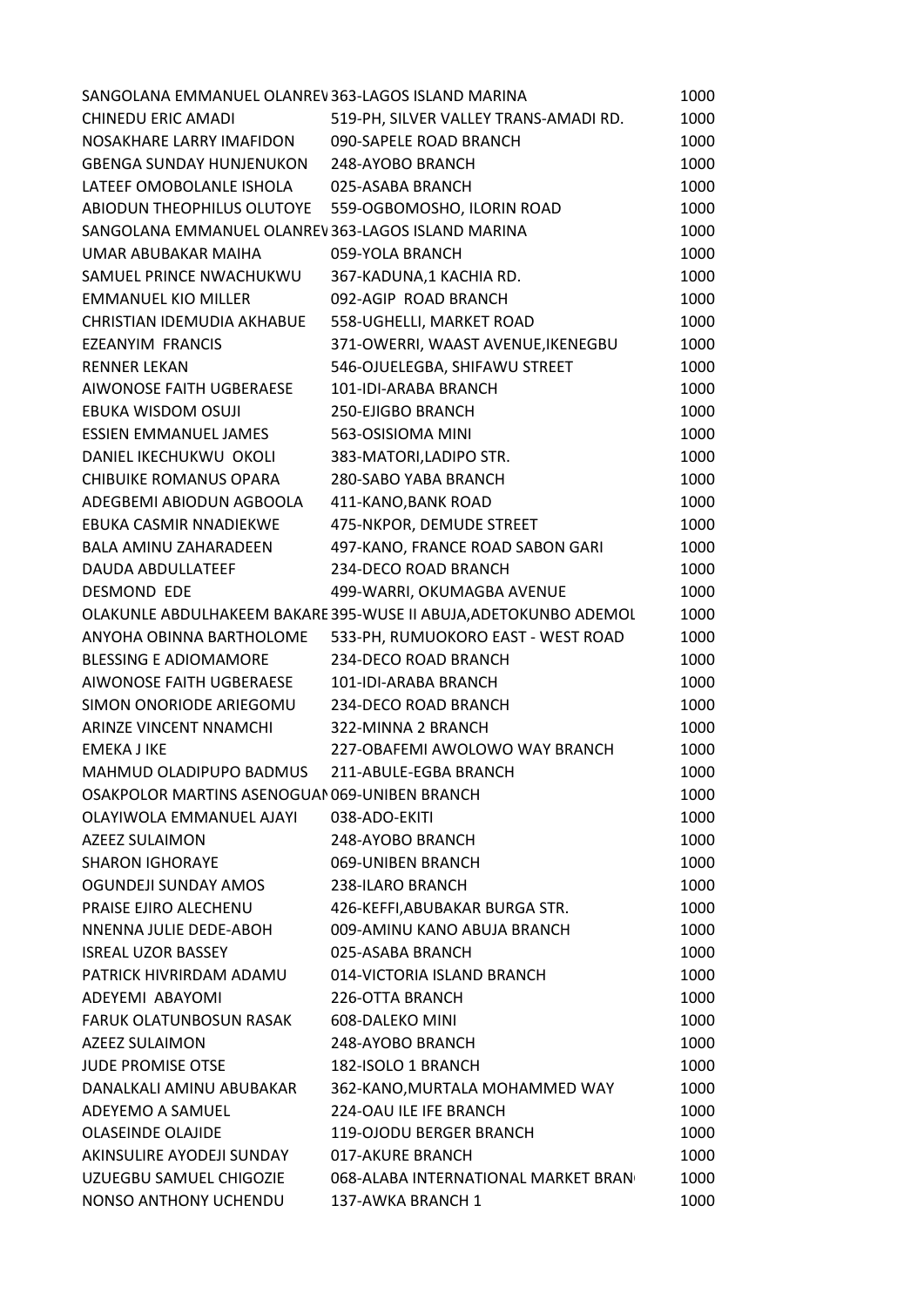| ABDULLAHI HUSSAIN ABUBAKAR<br>122-GARKI AREA 11 BRANCH<br>1000<br>ADEBOWALE YUSUF AJIJOLA<br>1000<br>229-OGOJA BRANCH<br>KEHINDE FAITH ADEYEYE<br><b>158-DUKKU BRANCH</b><br>1000<br>YINKA KABIR BABARINDE<br>445-OSHOGBO, GBONGAN-IBADAN ROAD<br>1000<br>025-ASABA BRANCH<br>1000<br><b>ISREAL UZOR BASSEY</b><br>ADENIYI IBRAHIM ADEGBITE<br>077-GUSAU BRANCH<br>1000<br>EBOSIM CHINAGOROM M<br>092-AGIP ROAD BRANCH<br>1000<br><b>BRIGHT ERUMU OKWAGBE</b><br>023-WARRI BRANCH<br>1000<br>1000<br>ABDULRASHEED OLAMILEKAN SODI002-IDUMOTA BRANCH<br>CHUKWUKA DANIEL NWOBI<br>272-IJESHATEDO BRANCH<br>1000<br>OMOTUNDE DAMILOLA OLOYEDE 278-MARARABA BRANCH<br>1000<br>Nnabuike Nwibo Mkpuma<br>014-VICTORIA ISLAND BRANCH<br>1000<br>CHIKWADO LEVI CHIDOZIE<br>429-TRADE FAIR COMPLEX, ASPAMDA OFFIC<br>1000<br>019-DUGBE MARKET IBADAN BRANCH<br>OLUWASEYI CHUKUMA ADENUSI<br>1000<br>HAJARAT YUNUSA<br>441-LOKOJA MURTALA MUHAMMED WAY<br>1000<br>1000<br>ALESE OLUFUNSO<br>088-OGBA BRANCH<br>EMMANUEL ABIODUN AJIBADE<br>221-RING ROAD, IBADAN BRANCH<br>1000<br>171-AWOLOWO ROAD 2 BRANCH<br>SAMUEL SAMSON EVANS<br>1000<br>TEMPERANCE EDOJA<br>511-AGBOR, OLD LAGOS - ASABA ROAD<br>1000<br><b>FASHOLA EMMANUEL G</b><br>221-RING ROAD, IBADAN BRANCH<br>1000<br>OLUWAFEMI ADEKOLA OYEDEJI<br>039-ILORIN BRANCH<br>1000<br>AYOBAMI HADIRLAH AKEEM<br>054-IWO ROAD IBADAN BRANCH<br>1000<br>NDUKA LEONARD CHINATU<br>404-EBUTE METTA, MARKET STR. OYINGBO<br>1000<br>OLUMIDE OLAUYI<br>184-OJOO BRANCH<br>1000<br>ABRAHAM ABIODUN ADEDOKUN<br>247-COVENANT BRANCH<br>1000<br>OLUSHOLA FASHINA<br>461-ZONE 4 ABUJA, HERBERT MACAULAY W<br>1000<br>HALILU JIMOH ISHOLA<br>425-BUKURU, OLD JOS RD.<br>1000<br><b>CSAMUEL CHIKULITE ISAAC</b><br>092-AGIP ROAD BRANCH<br>1000<br>STEPHEN KAYODE ADU<br>139-ADO OWO ROAD BRANCH<br>1000 |
|---------------------------------------------------------------------------------------------------------------------------------------------------------------------------------------------------------------------------------------------------------------------------------------------------------------------------------------------------------------------------------------------------------------------------------------------------------------------------------------------------------------------------------------------------------------------------------------------------------------------------------------------------------------------------------------------------------------------------------------------------------------------------------------------------------------------------------------------------------------------------------------------------------------------------------------------------------------------------------------------------------------------------------------------------------------------------------------------------------------------------------------------------------------------------------------------------------------------------------------------------------------------------------------------------------------------------------------------------------------------------------------------------------------------------------------------------------------------------------------------------------------------------------------------------------------------------------------------------------------------------------------------------------------------------------------------------------------------------------------------------------------------------------------------------------------------------------------------|
|                                                                                                                                                                                                                                                                                                                                                                                                                                                                                                                                                                                                                                                                                                                                                                                                                                                                                                                                                                                                                                                                                                                                                                                                                                                                                                                                                                                                                                                                                                                                                                                                                                                                                                                                                                                                                                             |
|                                                                                                                                                                                                                                                                                                                                                                                                                                                                                                                                                                                                                                                                                                                                                                                                                                                                                                                                                                                                                                                                                                                                                                                                                                                                                                                                                                                                                                                                                                                                                                                                                                                                                                                                                                                                                                             |
|                                                                                                                                                                                                                                                                                                                                                                                                                                                                                                                                                                                                                                                                                                                                                                                                                                                                                                                                                                                                                                                                                                                                                                                                                                                                                                                                                                                                                                                                                                                                                                                                                                                                                                                                                                                                                                             |
|                                                                                                                                                                                                                                                                                                                                                                                                                                                                                                                                                                                                                                                                                                                                                                                                                                                                                                                                                                                                                                                                                                                                                                                                                                                                                                                                                                                                                                                                                                                                                                                                                                                                                                                                                                                                                                             |
|                                                                                                                                                                                                                                                                                                                                                                                                                                                                                                                                                                                                                                                                                                                                                                                                                                                                                                                                                                                                                                                                                                                                                                                                                                                                                                                                                                                                                                                                                                                                                                                                                                                                                                                                                                                                                                             |
|                                                                                                                                                                                                                                                                                                                                                                                                                                                                                                                                                                                                                                                                                                                                                                                                                                                                                                                                                                                                                                                                                                                                                                                                                                                                                                                                                                                                                                                                                                                                                                                                                                                                                                                                                                                                                                             |
|                                                                                                                                                                                                                                                                                                                                                                                                                                                                                                                                                                                                                                                                                                                                                                                                                                                                                                                                                                                                                                                                                                                                                                                                                                                                                                                                                                                                                                                                                                                                                                                                                                                                                                                                                                                                                                             |
|                                                                                                                                                                                                                                                                                                                                                                                                                                                                                                                                                                                                                                                                                                                                                                                                                                                                                                                                                                                                                                                                                                                                                                                                                                                                                                                                                                                                                                                                                                                                                                                                                                                                                                                                                                                                                                             |
|                                                                                                                                                                                                                                                                                                                                                                                                                                                                                                                                                                                                                                                                                                                                                                                                                                                                                                                                                                                                                                                                                                                                                                                                                                                                                                                                                                                                                                                                                                                                                                                                                                                                                                                                                                                                                                             |
|                                                                                                                                                                                                                                                                                                                                                                                                                                                                                                                                                                                                                                                                                                                                                                                                                                                                                                                                                                                                                                                                                                                                                                                                                                                                                                                                                                                                                                                                                                                                                                                                                                                                                                                                                                                                                                             |
|                                                                                                                                                                                                                                                                                                                                                                                                                                                                                                                                                                                                                                                                                                                                                                                                                                                                                                                                                                                                                                                                                                                                                                                                                                                                                                                                                                                                                                                                                                                                                                                                                                                                                                                                                                                                                                             |
|                                                                                                                                                                                                                                                                                                                                                                                                                                                                                                                                                                                                                                                                                                                                                                                                                                                                                                                                                                                                                                                                                                                                                                                                                                                                                                                                                                                                                                                                                                                                                                                                                                                                                                                                                                                                                                             |
|                                                                                                                                                                                                                                                                                                                                                                                                                                                                                                                                                                                                                                                                                                                                                                                                                                                                                                                                                                                                                                                                                                                                                                                                                                                                                                                                                                                                                                                                                                                                                                                                                                                                                                                                                                                                                                             |
|                                                                                                                                                                                                                                                                                                                                                                                                                                                                                                                                                                                                                                                                                                                                                                                                                                                                                                                                                                                                                                                                                                                                                                                                                                                                                                                                                                                                                                                                                                                                                                                                                                                                                                                                                                                                                                             |
|                                                                                                                                                                                                                                                                                                                                                                                                                                                                                                                                                                                                                                                                                                                                                                                                                                                                                                                                                                                                                                                                                                                                                                                                                                                                                                                                                                                                                                                                                                                                                                                                                                                                                                                                                                                                                                             |
|                                                                                                                                                                                                                                                                                                                                                                                                                                                                                                                                                                                                                                                                                                                                                                                                                                                                                                                                                                                                                                                                                                                                                                                                                                                                                                                                                                                                                                                                                                                                                                                                                                                                                                                                                                                                                                             |
|                                                                                                                                                                                                                                                                                                                                                                                                                                                                                                                                                                                                                                                                                                                                                                                                                                                                                                                                                                                                                                                                                                                                                                                                                                                                                                                                                                                                                                                                                                                                                                                                                                                                                                                                                                                                                                             |
|                                                                                                                                                                                                                                                                                                                                                                                                                                                                                                                                                                                                                                                                                                                                                                                                                                                                                                                                                                                                                                                                                                                                                                                                                                                                                                                                                                                                                                                                                                                                                                                                                                                                                                                                                                                                                                             |
|                                                                                                                                                                                                                                                                                                                                                                                                                                                                                                                                                                                                                                                                                                                                                                                                                                                                                                                                                                                                                                                                                                                                                                                                                                                                                                                                                                                                                                                                                                                                                                                                                                                                                                                                                                                                                                             |
|                                                                                                                                                                                                                                                                                                                                                                                                                                                                                                                                                                                                                                                                                                                                                                                                                                                                                                                                                                                                                                                                                                                                                                                                                                                                                                                                                                                                                                                                                                                                                                                                                                                                                                                                                                                                                                             |
|                                                                                                                                                                                                                                                                                                                                                                                                                                                                                                                                                                                                                                                                                                                                                                                                                                                                                                                                                                                                                                                                                                                                                                                                                                                                                                                                                                                                                                                                                                                                                                                                                                                                                                                                                                                                                                             |
|                                                                                                                                                                                                                                                                                                                                                                                                                                                                                                                                                                                                                                                                                                                                                                                                                                                                                                                                                                                                                                                                                                                                                                                                                                                                                                                                                                                                                                                                                                                                                                                                                                                                                                                                                                                                                                             |
|                                                                                                                                                                                                                                                                                                                                                                                                                                                                                                                                                                                                                                                                                                                                                                                                                                                                                                                                                                                                                                                                                                                                                                                                                                                                                                                                                                                                                                                                                                                                                                                                                                                                                                                                                                                                                                             |
|                                                                                                                                                                                                                                                                                                                                                                                                                                                                                                                                                                                                                                                                                                                                                                                                                                                                                                                                                                                                                                                                                                                                                                                                                                                                                                                                                                                                                                                                                                                                                                                                                                                                                                                                                                                                                                             |
|                                                                                                                                                                                                                                                                                                                                                                                                                                                                                                                                                                                                                                                                                                                                                                                                                                                                                                                                                                                                                                                                                                                                                                                                                                                                                                                                                                                                                                                                                                                                                                                                                                                                                                                                                                                                                                             |
|                                                                                                                                                                                                                                                                                                                                                                                                                                                                                                                                                                                                                                                                                                                                                                                                                                                                                                                                                                                                                                                                                                                                                                                                                                                                                                                                                                                                                                                                                                                                                                                                                                                                                                                                                                                                                                             |
|                                                                                                                                                                                                                                                                                                                                                                                                                                                                                                                                                                                                                                                                                                                                                                                                                                                                                                                                                                                                                                                                                                                                                                                                                                                                                                                                                                                                                                                                                                                                                                                                                                                                                                                                                                                                                                             |
|                                                                                                                                                                                                                                                                                                                                                                                                                                                                                                                                                                                                                                                                                                                                                                                                                                                                                                                                                                                                                                                                                                                                                                                                                                                                                                                                                                                                                                                                                                                                                                                                                                                                                                                                                                                                                                             |
|                                                                                                                                                                                                                                                                                                                                                                                                                                                                                                                                                                                                                                                                                                                                                                                                                                                                                                                                                                                                                                                                                                                                                                                                                                                                                                                                                                                                                                                                                                                                                                                                                                                                                                                                                                                                                                             |
| 516-KADUNA, BENIN STR / KANO RD BRANC<br>1000<br>sadiq usman                                                                                                                                                                                                                                                                                                                                                                                                                                                                                                                                                                                                                                                                                                                                                                                                                                                                                                                                                                                                                                                                                                                                                                                                                                                                                                                                                                                                                                                                                                                                                                                                                                                                                                                                                                                |
| <b>SIFO ONITI</b><br>025-ASABA BRANCH<br>1000                                                                                                                                                                                                                                                                                                                                                                                                                                                                                                                                                                                                                                                                                                                                                                                                                                                                                                                                                                                                                                                                                                                                                                                                                                                                                                                                                                                                                                                                                                                                                                                                                                                                                                                                                                                               |
| ALEXANDER SUNNY NWIBOKO<br>1000<br>389-ABAKALIKI, OGOJA RD.                                                                                                                                                                                                                                                                                                                                                                                                                                                                                                                                                                                                                                                                                                                                                                                                                                                                                                                                                                                                                                                                                                                                                                                                                                                                                                                                                                                                                                                                                                                                                                                                                                                                                                                                                                                 |
| ANIKWE UCHENNA FREDRICK<br>458-BENIN, SAPELE RD.<br>1000                                                                                                                                                                                                                                                                                                                                                                                                                                                                                                                                                                                                                                                                                                                                                                                                                                                                                                                                                                                                                                                                                                                                                                                                                                                                                                                                                                                                                                                                                                                                                                                                                                                                                                                                                                                    |
| JAMES ODONGWO ABU<br>583-NORTH BANK MAKURDI MINI<br>1000                                                                                                                                                                                                                                                                                                                                                                                                                                                                                                                                                                                                                                                                                                                                                                                                                                                                                                                                                                                                                                                                                                                                                                                                                                                                                                                                                                                                                                                                                                                                                                                                                                                                                                                                                                                    |
| MUJIDAT BOLAJI ODUOLA<br><b>284-CHALLENGE BRANCH</b><br>1000                                                                                                                                                                                                                                                                                                                                                                                                                                                                                                                                                                                                                                                                                                                                                                                                                                                                                                                                                                                                                                                                                                                                                                                                                                                                                                                                                                                                                                                                                                                                                                                                                                                                                                                                                                                |
| OLUWAFEMI RICHARD OJEWUNMI 612-IYANA IPAJA MINI<br>1000                                                                                                                                                                                                                                                                                                                                                                                                                                                                                                                                                                                                                                                                                                                                                                                                                                                                                                                                                                                                                                                                                                                                                                                                                                                                                                                                                                                                                                                                                                                                                                                                                                                                                                                                                                                     |
| <b>JUBILEE EKIDIETE</b><br><b>286-UNIPORT BRANCH</b><br>1000                                                                                                                                                                                                                                                                                                                                                                                                                                                                                                                                                                                                                                                                                                                                                                                                                                                                                                                                                                                                                                                                                                                                                                                                                                                                                                                                                                                                                                                                                                                                                                                                                                                                                                                                                                                |
| JEFFERY EFE ESIETE<br>499-WARRI, OKUMAGBA AVENUE<br>1000                                                                                                                                                                                                                                                                                                                                                                                                                                                                                                                                                                                                                                                                                                                                                                                                                                                                                                                                                                                                                                                                                                                                                                                                                                                                                                                                                                                                                                                                                                                                                                                                                                                                                                                                                                                    |
| DAVID AYODEJI AKINDE<br>005-OSHOGBO BRANCH<br>1000                                                                                                                                                                                                                                                                                                                                                                                                                                                                                                                                                                                                                                                                                                                                                                                                                                                                                                                                                                                                                                                                                                                                                                                                                                                                                                                                                                                                                                                                                                                                                                                                                                                                                                                                                                                          |
| OBINNA ARINZE IBEABUCHI<br>1000<br>416-PH,50 IKWERRE ROAD                                                                                                                                                                                                                                                                                                                                                                                                                                                                                                                                                                                                                                                                                                                                                                                                                                                                                                                                                                                                                                                                                                                                                                                                                                                                                                                                                                                                                                                                                                                                                                                                                                                                                                                                                                                   |
| KATE OMA OBINJOKA<br>594-AREA 1 MINI<br>1000                                                                                                                                                                                                                                                                                                                                                                                                                                                                                                                                                                                                                                                                                                                                                                                                                                                                                                                                                                                                                                                                                                                                                                                                                                                                                                                                                                                                                                                                                                                                                                                                                                                                                                                                                                                                |
| VANDEFAN GEOFFREY VEEM<br>009-AMINU KANO ABUJA BRANCH<br>1000                                                                                                                                                                                                                                                                                                                                                                                                                                                                                                                                                                                                                                                                                                                                                                                                                                                                                                                                                                                                                                                                                                                                                                                                                                                                                                                                                                                                                                                                                                                                                                                                                                                                                                                                                                               |
| <b>ONU IKANI</b><br>302-USMAN DANFODIO UNIVERSITY BRANC<br>1000                                                                                                                                                                                                                                                                                                                                                                                                                                                                                                                                                                                                                                                                                                                                                                                                                                                                                                                                                                                                                                                                                                                                                                                                                                                                                                                                                                                                                                                                                                                                                                                                                                                                                                                                                                             |
| 1000<br>ZAINAB A IBRAHIM<br>034-BAUCHI BRANCH                                                                                                                                                                                                                                                                                                                                                                                                                                                                                                                                                                                                                                                                                                                                                                                                                                                                                                                                                                                                                                                                                                                                                                                                                                                                                                                                                                                                                                                                                                                                                                                                                                                                                                                                                                                               |
| DAVID CHIDOZIE EMMA-OKPURUK/286-UNIPORT BRANCH<br>1000                                                                                                                                                                                                                                                                                                                                                                                                                                                                                                                                                                                                                                                                                                                                                                                                                                                                                                                                                                                                                                                                                                                                                                                                                                                                                                                                                                                                                                                                                                                                                                                                                                                                                                                                                                                      |
| OWOH KELECHUKWU S.<br>1000<br>324-OGIDI BRANCH                                                                                                                                                                                                                                                                                                                                                                                                                                                                                                                                                                                                                                                                                                                                                                                                                                                                                                                                                                                                                                                                                                                                                                                                                                                                                                                                                                                                                                                                                                                                                                                                                                                                                                                                                                                              |
| 1000<br><b>EMMANUEL NTUK</b><br>036-UYO                                                                                                                                                                                                                                                                                                                                                                                                                                                                                                                                                                                                                                                                                                                                                                                                                                                                                                                                                                                                                                                                                                                                                                                                                                                                                                                                                                                                                                                                                                                                                                                                                                                                                                                                                                                                     |
| CYNTHIA CHIKA UCHENDU<br>092-AGIP ROAD BRANCH<br>1000                                                                                                                                                                                                                                                                                                                                                                                                                                                                                                                                                                                                                                                                                                                                                                                                                                                                                                                                                                                                                                                                                                                                                                                                                                                                                                                                                                                                                                                                                                                                                                                                                                                                                                                                                                                       |
| RICHMAN OBON<br>162-SOKOTO 2 BRANCH<br>1000                                                                                                                                                                                                                                                                                                                                                                                                                                                                                                                                                                                                                                                                                                                                                                                                                                                                                                                                                                                                                                                                                                                                                                                                                                                                                                                                                                                                                                                                                                                                                                                                                                                                                                                                                                                                 |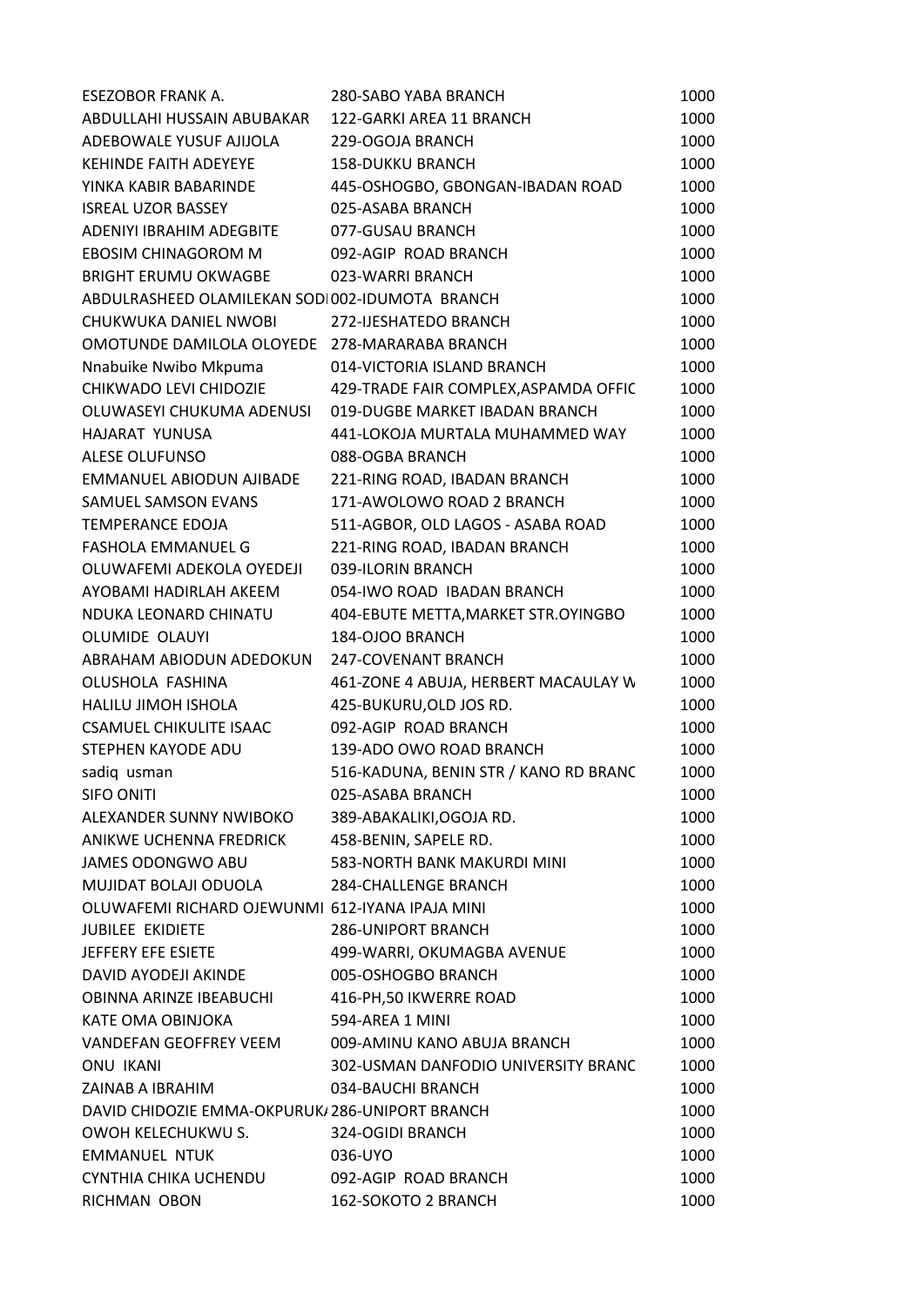| OKE AYO OLUWASEUN<br>182-ISOLO 1 BRANCH<br>1000<br>600-KIRIKIRI MINI<br>1000<br>ABUBAKAR JIDDA<br>ORJI EMMANUEL EJIKEME<br>438-PORTHARCORT 145 ABA RD.<br>1000<br>MICHEAL OLAMIDE AMOO<br>340-IBAFO BRANCH<br>1000<br><b>EMMANUEL MAUTIN VICTOR</b><br>549-BADAGRY, JOSEPH DOSU ROAD<br>1000<br><b>OPEYEMI JOHN</b><br>235-EGBEDA BRANCH<br>1000<br>ADEYEMI OLAMILEKAN ADESHINA 008-ALLEN AVENUE IKEJA BRANCH<br>1000<br>BABATUNDE MUYIWA AKINSOLA<br>050-IPAJA BRANCH<br>1000<br>TUNDE DANIEL OBARONBI<br>1000<br>391-PH, FOT ONNE<br>MAXWELL UDOCHUKWU ANYANW 521-AGO PALACE WAY BRANCH<br>1000<br>EBELE STELLA ORAZULUME<br>225-SATELLITE TOWN BRANCH<br>1000<br><b>IKENWA PIUS</b><br>491-WUSE II ABUJA, AMINU KANO CR<br>1000<br>046-TRADE FAIR BRANCH<br>DADA BENSON OLANREWAJU<br>1000<br>FATIMA ABUBAKAR SHEHU<br>1000<br>398-KATSINA, NAGODO RD.<br>NGOZI ANASTENCIA EZENWA<br>331-FESTAC 2 BRANCH<br>1000<br>436-APAPA, APAPA-OSHODI EXPRESS WAY<br>1000<br>AMAKA VIVIAN NJOKU<br>1000<br>TAIWO EMMANUEL ADEDEJI<br>183-ILUPEJU 2 BRANCH<br>OZULUONYE IKECHUKWU JOHNPEE 020-ABA BRANCH<br>1000<br>ABIODUN KABIRU OBATOLA<br>1000<br>439-YABA HERBERT MACAULAY WAY<br>EMEKA KINGSLEY OKEREKE<br>416-PH, 50 IKWERRE ROAD<br>1000<br>PRAISE CHISOM DANIEL<br>566-ABA ROAD MINI<br>1000<br>AZEEZ AJAGUNNA IDRIS<br>268-ADEKUNLE AJASIN UNIVERSITY CAMPU:<br>1000<br>VICTOR CHINEMEREM IKECHUKWU 421-ALABA INTERNATIONAL, DOBBIL PLAZA<br>1000<br>ABIOLA HAMMED BALOGUN<br>384-ABEOKUTA, UACN COMPLEX IBARA<br>1000<br>FATAI OLAWALE AHMED<br>002-IDUMOTA BRANCH<br>1000<br>JOHN UGOCHUKWU UZO<br>369-DEI-DEI ABUJA, BUILDING MATERIALS IV<br>1000<br>CHUKWUDI MICHAEL EZE<br>548-IBADAN, AGBENI MARKET<br>1000<br>ZULEIHAT OYIZA SULEIMAN<br><b>173-OKENE BRANCH</b><br>1000<br>OLUWASEUN OMOLOLU ADEBIYI<br>082-LIGALI AYORINDE<br>1000<br>JAMILU A YAHAYA<br>296-MALUMFASHI BRANCH<br>1000<br><b>ESSIEN RICHARD</b><br>102-AGBARA BRANCH<br>1000<br>solomon oritsesholaye etetekie<br>241-SAPELE BRANCH<br>1000<br><b>JULIUS GOSHIT</b><br>491-WUSE II ABUJA, AMINU KANO CR<br>1000<br><b>ISREAL EDWARD OKWUANYUSI</b><br>005-OSHOGBO BRANCH<br>1000<br>EJIDE HENRY I<br>149-UP IWEKA BRANCH<br>1000<br>OKO OBOH MABEL<br>175-BODIJA BRANCH 2<br>1000<br>ARINZE JOSHUA ODUBURU<br>584-EBSU MINI<br>1000<br>KINGSLEY AMARACHUKWU OCHULI 304-EKET BRANCH<br>1000<br><b>MARSHALL MELVIS ITEK</b><br>035-MAIDUGURI<br>1000<br>AYODEJI A JEGEDE<br>038-ADO-EKITI<br>1000 |
|-----------------------------------------------------------------------------------------------------------------------------------------------------------------------------------------------------------------------------------------------------------------------------------------------------------------------------------------------------------------------------------------------------------------------------------------------------------------------------------------------------------------------------------------------------------------------------------------------------------------------------------------------------------------------------------------------------------------------------------------------------------------------------------------------------------------------------------------------------------------------------------------------------------------------------------------------------------------------------------------------------------------------------------------------------------------------------------------------------------------------------------------------------------------------------------------------------------------------------------------------------------------------------------------------------------------------------------------------------------------------------------------------------------------------------------------------------------------------------------------------------------------------------------------------------------------------------------------------------------------------------------------------------------------------------------------------------------------------------------------------------------------------------------------------------------------------------------------------------------------------------------------------------------------------------------------------------------------------------------------------------------------------------------------------------------------------------------------------------------------------------------------------------------------------------------------------------------------------------------------------------------------------------------------------------------------------------------------------------------------------------------------------------------------------------------------------------------------------------|
|                                                                                                                                                                                                                                                                                                                                                                                                                                                                                                                                                                                                                                                                                                                                                                                                                                                                                                                                                                                                                                                                                                                                                                                                                                                                                                                                                                                                                                                                                                                                                                                                                                                                                                                                                                                                                                                                                                                                                                                                                                                                                                                                                                                                                                                                                                                                                                                                                                                                             |
|                                                                                                                                                                                                                                                                                                                                                                                                                                                                                                                                                                                                                                                                                                                                                                                                                                                                                                                                                                                                                                                                                                                                                                                                                                                                                                                                                                                                                                                                                                                                                                                                                                                                                                                                                                                                                                                                                                                                                                                                                                                                                                                                                                                                                                                                                                                                                                                                                                                                             |
|                                                                                                                                                                                                                                                                                                                                                                                                                                                                                                                                                                                                                                                                                                                                                                                                                                                                                                                                                                                                                                                                                                                                                                                                                                                                                                                                                                                                                                                                                                                                                                                                                                                                                                                                                                                                                                                                                                                                                                                                                                                                                                                                                                                                                                                                                                                                                                                                                                                                             |
|                                                                                                                                                                                                                                                                                                                                                                                                                                                                                                                                                                                                                                                                                                                                                                                                                                                                                                                                                                                                                                                                                                                                                                                                                                                                                                                                                                                                                                                                                                                                                                                                                                                                                                                                                                                                                                                                                                                                                                                                                                                                                                                                                                                                                                                                                                                                                                                                                                                                             |
|                                                                                                                                                                                                                                                                                                                                                                                                                                                                                                                                                                                                                                                                                                                                                                                                                                                                                                                                                                                                                                                                                                                                                                                                                                                                                                                                                                                                                                                                                                                                                                                                                                                                                                                                                                                                                                                                                                                                                                                                                                                                                                                                                                                                                                                                                                                                                                                                                                                                             |
|                                                                                                                                                                                                                                                                                                                                                                                                                                                                                                                                                                                                                                                                                                                                                                                                                                                                                                                                                                                                                                                                                                                                                                                                                                                                                                                                                                                                                                                                                                                                                                                                                                                                                                                                                                                                                                                                                                                                                                                                                                                                                                                                                                                                                                                                                                                                                                                                                                                                             |
|                                                                                                                                                                                                                                                                                                                                                                                                                                                                                                                                                                                                                                                                                                                                                                                                                                                                                                                                                                                                                                                                                                                                                                                                                                                                                                                                                                                                                                                                                                                                                                                                                                                                                                                                                                                                                                                                                                                                                                                                                                                                                                                                                                                                                                                                                                                                                                                                                                                                             |
|                                                                                                                                                                                                                                                                                                                                                                                                                                                                                                                                                                                                                                                                                                                                                                                                                                                                                                                                                                                                                                                                                                                                                                                                                                                                                                                                                                                                                                                                                                                                                                                                                                                                                                                                                                                                                                                                                                                                                                                                                                                                                                                                                                                                                                                                                                                                                                                                                                                                             |
|                                                                                                                                                                                                                                                                                                                                                                                                                                                                                                                                                                                                                                                                                                                                                                                                                                                                                                                                                                                                                                                                                                                                                                                                                                                                                                                                                                                                                                                                                                                                                                                                                                                                                                                                                                                                                                                                                                                                                                                                                                                                                                                                                                                                                                                                                                                                                                                                                                                                             |
|                                                                                                                                                                                                                                                                                                                                                                                                                                                                                                                                                                                                                                                                                                                                                                                                                                                                                                                                                                                                                                                                                                                                                                                                                                                                                                                                                                                                                                                                                                                                                                                                                                                                                                                                                                                                                                                                                                                                                                                                                                                                                                                                                                                                                                                                                                                                                                                                                                                                             |
|                                                                                                                                                                                                                                                                                                                                                                                                                                                                                                                                                                                                                                                                                                                                                                                                                                                                                                                                                                                                                                                                                                                                                                                                                                                                                                                                                                                                                                                                                                                                                                                                                                                                                                                                                                                                                                                                                                                                                                                                                                                                                                                                                                                                                                                                                                                                                                                                                                                                             |
|                                                                                                                                                                                                                                                                                                                                                                                                                                                                                                                                                                                                                                                                                                                                                                                                                                                                                                                                                                                                                                                                                                                                                                                                                                                                                                                                                                                                                                                                                                                                                                                                                                                                                                                                                                                                                                                                                                                                                                                                                                                                                                                                                                                                                                                                                                                                                                                                                                                                             |
|                                                                                                                                                                                                                                                                                                                                                                                                                                                                                                                                                                                                                                                                                                                                                                                                                                                                                                                                                                                                                                                                                                                                                                                                                                                                                                                                                                                                                                                                                                                                                                                                                                                                                                                                                                                                                                                                                                                                                                                                                                                                                                                                                                                                                                                                                                                                                                                                                                                                             |
|                                                                                                                                                                                                                                                                                                                                                                                                                                                                                                                                                                                                                                                                                                                                                                                                                                                                                                                                                                                                                                                                                                                                                                                                                                                                                                                                                                                                                                                                                                                                                                                                                                                                                                                                                                                                                                                                                                                                                                                                                                                                                                                                                                                                                                                                                                                                                                                                                                                                             |
|                                                                                                                                                                                                                                                                                                                                                                                                                                                                                                                                                                                                                                                                                                                                                                                                                                                                                                                                                                                                                                                                                                                                                                                                                                                                                                                                                                                                                                                                                                                                                                                                                                                                                                                                                                                                                                                                                                                                                                                                                                                                                                                                                                                                                                                                                                                                                                                                                                                                             |
|                                                                                                                                                                                                                                                                                                                                                                                                                                                                                                                                                                                                                                                                                                                                                                                                                                                                                                                                                                                                                                                                                                                                                                                                                                                                                                                                                                                                                                                                                                                                                                                                                                                                                                                                                                                                                                                                                                                                                                                                                                                                                                                                                                                                                                                                                                                                                                                                                                                                             |
|                                                                                                                                                                                                                                                                                                                                                                                                                                                                                                                                                                                                                                                                                                                                                                                                                                                                                                                                                                                                                                                                                                                                                                                                                                                                                                                                                                                                                                                                                                                                                                                                                                                                                                                                                                                                                                                                                                                                                                                                                                                                                                                                                                                                                                                                                                                                                                                                                                                                             |
|                                                                                                                                                                                                                                                                                                                                                                                                                                                                                                                                                                                                                                                                                                                                                                                                                                                                                                                                                                                                                                                                                                                                                                                                                                                                                                                                                                                                                                                                                                                                                                                                                                                                                                                                                                                                                                                                                                                                                                                                                                                                                                                                                                                                                                                                                                                                                                                                                                                                             |
|                                                                                                                                                                                                                                                                                                                                                                                                                                                                                                                                                                                                                                                                                                                                                                                                                                                                                                                                                                                                                                                                                                                                                                                                                                                                                                                                                                                                                                                                                                                                                                                                                                                                                                                                                                                                                                                                                                                                                                                                                                                                                                                                                                                                                                                                                                                                                                                                                                                                             |
|                                                                                                                                                                                                                                                                                                                                                                                                                                                                                                                                                                                                                                                                                                                                                                                                                                                                                                                                                                                                                                                                                                                                                                                                                                                                                                                                                                                                                                                                                                                                                                                                                                                                                                                                                                                                                                                                                                                                                                                                                                                                                                                                                                                                                                                                                                                                                                                                                                                                             |
|                                                                                                                                                                                                                                                                                                                                                                                                                                                                                                                                                                                                                                                                                                                                                                                                                                                                                                                                                                                                                                                                                                                                                                                                                                                                                                                                                                                                                                                                                                                                                                                                                                                                                                                                                                                                                                                                                                                                                                                                                                                                                                                                                                                                                                                                                                                                                                                                                                                                             |
|                                                                                                                                                                                                                                                                                                                                                                                                                                                                                                                                                                                                                                                                                                                                                                                                                                                                                                                                                                                                                                                                                                                                                                                                                                                                                                                                                                                                                                                                                                                                                                                                                                                                                                                                                                                                                                                                                                                                                                                                                                                                                                                                                                                                                                                                                                                                                                                                                                                                             |
|                                                                                                                                                                                                                                                                                                                                                                                                                                                                                                                                                                                                                                                                                                                                                                                                                                                                                                                                                                                                                                                                                                                                                                                                                                                                                                                                                                                                                                                                                                                                                                                                                                                                                                                                                                                                                                                                                                                                                                                                                                                                                                                                                                                                                                                                                                                                                                                                                                                                             |
|                                                                                                                                                                                                                                                                                                                                                                                                                                                                                                                                                                                                                                                                                                                                                                                                                                                                                                                                                                                                                                                                                                                                                                                                                                                                                                                                                                                                                                                                                                                                                                                                                                                                                                                                                                                                                                                                                                                                                                                                                                                                                                                                                                                                                                                                                                                                                                                                                                                                             |
|                                                                                                                                                                                                                                                                                                                                                                                                                                                                                                                                                                                                                                                                                                                                                                                                                                                                                                                                                                                                                                                                                                                                                                                                                                                                                                                                                                                                                                                                                                                                                                                                                                                                                                                                                                                                                                                                                                                                                                                                                                                                                                                                                                                                                                                                                                                                                                                                                                                                             |
|                                                                                                                                                                                                                                                                                                                                                                                                                                                                                                                                                                                                                                                                                                                                                                                                                                                                                                                                                                                                                                                                                                                                                                                                                                                                                                                                                                                                                                                                                                                                                                                                                                                                                                                                                                                                                                                                                                                                                                                                                                                                                                                                                                                                                                                                                                                                                                                                                                                                             |
|                                                                                                                                                                                                                                                                                                                                                                                                                                                                                                                                                                                                                                                                                                                                                                                                                                                                                                                                                                                                                                                                                                                                                                                                                                                                                                                                                                                                                                                                                                                                                                                                                                                                                                                                                                                                                                                                                                                                                                                                                                                                                                                                                                                                                                                                                                                                                                                                                                                                             |
|                                                                                                                                                                                                                                                                                                                                                                                                                                                                                                                                                                                                                                                                                                                                                                                                                                                                                                                                                                                                                                                                                                                                                                                                                                                                                                                                                                                                                                                                                                                                                                                                                                                                                                                                                                                                                                                                                                                                                                                                                                                                                                                                                                                                                                                                                                                                                                                                                                                                             |
|                                                                                                                                                                                                                                                                                                                                                                                                                                                                                                                                                                                                                                                                                                                                                                                                                                                                                                                                                                                                                                                                                                                                                                                                                                                                                                                                                                                                                                                                                                                                                                                                                                                                                                                                                                                                                                                                                                                                                                                                                                                                                                                                                                                                                                                                                                                                                                                                                                                                             |
|                                                                                                                                                                                                                                                                                                                                                                                                                                                                                                                                                                                                                                                                                                                                                                                                                                                                                                                                                                                                                                                                                                                                                                                                                                                                                                                                                                                                                                                                                                                                                                                                                                                                                                                                                                                                                                                                                                                                                                                                                                                                                                                                                                                                                                                                                                                                                                                                                                                                             |
|                                                                                                                                                                                                                                                                                                                                                                                                                                                                                                                                                                                                                                                                                                                                                                                                                                                                                                                                                                                                                                                                                                                                                                                                                                                                                                                                                                                                                                                                                                                                                                                                                                                                                                                                                                                                                                                                                                                                                                                                                                                                                                                                                                                                                                                                                                                                                                                                                                                                             |
|                                                                                                                                                                                                                                                                                                                                                                                                                                                                                                                                                                                                                                                                                                                                                                                                                                                                                                                                                                                                                                                                                                                                                                                                                                                                                                                                                                                                                                                                                                                                                                                                                                                                                                                                                                                                                                                                                                                                                                                                                                                                                                                                                                                                                                                                                                                                                                                                                                                                             |
|                                                                                                                                                                                                                                                                                                                                                                                                                                                                                                                                                                                                                                                                                                                                                                                                                                                                                                                                                                                                                                                                                                                                                                                                                                                                                                                                                                                                                                                                                                                                                                                                                                                                                                                                                                                                                                                                                                                                                                                                                                                                                                                                                                                                                                                                                                                                                                                                                                                                             |
|                                                                                                                                                                                                                                                                                                                                                                                                                                                                                                                                                                                                                                                                                                                                                                                                                                                                                                                                                                                                                                                                                                                                                                                                                                                                                                                                                                                                                                                                                                                                                                                                                                                                                                                                                                                                                                                                                                                                                                                                                                                                                                                                                                                                                                                                                                                                                                                                                                                                             |
|                                                                                                                                                                                                                                                                                                                                                                                                                                                                                                                                                                                                                                                                                                                                                                                                                                                                                                                                                                                                                                                                                                                                                                                                                                                                                                                                                                                                                                                                                                                                                                                                                                                                                                                                                                                                                                                                                                                                                                                                                                                                                                                                                                                                                                                                                                                                                                                                                                                                             |
|                                                                                                                                                                                                                                                                                                                                                                                                                                                                                                                                                                                                                                                                                                                                                                                                                                                                                                                                                                                                                                                                                                                                                                                                                                                                                                                                                                                                                                                                                                                                                                                                                                                                                                                                                                                                                                                                                                                                                                                                                                                                                                                                                                                                                                                                                                                                                                                                                                                                             |
|                                                                                                                                                                                                                                                                                                                                                                                                                                                                                                                                                                                                                                                                                                                                                                                                                                                                                                                                                                                                                                                                                                                                                                                                                                                                                                                                                                                                                                                                                                                                                                                                                                                                                                                                                                                                                                                                                                                                                                                                                                                                                                                                                                                                                                                                                                                                                                                                                                                                             |
|                                                                                                                                                                                                                                                                                                                                                                                                                                                                                                                                                                                                                                                                                                                                                                                                                                                                                                                                                                                                                                                                                                                                                                                                                                                                                                                                                                                                                                                                                                                                                                                                                                                                                                                                                                                                                                                                                                                                                                                                                                                                                                                                                                                                                                                                                                                                                                                                                                                                             |
|                                                                                                                                                                                                                                                                                                                                                                                                                                                                                                                                                                                                                                                                                                                                                                                                                                                                                                                                                                                                                                                                                                                                                                                                                                                                                                                                                                                                                                                                                                                                                                                                                                                                                                                                                                                                                                                                                                                                                                                                                                                                                                                                                                                                                                                                                                                                                                                                                                                                             |
|                                                                                                                                                                                                                                                                                                                                                                                                                                                                                                                                                                                                                                                                                                                                                                                                                                                                                                                                                                                                                                                                                                                                                                                                                                                                                                                                                                                                                                                                                                                                                                                                                                                                                                                                                                                                                                                                                                                                                                                                                                                                                                                                                                                                                                                                                                                                                                                                                                                                             |
| <b>BAMALLI UMAR ALIYU</b><br>1000<br>414-GARKI ABUJA MUHAMMED BUHARI W/                                                                                                                                                                                                                                                                                                                                                                                                                                                                                                                                                                                                                                                                                                                                                                                                                                                                                                                                                                                                                                                                                                                                                                                                                                                                                                                                                                                                                                                                                                                                                                                                                                                                                                                                                                                                                                                                                                                                                                                                                                                                                                                                                                                                                                                                                                                                                                                                     |
| HAMMED AKINTOYE HASSAN<br>268-ADEKUNLE AJASIN UNIVERSITY CAMPU:<br>1000                                                                                                                                                                                                                                                                                                                                                                                                                                                                                                                                                                                                                                                                                                                                                                                                                                                                                                                                                                                                                                                                                                                                                                                                                                                                                                                                                                                                                                                                                                                                                                                                                                                                                                                                                                                                                                                                                                                                                                                                                                                                                                                                                                                                                                                                                                                                                                                                     |
| <b>SHOMOYE SHAKUR TAIWO</b><br>088-OGBA BRANCH<br>1000                                                                                                                                                                                                                                                                                                                                                                                                                                                                                                                                                                                                                                                                                                                                                                                                                                                                                                                                                                                                                                                                                                                                                                                                                                                                                                                                                                                                                                                                                                                                                                                                                                                                                                                                                                                                                                                                                                                                                                                                                                                                                                                                                                                                                                                                                                                                                                                                                      |
| MARTINS IZUCHUKWU OHAKA<br>476-OWERRI WETHERAL ROAD BRANCH<br>1000                                                                                                                                                                                                                                                                                                                                                                                                                                                                                                                                                                                                                                                                                                                                                                                                                                                                                                                                                                                                                                                                                                                                                                                                                                                                                                                                                                                                                                                                                                                                                                                                                                                                                                                                                                                                                                                                                                                                                                                                                                                                                                                                                                                                                                                                                                                                                                                                          |
| DAMILARE TAIWO ALABI<br>222-ILE IFE BRANCH<br>1000                                                                                                                                                                                                                                                                                                                                                                                                                                                                                                                                                                                                                                                                                                                                                                                                                                                                                                                                                                                                                                                                                                                                                                                                                                                                                                                                                                                                                                                                                                                                                                                                                                                                                                                                                                                                                                                                                                                                                                                                                                                                                                                                                                                                                                                                                                                                                                                                                          |
| AMANDA IFEYINWA ULASI<br>546-OJUELEGBA, SHIFAWU STREET<br>1000                                                                                                                                                                                                                                                                                                                                                                                                                                                                                                                                                                                                                                                                                                                                                                                                                                                                                                                                                                                                                                                                                                                                                                                                                                                                                                                                                                                                                                                                                                                                                                                                                                                                                                                                                                                                                                                                                                                                                                                                                                                                                                                                                                                                                                                                                                                                                                                                              |
|                                                                                                                                                                                                                                                                                                                                                                                                                                                                                                                                                                                                                                                                                                                                                                                                                                                                                                                                                                                                                                                                                                                                                                                                                                                                                                                                                                                                                                                                                                                                                                                                                                                                                                                                                                                                                                                                                                                                                                                                                                                                                                                                                                                                                                                                                                                                                                                                                                                                             |
| BUKAR LAWAR MUSA<br>034-BAUCHI BRANCH<br>1000                                                                                                                                                                                                                                                                                                                                                                                                                                                                                                                                                                                                                                                                                                                                                                                                                                                                                                                                                                                                                                                                                                                                                                                                                                                                                                                                                                                                                                                                                                                                                                                                                                                                                                                                                                                                                                                                                                                                                                                                                                                                                                                                                                                                                                                                                                                                                                                                                               |
| DOOSHIMA VALERIE AKPAGE<br>082-LIGALI AYORINDE<br>1000                                                                                                                                                                                                                                                                                                                                                                                                                                                                                                                                                                                                                                                                                                                                                                                                                                                                                                                                                                                                                                                                                                                                                                                                                                                                                                                                                                                                                                                                                                                                                                                                                                                                                                                                                                                                                                                                                                                                                                                                                                                                                                                                                                                                                                                                                                                                                                                                                      |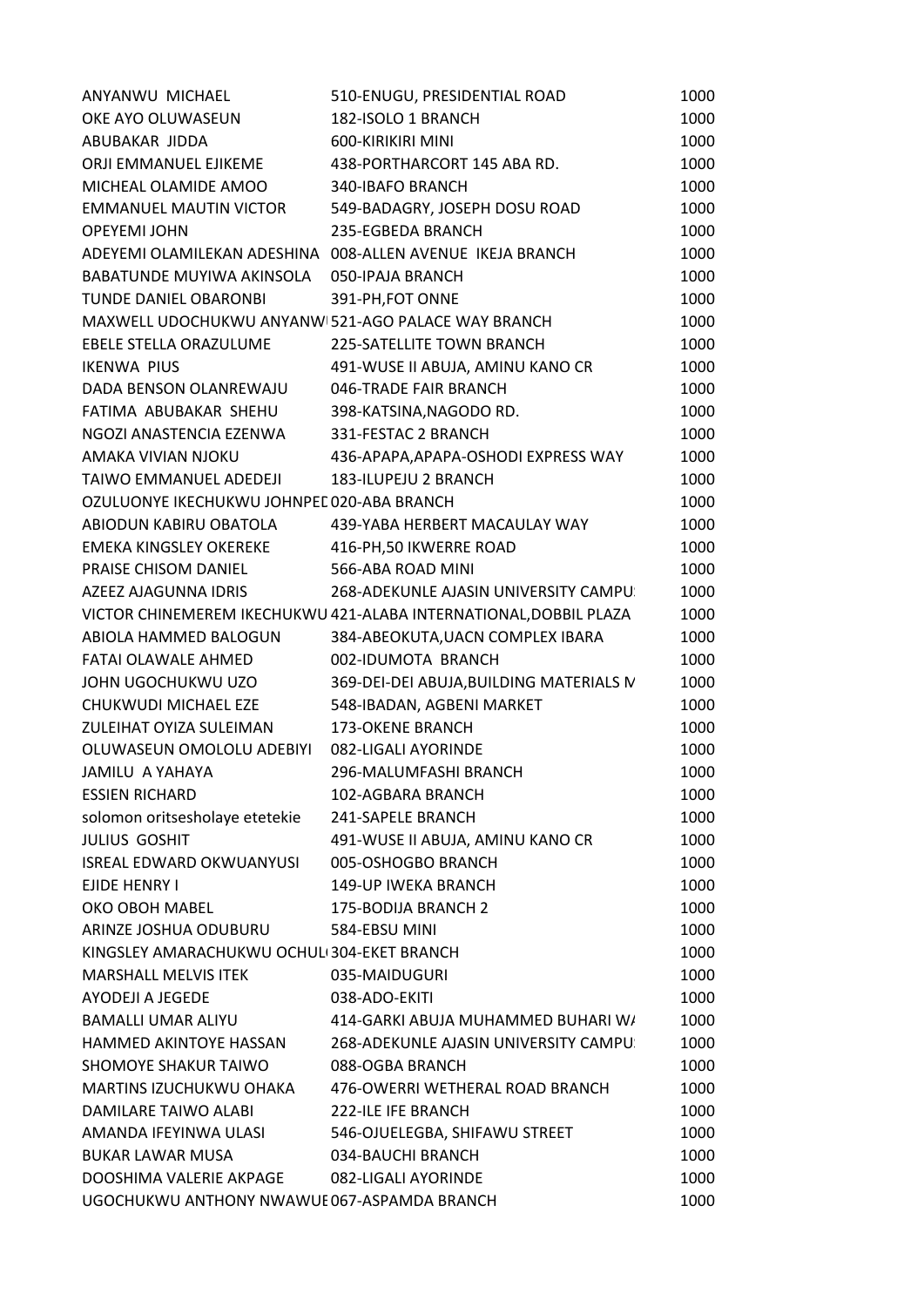| <b>FOLORUNSHO SAMUEL</b>                              | 139-ADO OWO ROAD BRANCH                                          | 1000 |
|-------------------------------------------------------|------------------------------------------------------------------|------|
| CHIJINDU ISRAEL AZUBUINE                              | 556-OKIJA, OLD OKIJA IHIALA OGUTA RD                             | 1000 |
| OKOYE JOHNSON CHIJIOKE                                | 390-BENIN, AKPAKPAVA STR.                                        | 1000 |
| OSITA CHUKWUEMEKA MENAM                               | 331-FESTAC 2 BRANCH                                              | 1000 |
| ATILADE ALAMU IYANDA                                  | 559-OGBOMOSHO, ILORIN ROAD                                       | 1000 |
| ANTHONY EBHODAGHE                                     | 601-13, OLD ABA RD MINI                                          | 1000 |
| <b>CHRISTOPHER AZUBUIKE IBEH</b>                      | 281-ENUGU STATE UNIVERSITY BRANCH                                | 1000 |
| DAVID JOHN EJOOR                                      | 522-APONGBON, ISSA WILLIAMS/OFFIN RD                             | 1000 |
| CHINEDU MICHAEL ANORUO                                | 378-ALABA INTERNATIONAL, OLD GARAGE                              | 1000 |
| <b>ODIETE ALEX TOMA</b>                               | 023-WARRI BRANCH                                                 | 1000 |
| ADEDIRAN CORNELIUS TAIWO                              | 333-AJILOSUN, ADO EKITI BRANCH                                   | 1000 |
| SUNDAY MADUABUCHI ANUKENYI 308-ABAKPA NIKE BRANCH     |                                                                  | 1000 |
|                                                       | PRECIOUS CHINWENDU NDUKUBA 091-UNIVERSITY OF NIGERIA ENUGU BRANC | 1000 |
| bello abdullahi                                       | 209-FUNTUA BRANCH                                                | 1000 |
| EDEM EFIOM EKONG                                      | 147-CALABAR 1                                                    | 1000 |
| OLUSHOLA BENJAMIN EMMANUEL 213-BELLO ROAD BRANCH KANO |                                                                  | 1000 |
| ERNEST EMMANUEL ENANG                                 | 151-IKORODU 2 BRANCH                                             | 1000 |
| <b>VINCENT KINGSLEY</b>                               | 444-GOMBE, BIU RD                                                | 1000 |
| SAVIOUR NATHANIEL SUNDAY                              | 379-VICTORIA ISLAND ADEOLA ODEKU                                 | 1000 |
| AKAOLISA NWACHUKWU ATHANAS 420-AWKA, AZIKIWE STREET   |                                                                  | 1000 |
| CHINEDU CHUKWUEMEKA                                   | 464-OWERRI, ORLU ROAD                                            | 1000 |
| ILESANMI OLADIPUPO S                                  | 466-IREE BRANCH                                                  | 1000 |
| OLIVER UCHENNA EZE                                    | 014-VICTORIA ISLAND BRANCH                                       | 1000 |
| TAIWO VICTOR OGUNLEYE                                 | 038-ADO-EKITI                                                    | 1000 |
| ZAYNAB LAWAL IBRAHIM                                  | 432-SULEJA, IBB MARKET                                           | 1000 |
| SUNDAY OPEOLUWA ADESEGUN                              | 502-OREGUN, ZIATECH ROAD OREGUN                                  | 1000 |
| <b>COLLINS OSIAN</b>                                  | 568-OKOTA MINI                                                   | 1000 |
| <b>OKAFOR FELIX</b>                                   | <b>239-IKOTUN BRANCH</b>                                         | 1000 |
| AKINDELE TAJUDEEN BA                                  | 234-DECO ROAD BRANCH                                             | 1000 |
| UTITOFON MORGAN UKPONG                                | 495-UYO, BANK LAYOUT                                             | 1000 |
| <b>IKUYINMINU FRANCIS J</b>                           | <b>106-WUSE MARKET BRANCH</b>                                    | 1000 |
| DANIEL OVIE IDIEBE                                    | 418-NYANYA ABUJA, OPP. NYANYA SHOPPIN                            | 1000 |
| NWACHUKWU ABUMKECHUK                                  | 257-UMUDIKE BRANCH                                               | 1000 |
| OLAWALE ONIGBANJO                                     | 006-IKORODU BRANCH                                               | 1000 |
| PEACE AGUNOPUA ANTHONY                                | 569-WARRI MINI                                                   | 1000 |
| <b>FAVOUR ONYEMARI</b>                                | 395-WUSE II ABUJA, ADETOKUNBO ADEMOL                             | 1000 |
| VERONICA FEYISARA ELUFADEJIN                          | 539-ILE - IFE, LAGERE ROAD                                       | 1000 |
| JOYCE ATINUKE OLUMEKOR                                | 054-IWO ROAD IBADAN BRANCH                                       | 1000 |
| RICHMOND AKANI                                        | 036-UYO                                                          | 1000 |
| CHIBUZOR SABASTINE ONUORA                             | 382-TRADE FAIR COMPLEX, ASPAMDA HALL                             | 1000 |
| ARUNAYO IRETIOLUWA                                    | 268-ADEKUNLE AJASIN UNIVERSITY CAMPU:                            | 1000 |
| MUFUTAU SADIQ                                         | 432-SULEJA, IBB MARKET                                           | 1000 |
| GODWIN CHUKWUNONYE OKOLIE 107-RUMUOKORO BRANCH        |                                                                  | 1000 |
| <b>JOHN NMA UDENSI</b>                                | 139-ADO OWO ROAD BRANCH                                          | 1000 |
| EWUZIE CHINENYE O.                                    | 378-ALABA INTERNATIONAL, OLD GARAGE                              | 1000 |
| AKINBOLAGBE OLALEYE SAMUEL                            | 529-ILORIN, UMARU AUDI ROAD                                      | 1000 |
| <b>TEDDY OTOVWE IKEKEREGOR</b>                        | 571-APAPA, RORO PORT MINI                                        | 1000 |
| ANDREW ODIEGIEMAITA ARONOKI 241-SAPELE BRANCH         |                                                                  | 1000 |
| AYOMIDE SAMUEL ALADELUSI                              | 069-UNIBEN BRANCH                                                | 1000 |
| <b>GABRIEL ABUCHI</b>                                 | 477-ZARIA, KADUNA ROAD                                           | 1000 |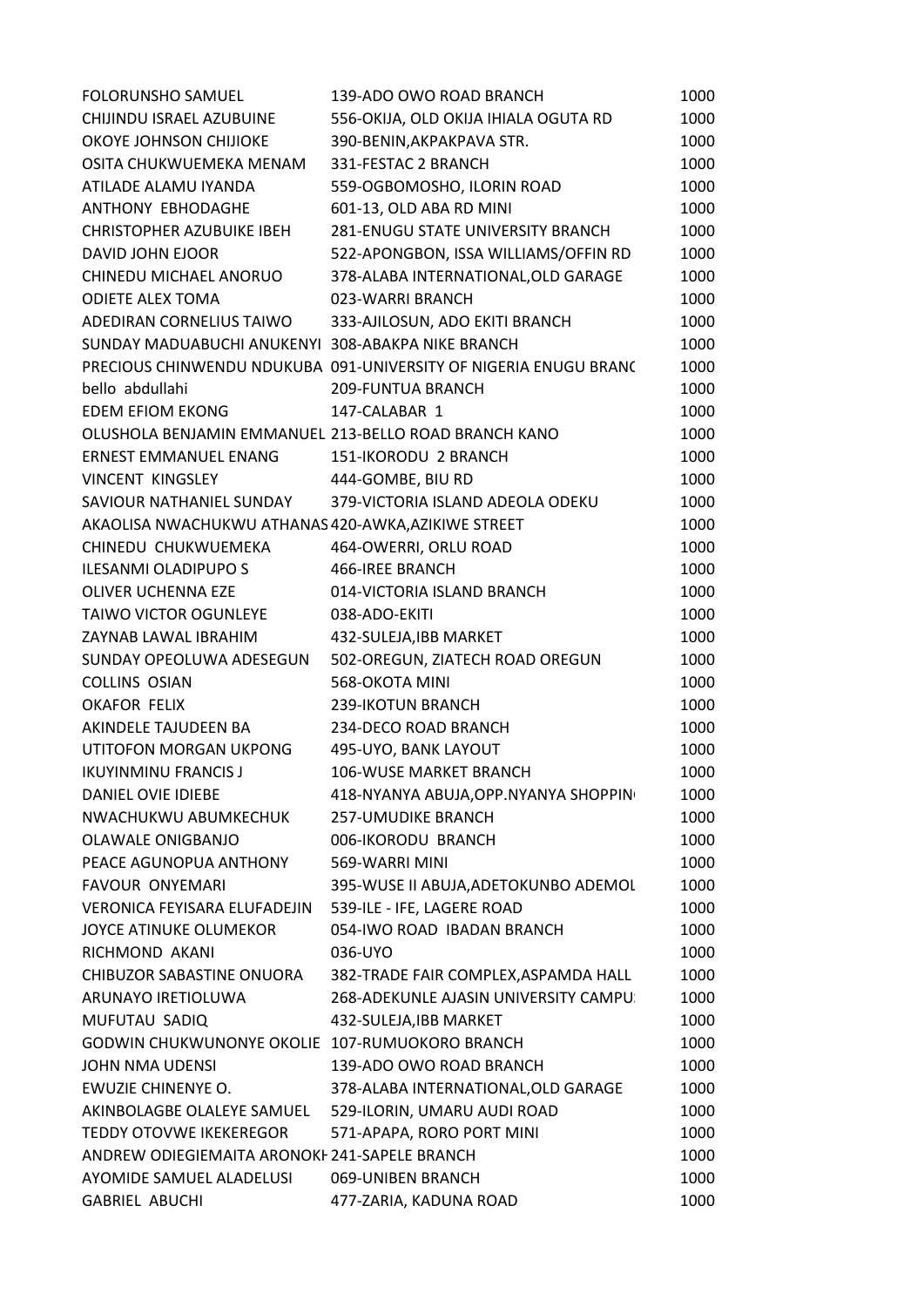|                                                        | AYANWALE EMMANUEL OLUWASE 359-ISOLO, ASA-AFARIOGUN STR, AJAO ESTA | 1000 |
|--------------------------------------------------------|-------------------------------------------------------------------|------|
| NNADOZIE FRANKLIN JUDE                                 | 491-WUSE II ABUJA, AMINU KANO CR                                  | 1000 |
| JACKSON GREEN CHUKWU                                   | 014-VICTORIA ISLAND BRANCH                                        | 1000 |
| NWOBODO ANGELA OGUGUMOBI 410-IKEJA,60 OPEBI RD.        |                                                                   | 1000 |
| ANASIONY NNEMEKA HENRY                                 | <b>207-KETU BRANCH</b>                                            | 1000 |
| DAVID SUNDAY UMEH                                      | 554-ASABA, 163 NNEBISI ROAD                                       | 1000 |
| DAVID TEMITOPE ADEIYE                                  | 203-UNIZIK BRANCH                                                 | 1000 |
| AUGUSTINE AUDU GODWIN                                  | 502-OREGUN, ZIATECH ROAD OREGUN                                   | 1000 |
| <b>AKINSETE ITUNU KUNLE</b>                            | <b>155-ONDO BRANCH</b>                                            | 1000 |
| OBINNA JOHNKINGSLEY EZENWANI 271-SAGAMU BRANCH         |                                                                   | 1000 |
| <b>UMOH SAVIOUR</b>                                    | <b>150-IKOT EKPENE BRANCH</b>                                     | 1000 |
| ELIZABETH ZAMANI SAMBO                                 | 417-KADUNA, 23 AHMADU BELLO WAY                                   | 1000 |
| BABATUNDE SAMSON ARABA                                 | 515-IJEBU ODE, 35 IBADAN ROAD                                     | 1000 |
| <b>IFEANYI KENNETH ONAH</b>                            | 033-MAKURDI BRANCH                                                | 1000 |
| OKECHUKWU JOHNPAUL NWODO 273-MUSHIN BRANCH             |                                                                   | 1000 |
| EMMANUEL AYODEJI OMONIYI                               | 092-AGIP ROAD BRANCH                                              | 1000 |
|                                                        | AYANWALE EMMANUEL OLUWASE 359-ISOLO, ASA-AFARIOGUN STR, AJAO ESTA | 1000 |
| HASANAT ARINOLA LAZEEZ                                 | 602-GBAGADA/IFAKO MINI                                            | 1000 |
| JULIUS OLUWASEUN                                       | 461-ZONE 4 ABUJA, HERBERT MACAULAY W                              | 1000 |
| <b>GEORGE SHEDRACH OCHEFU</b>                          | 008-ALLEN AVENUE IKEJA BRANCH                                     | 1000 |
| <b>BOLAJI B AWOLARI</b>                                | 023-WARRI BRANCH                                                  | 1000 |
| OLUWATIMILEHIN RUKAYAT ADEBI: 242-IJEBU-ODE BRANCH     |                                                                   | 1000 |
| STEPHEN UBIOMO                                         | 023-WARRI BRANCH                                                  | 1000 |
| SULEIMAN YUSUF                                         | 218-FED MIN OF JUSTICE BRANCH                                     | 1000 |
| <b>BALOGUN LATIFAT BIOL</b>                            | 232-NNAMDI AZIKWE STREET IDUMOTA BR.                              | 1000 |
| CHIAMAKA ESTHER UMEZURIKE                              | 092-AGIP ROAD BRANCH                                              | 1000 |
| UTAZI MICHAEL OKECHUKWU                                | 463-NSUKKA, ENUGU/OBA RD.                                         | 1000 |
| <b>HENRY AIGBE</b>                                     | 391-PH, FOT ONNE                                                  | 1000 |
| CHIDERA PAUL OGBONNA                                   | 546-OJUELEGBA, SHIFAWU STREET                                     | 1000 |
| <b>MADUFORO ENYINNAYA</b>                              | <b>193-SULEJA BRANCH</b>                                          | 1000 |
| DALUMO OLUWASEUN.D                                     | 301-IJU BRANCH                                                    | 1000 |
| <b>OLUDARE OLUSEGUN J</b>                              | 268-ADEKUNLE AJASIN UNIVERSITY CAMPU:                             | 1000 |
| CHIDOZIE ELOCHUKWU AWALITE 437-LAGOS ISLAND, OKE-ARIN  |                                                                   | 1000 |
| SAKA OLUWASHINA                                        | 151-IKORODU 2 BRANCH                                              | 1000 |
| ABDULRASAQ BOLAJI TOPE-ODOFIN 273-MUSHIN BRANCH        |                                                                   | 1000 |
| EMMANUEL IKECHUKWU OKORO                               | 537-AKOWONJO, SHASHA ROAD                                         | 1000 |
| MUNACHISO AMOBI                                        | 022-JOS BRANCH                                                    | 1000 |
| OKOLO PAUL UGOCHUKWU                                   | 376-IBADAN, LEBANON STREET                                        | 1000 |
| CHIBUIKE THADDEUS ANYANWU                              | 420-AWKA, AZIKIWE STREET                                          | 1000 |
| PETERROCK AYODEJI AINA                                 | 020-ABA BRANCH                                                    | 1000 |
| SEGUN MICHAEL AINAMOH                                  | 102-AGBARA BRANCH                                                 | 1000 |
| DALUMO OLUWASEUN.D                                     | 301-IJU BRANCH                                                    | 1000 |
| <b>UDUAK GEORGE ESSIEN</b>                             | 395-WUSE II ABUJA, ADETOKUNBO ADEMOL                              | 1000 |
| <b>NANAPERE ENIOLA</b>                                 | 145-MISSION ROAD BRANCH                                           | 1000 |
| <b>QUAM ADEKUNLE SALLYMAN</b>                          | 236-ODOGUNYAN BRANCH                                              | 1000 |
| ADESIDA OLUYINKA                                       | 239-IKOTUN BRANCH                                                 | 1000 |
| <b>SCALE J CELETINAH</b>                               |                                                                   | 1000 |
|                                                        | 408-JOS, AHMADU BELLO WAY                                         |      |
| ADEDOTUN OJO ODUNTAN<br><b>BAKARE PETER OKEDARE</b>    | 065-IKOTA BRANCH                                                  | 1000 |
|                                                        | 575-SAVANNAH SUITES MINI                                          | 1000 |
| EBENEZER OLUWASEGUN OBIKOYA 536-MAGODO, CMD ROAD IKOSI |                                                                   | 1000 |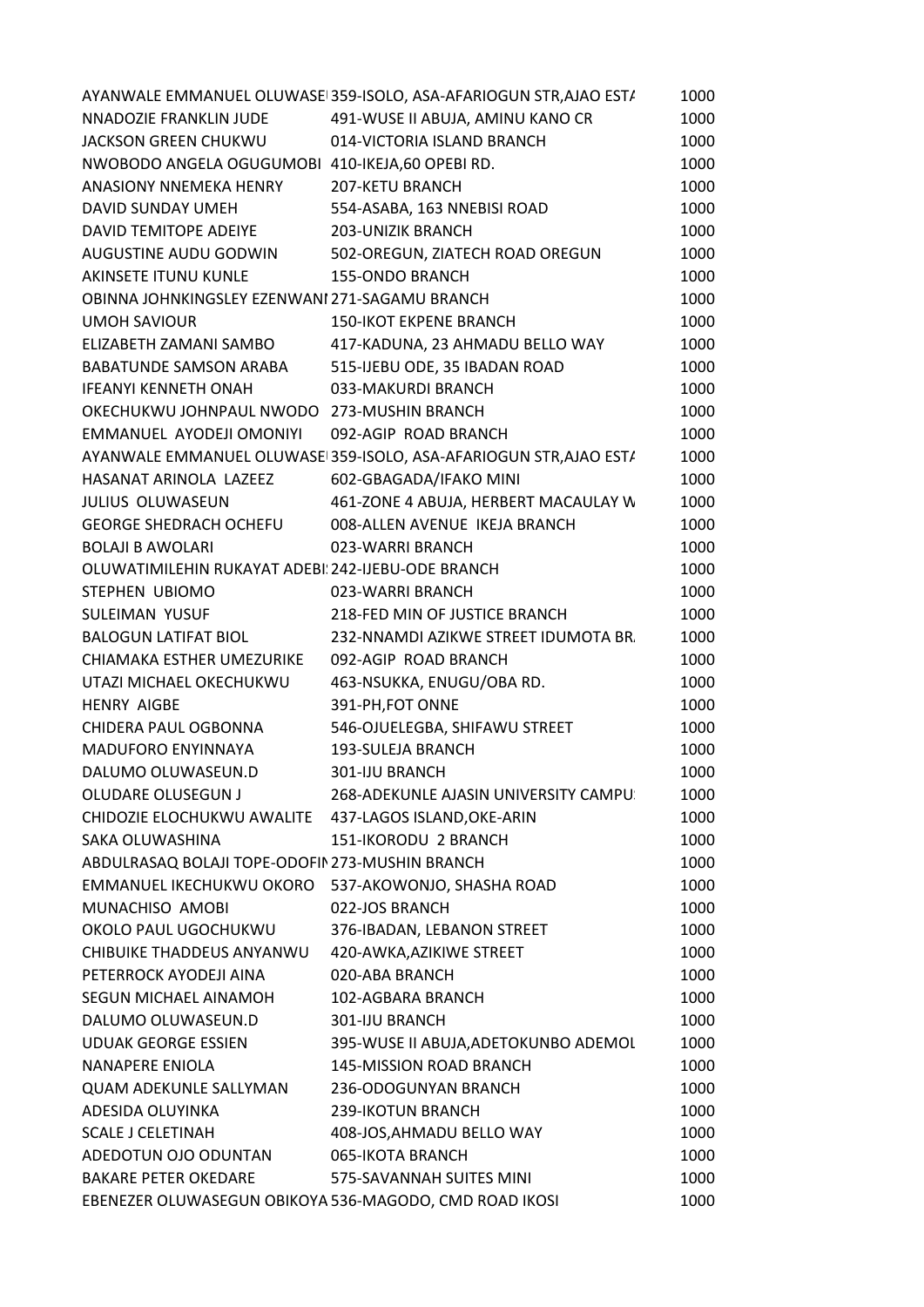| <b>IBRAHIM ABUBAKAR</b>                             | 204-DEI DEI BRANCH                                          | 1000 |
|-----------------------------------------------------|-------------------------------------------------------------|------|
| ADEWALE J OMOTADE                                   | 038-ADO-EKITI                                               | 1000 |
| ADEYINKA AHMED OGUNBAYO                             | 168-ABAKALIKI BRANCH 1                                      | 1000 |
| <b>ODJUGO VOKE SOLACE</b>                           | 038-ADO-EKITI                                               | 1000 |
| ADEDOYIN ADEOLA ADEYEUN                             | 447-LEKKI, LEKKI-EPE EXPRESSWAY                             | 1000 |
| <b>ISA SAULAWA MAMMAN</b>                           | 398-KATSINA, NAGODO RD.                                     | 1000 |
| <b>BUHARI ABUBAKAR USMAN</b>                        | 096-DUTSE BRANCH                                            | 1000 |
| NKEM AYOMIDE NWOKO                                  | 504-IDIMU, IDIMU ROAD IKOTUN                                | 1000 |
|                                                     | EGWUONWU NICHOLAS CHINONSC 001-BURMA ROAD APAPA BRANCH      | 1000 |
| KAZEEM OLANREWAJU GBADAMOS 146-OKE ILEWO BRANCH     |                                                             | 1000 |
|                                                     | ADOKWU DAMEON AND GIFT CHU 497-KANO, FRANCE ROAD SABON GARI | 1000 |
| ASUNMO ADIJAT O.                                    | 588-IDDO MINI                                               | 1000 |
| OGBODIM E. EKWONG                                   | 032-COMMERCIAL ROAD, APAPA BRANCH                           | 1000 |
| OBINNA BETHEL UGWUAGBO                              | 499-WARRI, OKUMAGBA AVENUE                                  | 1000 |
| ADESANYA ABIOLA FOLA                                | <b>284-CHALLENGE BRANCH</b>                                 | 1000 |
| <b>EMMANUEL CHEKWUBE ANI</b>                        | 373-ONITSHA PORT HARCOURT RD.                               | 1000 |
| <b>GIDEON NNAMDI NJOKU</b>                          | <b>257-UMUDIKE BRANCH</b>                                   | 1000 |
| ADEYINKA AHMED OGUNBAYO                             | 168-ABAKALIKI BRANCH 1                                      | 1000 |
| OKONKWO CHIDI EMMANUEL                              | 546-OJUELEGBA, SHIFAWU STREET                               | 1000 |
| <b>CHIKA JUNIOR DAVID</b>                           | 518-ILASA, APAPA - OSHODI EXPRESSWAY                        | 1000 |
| AHAMFULE JONAS                                      | 362-KANO, MURTALA MOHAMMED WAY                              | 1000 |
| <b>GABRIEL OKOH</b>                                 | 434-SANGO OTTA                                              | 1000 |
| SHONDE BADRU ABIOLA                                 | 037-ABEOKUTA BRANCH                                         | 1000 |
| SOLOMON MARCUS GBORO                                | 341-KEFFI BRANCH                                            | 1000 |
| TUNDE TEMITOPE OMOTOSO                              | 268-ADEKUNLE AJASIN UNIVERSITY CAMPU:                       | 1000 |
| ADEOYE MOTUNRAYO ABO                                | 142-ALAGBADO BRANCH                                         | 1000 |
| CHIMAOBI C.ANYAMELE                                 | <b>126-MATORI BRANCH</b>                                    | 1000 |
| OGADINMA CYNTHIA CHINONSO                           | 359-ISOLO, ASA-AFARIOGUN STR, AJAO EST/                     | 1000 |
| NURUDEEN ENIOLA OBANIGBA                            | 573-OWO BRANCH                                              | 1000 |
| AAYEJUYOMI ADELOKIKI                                | 142-ALAGBADO BRANCH                                         | 1000 |
| <b>GBEMISOLA ANIKE AFOLABI</b>                      | 366-IKEJA,LADIPO OLUWOLE STR.                               | 1000 |
| AKINYOOYE KAYODE LANRE                              | 199-JIBOWU BRANCH                                           | 1000 |
| KAYODE OLUWASEUN ROSIJI                             | 014-VICTORIA ISLAND BRANCH                                  | 1000 |
| ONYEJE CHIMDIEBUBE PRINCE                           | 091-UNIVERSITY OF NIGERIA ENUGU BRANC                       | 1000 |
| <b>MARY EYODIMINI GODFREY</b>                       | <b>265-EASTERN BULKCEMENT BRANCH</b>                        | 1000 |
| STELLA OKIRIKO                                      | <b>286-UNIPORT BRANCH</b>                                   | 1000 |
|                                                     | EPHRAIMSON EBUKA NWANGWU 524-GBAGADA, GBAGADA EXPRESSWAY    | 1000 |
| OLAWALE TAOFEEQ MALIQ                               | 071-MARYLAND BRANCH                                         | 1000 |
| JOCBED MUSA                                         | 274-UNIVERSITY OF LAGOS BRANCH                              | 1000 |
| PRECIOUS MMA IFEAKOR                                | 014-VICTORIA ISLAND BRANCH                                  | 1000 |
| YAHAYA AJIDE                                        | 547-MARYLAND, MOBOLAJI BANK ANTHONY                         | 1000 |
| LAWAL ODEDIMEJI ISSA                                | 002-IDUMOTA BRANCH                                          | 1000 |
| ELIZABETH ADEMIDE OMOTOSO                           | 162-SOKOTO 2 BRANCH                                         | 1000 |
| IME EDEM AKPAN                                      | 365-APAPA WHARF RD.                                         | 1000 |
| PROMISE NKECHIYERE IGBOERI                          | 170-OBA AKRAN BRANCH                                        | 1000 |
| EKEKWE CELINE NNENNA                                | 132-BANK ROAD OWERRI BRANCH                                 | 1000 |
| <b>CHRISTIAN ONYEKA GEORGE</b>                      | 429-TRADE FAIR COMPLEX, ASPAMDA OFFIC                       | 1000 |
| <b>SAMSON EBUKA MOSES</b>                           | 415-AKWANGA, KEFFI RD.                                      | 1000 |
| CHEKWUBE RAFAEL UDORJI                              | 070-NNEWI BRANCH                                            | 1000 |
| CHIDERA CHRISTIAN UDEGBUNAM 412-ONITSHA, IWEKA ROAD |                                                             | 1000 |
|                                                     |                                                             |      |